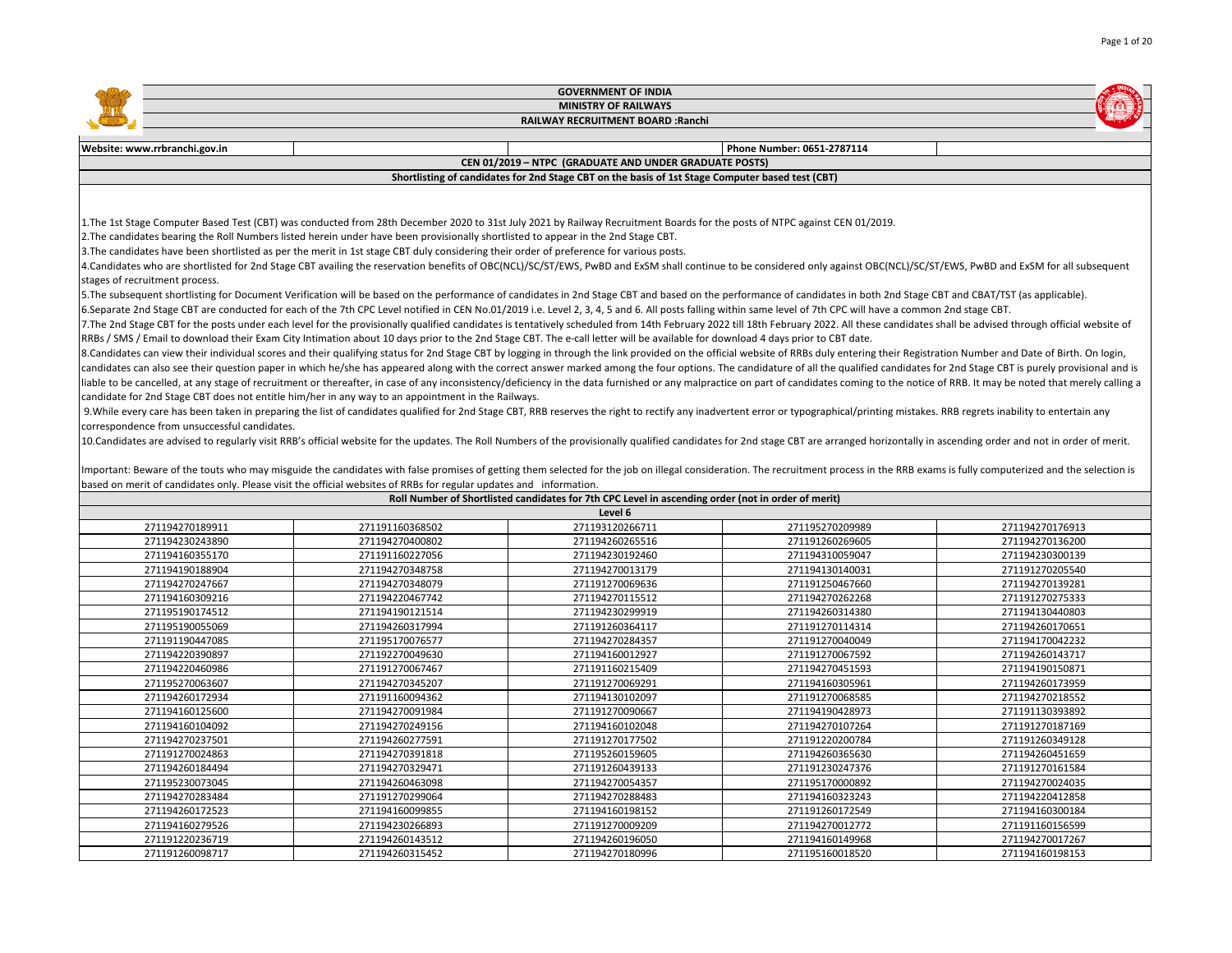|                               |                 | <b>GOVERNMENT OF INDIA</b>                             |                            |                 |  |
|-------------------------------|-----------------|--------------------------------------------------------|----------------------------|-----------------|--|
| <b>MINISTRY OF RAILWAYS</b>   |                 |                                                        |                            |                 |  |
|                               |                 | RAILWAY RECRUITMENT BOARD : Ranchi                     |                            |                 |  |
|                               |                 |                                                        |                            |                 |  |
| Website: www.rrbranchi.gov.in |                 |                                                        | Phone Number: 0651-2787114 |                 |  |
|                               |                 | CEN 01/2019 - NTPC (GRADUATE AND UNDER GRADUATE POSTS) |                            |                 |  |
| 271195260057979               | 271191270248420 | 271191270088412                                        | 271194190354686            | 271194160289000 |  |
| 271191270074388               | 271194230245351 | 271191270095873                                        | 271194190166162            | 271195190427990 |  |
| 271191190436806               | 271195270035412 | 271194130130004                                        | 271191170389734            | 271191270294655 |  |
| 271194260397251               | 271194270328929 | 271191260466514                                        | 271191310262240            | 271194130435309 |  |
| 271191160227676               | 271191260204938 | 271195270102027                                        | 271194190419167            | 271194260394280 |  |
| 271191270074273               | 271194270219674 | 271194270183592                                        | 271194260213362            | 271194270199434 |  |
| 271191260200764               | 271191130322470 | 271191160322354                                        | 271191270256132            | 271194260138357 |  |
| 271194130202848               | 271194230423297 | 271191160095824                                        | 271194270112000            | 271194170431472 |  |
| 271191270079012               | 271194270303719 | 271194230252512                                        | 271194270100830            | 271194270114268 |  |
| 271194270080144               | 271194270081232 | 271194270165338                                        | 271194170395956            | 271195190437583 |  |
| 271194160247913               | 271195270076791 | 271194260295425                                        | 271191230254813            | 271194260138972 |  |
| 271194260144899               | 271194160212326 | 271194160234277                                        | 271195270043358            | 271194220202718 |  |
| 271191270221967               | 271194270035721 | 271194160096008                                        | 271194260183991            | 271191220301924 |  |
| 271194160229895               | 271194260211430 | 271194270247822                                        | 271195270091123            | 271191270023058 |  |
| 271191160059069               | 271191260320501 | 271194190360885                                        | 271191150312376            | 271195270028403 |  |
| 271191260393865               | 271194220404527 | 271194270385479                                        | 271194190232058            | 271191270010480 |  |
| 271194130430998               | 271194270414385 | 271195270085120                                        | 271194190102759            | 271194260111557 |  |
| 271194120289778               | 271194270345587 | 271194260348240                                        | 271191270029024            | 271195270037376 |  |
| 271194170245265               | 271191260357342 | 271194270145151                                        | 271191270061424            | 271194230035730 |  |
| 271195170394421               | 271194250424001 | 271191230293897                                        | 271191160051051            | 271194160355239 |  |
| 271191270352167               | 271191220391145 | 271194270005497                                        | 271191230312423            | 271195190190828 |  |
| 271191270005661               | 271195160081396 | 271195270469389                                        | 271194270253019            | 271194220466295 |  |
| 271194160359679               | 271194260361291 | 271191220282397                                        | 271194130441953            | 271194250402355 |  |
| 271194270179467               | 271192170183678 | 271191160356645                                        | 271194260328066            | 271192190347751 |  |
| 271194160163940               | 271194260231381 | 271194270418574                                        | 271194260423699            | 271191260257989 |  |
| 271194260233905               | 271194270220911 | 271195230065528                                        | 271195160064597            | 271191270068888 |  |
| 271191170056475               | 271194170392122 | 271191260203768                                        | 271191270034301            | 271194270133132 |  |
| 271194130161612               | 271194160372911 | 271194160375034                                        | 271194270283942            | 271192270076763 |  |
| 271194190136425               | 271194260181934 | 271194170370355                                        | 271191270262917            | 271194160092524 |  |
| 271194270174091               | 271195230087139 | 271191220436352                                        | 271194260253680            | 271194220253495 |  |
| 271194270459328               | 271194160351388 | 271194220263048                                        | 271191220277357            | 271191270044835 |  |
| 271194160025002               | 271194230215291 | 271192260433796                                        | 271194270298565            | 271194250287844 |  |
| 271194270179296               | 271194270139595 | 271194270166003                                        | 271194260203554            | 271195270078216 |  |
| 271194170421110               | 271194270420026 | 271191220155698                                        | 271191270138413            | 271194270328113 |  |
| 271194260391389               | 271195270089326 | 271191270245364                                        | 271192270052576            | 271194260148599 |  |
| 271191270131034               | 271191260016088 | 271194260417284                                        | 271194160324521            | 271194270309836 |  |
| 271194260398987               | 271194270006510 | 271195270065688                                        | 271192160187934            | 271195270065649 |  |
| 271194160382306               | 271194260125803 | 271194270260362                                        | 271191270270047            | 271191190138961 |  |
| 271195270032466               | 271195260101357 | 271191270279041                                        | 271194270271143            | 271194120307879 |  |
| 271194260447271               | 271191160104958 | 271194130137334                                        | 271194230461171            | 271194260399675 |  |
| 271195130169443               | 271194250133509 | 271195170001172                                        | 271191260227942            | 271194270006253 |  |
| 271195270049160               | 271194270195831 | 271194270082530                                        | 271195170001126            | 271194260115957 |  |
| 271194260389681               | 271191260181738 | 271194130108949                                        | 271191130169509            | 271194230316279 |  |
| 271194260148796               | 271194160177666 | 271191260179279                                        | 271191270177147            | 271191170125080 |  |
| 271194230374251               | 271194260361684 | 271191160284145                                        | 271194260260811            | 271194160074524 |  |
| 271191270064364               | 271192270042794 | 271194270035359                                        | 271195160045532            | 271194220378334 |  |
| 271191220259136               | 271194270148307 | 271194260168381                                        | 271191160262907            | 271191160276058 |  |
| 271194270419314               | 271194270090766 | 271195270081739                                        | 271191270090254            | 271194270306522 |  |
| 271195270083202               | 271194270077339 | 271194160176859                                        | 271194260312191            | 271195260462804 |  |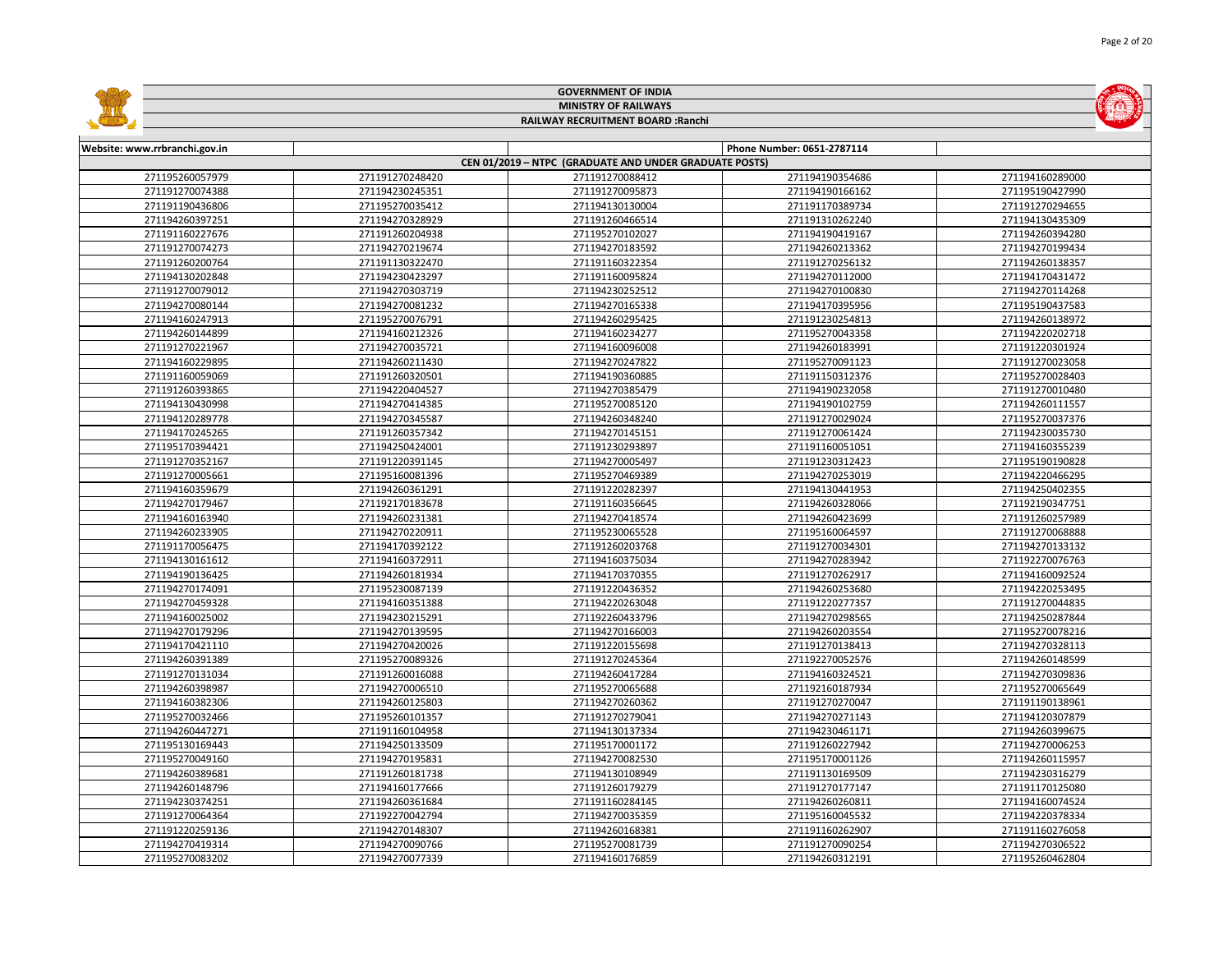|                               |                             | <b>GOVERNMENT OF INDIA</b>                             |                            |                 |  |  |
|-------------------------------|-----------------------------|--------------------------------------------------------|----------------------------|-----------------|--|--|
|                               | <b>MINISTRY OF RAILWAYS</b> |                                                        |                            |                 |  |  |
|                               |                             | RAILWAY RECRUITMENT BOARD : Ranchi                     |                            |                 |  |  |
|                               |                             |                                                        |                            |                 |  |  |
| Website: www.rrbranchi.gov.in |                             |                                                        | Phone Number: 0651-2787114 |                 |  |  |
|                               |                             | CEN 01/2019 - NTPC (GRADUATE AND UNDER GRADUATE POSTS) |                            |                 |  |  |
| 271194130411365               | 271194220467716             | 271191270184314                                        | 271194260412714            | 271194230230400 |  |  |
| 271195160001221               | 271195260205379             | 271194260224717                                        | 271194310193112            | 271191270126307 |  |  |
| 271194260096343               | 271194130415209             | 271192270044205                                        | 271194260258777            | 271194150246064 |  |  |
| 271191270448736               | 271192260453735             | 271192160127293                                        | 271194260101259            | 271194260136268 |  |  |
| 271195270066681               | 271194260421471             | 271191270259039                                        | 271194270409586            | 271194230312734 |  |  |
| 271191270282722               | 271194270249409             | 271192130171489                                        | 271194270130292            | 271194270120352 |  |  |
| 271194260205014               | 271194190426576             | 271194130415977                                        | 271194230249609            | 271191190411999 |  |  |
| 271194160079565               | 271195270040526             | 271194160320711                                        | 271194270070378            | 271194270072759 |  |  |
| 271194150293268               | 271191270049994             | 271191270053059                                        | 271195270011831            | 271195260136923 |  |  |
| 271194260132528               | 271194310193164             | 271194260190537                                        | 271191270109139            | 271191160107458 |  |  |
| 271191190428580               | 271194260456453             | 271194260459699                                        | 271194260384359            | 271194270056914 |  |  |
| 271195260168045               | 271191230032122             | 271194260096213                                        | 271191270075696            | 271195190060765 |  |  |
| 271195220066905               | 271195270063183             | 271194190382919                                        | 271194230404166            | 271194130391985 |  |  |
| 271191270042193               | 271193260039495             | 271191270382190                                        | 271194160253535            | 271194160250189 |  |  |
| 271191160117044               | 271194260457171             | 271194190453179                                        | 271194270333932            | 271194260294273 |  |  |
| 271195260270912               | 271191160163790             | 271194270152875                                        | 271191260264817            | 271195270071262 |  |  |
| 271191270225636               | 271194260245774             | 271191270017372                                        | 271194260401300            | 271194260343666 |  |  |
| 271194270327677               | 271194170334257             | 271194230312180                                        | 271194270408345            | 271195270037718 |  |  |
| 271194160187815               | 271194270453853             | 271194260463791                                        | 271191270288931            | 271194260221268 |  |  |
| 271191270030013               | 271194270005119             | 271191250467786                                        | 271195270050274            | 271194270355520 |  |  |
| 271194270134435               | 271191150010596             | 271194270020600                                        | 271195220058122            | 271191270012778 |  |  |
| 271191270205283               | 271194270236870             | 271194270225247                                        | 271191160297871            | 271195130429280 |  |  |
| 271194190153010               | 271194260234583             | 271194270281104                                        | 271194160123181            | 271195270028822 |  |  |
| 271194270184298               | 271194170079511             | 271194260333244                                        | 271194270283001            | 271194190374211 |  |  |
| 271191160070929               | 271195270060935             | 271194220384934                                        | 271194130436946            | 271194270019254 |  |  |
| 271194160032699               | 271195250118138             | 271194260351307                                        | 271194190354531            | 271194270331149 |  |  |
| 271194150153151               | 271195270086251             | 271191150019199                                        | 271191160220532            | 271194160197759 |  |  |
| 271191270035169               | 271195190060523             | 271194130385217                                        | 271194120219725            | 271194260201663 |  |  |
| 271194270010672               | 271194150010439             | 271191190436364                                        | 271194260308237            | 271194260308254 |  |  |
| 271194270011608               | 271191270065909             | 271194270074632                                        | 271191270048296            | 271194160333535 |  |  |
| 271191220425560               | 271194190456680             | 271194260435447                                        | 271194170394663            | 271194190416352 |  |  |
| 271194160030183               | 271194270186861             | 271194260196499                                        | 271194120192158            | 271191130197502 |  |  |
| 271194260199276               | 271194270228632             | 271191220273024                                        | 271194270262719            | 271195270033688 |  |  |
| 271191270139604               | 271194260105961             | 271195260102908                                        | 271194190150515            | 271194260144580 |  |  |
| 271191270055508               | 271194270048245             | 271194250448275                                        | 271194270470024            | 271194220455644 |  |  |
| 271194270039329               | 271195270072098             | 271191270060623                                        | 271191160138188            | 271194260285065 |  |  |
| 271194190120530               | 271194230095263             | 271194130412989                                        | 271194220256243            | 271194270387117 |  |  |
| 271194260369420               | 271194170460439             | 271192260452853                                        | 271195260334854            | 271194270351393 |  |  |
| 271194160182199               | 271194230274764             | 271194260266714                                        | 271194230266111            | 271194130130474 |  |  |
| 271194270114396               | 271194220433470             | 271194130429181                                        | 271195270406502            | 271194160029455 |  |  |
| 271194270187928               | 271191160272989             | 271195260358648                                        | 271191160016507            | 271194230211269 |  |  |
| 271194230334162               | 271194190166800             | 271191230173467                                        | 271194270138338            | 271194270211259 |  |  |
| 271191230202642               | 271194270007849             | 271194220462954                                        | 271194260450787            | 271194260315385 |  |  |
| 271191220315984               | 271194270311359             | 271195270048038                                        | 271194260436501            | 271195260467312 |  |  |
| 271194270219678               | 271191260227264             | 271191160322801                                        | 271194220000229            | 271194230324520 |  |  |
| 271194260384776               | 271191220191411             | 271194260196200                                        | 271194120194440            | 271194160055753 |  |  |
| 271194170433589               | 271194270418624             | 271194270182416                                        | 271194130440643            | 271194270412640 |  |  |
| 271194270093449               | 271194270245314             | 271194270007169                                        | 271191130418880            | 271194220407361 |  |  |
| 271194270124392               | 271194270150321             | 271194230160181                                        | 271194270136886            | 271194230092621 |  |  |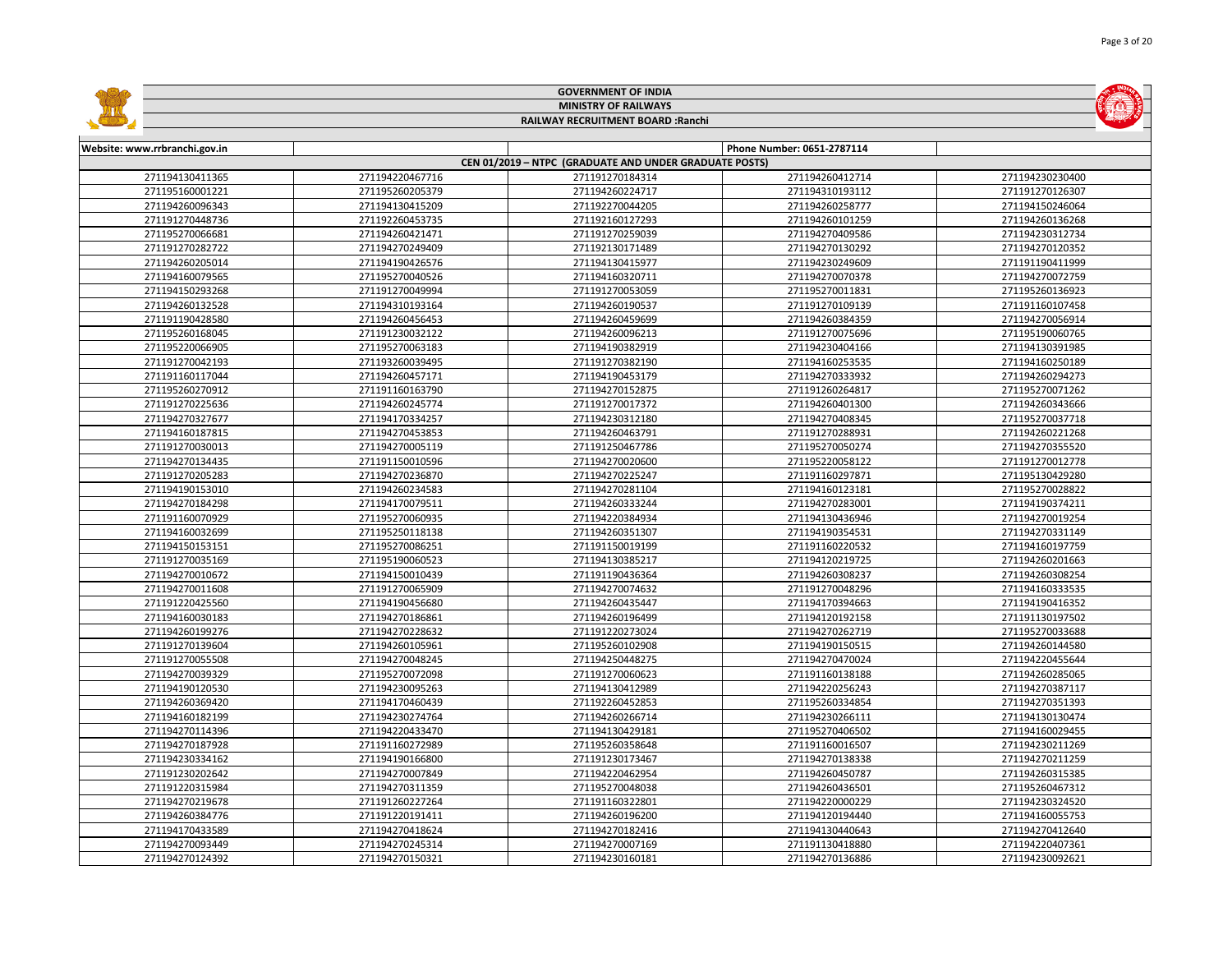|                               |                 | <b>GOVERNMENT OF INDIA</b>                             |                            |                 |
|-------------------------------|-----------------|--------------------------------------------------------|----------------------------|-----------------|
|                               |                 | <b>MINISTRY OF RAILWAYS</b>                            |                            |                 |
|                               |                 | RAILWAY RECRUITMENT BOARD : Ranchi                     |                            |                 |
|                               |                 |                                                        |                            |                 |
| Website: www.rrbranchi.gov.in |                 |                                                        | Phone Number: 0651-2787114 |                 |
|                               |                 | CEN 01/2019 - NTPC (GRADUATE AND UNDER GRADUATE POSTS) |                            |                 |
| 271194260114542               | 271194160196748 | 271194260218372                                        | 271194270076708            | 271191270089410 |
| 271191220124859               | 271194190119508 | 271195270077847                                        | 271194160127657            | 271194260354519 |
| 271194190444067               | 271194190382019 | 271191190380475                                        | 271191270038453            | 271195270036193 |
| 271191270044465               | 271194270040124 | 271194160254346                                        | 271191270467744            | 271194260178506 |
| 271194270180012               | 271191160184276 | 271194270314383                                        | 271194160023463            | 271194270205130 |
| 271194270202657               | 271194230437371 | 271194270397633                                        | 271194260378838            | 271192160268967 |
| 271194270063573               | 271191170062612 | 271191270064577                                        | 271195130070382            | 271194160144978 |
| 271194160136579               | 271195260354919 | 271194160330719                                        | 271191160088315            | 271191160239961 |
| 271194130459576               | 271194270467305 | 271194120234763                                        | 271194270460197            | 271194260311803 |
| 271194270091861               | 271194260239426 | 271194270117206                                        | 271194260194258            | 271194230412775 |
| 271192270004847               | 271191270020525 | 271194270051427                                        | 271191170055477            | 271194270177917 |
| 271194260316189               | 271194260301693 | 271194260267775                                        | 271194120256765            | 271194230283545 |
| 271194160282944               | 271191270126057 | 271194270301688                                        | 271195270412653            | 271194260103670 |
| 271195270044350               | 271195270033092 | 271194270037241                                        | 271194270076867            | 271191190076395 |
| 271194270002436               | 271194270274500 | 271194270255861                                        | 271194160262914            | 271191230254996 |
| 271195190132298               | 271191270036021 | 271194270443827                                        | 271191270444833            | 271194270262777 |
| 271191230265509               | 271191270067028 | 271191270034927                                        | 271195270014450            | 271194230342611 |
| 271194260212748               | 271191230223820 | 271194260135198                                        | 271194270159641            | 271194190163905 |
| 271192260358817               | 271194260368995 | 271194270004592                                        | 271194270018920            | 271194270009041 |
| 271195270043188               | 271194160107088 | 271191270114360                                        | 271191270056170            | 271191270050445 |
| 271194150214643               | 271195270446854 | 271194260150425                                        | 271194220192680            | 271195170196341 |
| 271191270134281               | 271194170174934 | 271194270082611                                        | 271191170085151            | 271191270079469 |
| 271194160224681               | 271194160210616 | 271191170403417                                        | 271191190425629            | 271191270053781 |
| 271194160202925               | 271191270207227 | 271194160246182                                        | 271194260270189            | 271194160292406 |
| 271194130290526               | 271194270217313 | 271191160187122                                        | 271194270291802            | 271194270315577 |
| 271191160258616               | 271194270267145 | 271194160108506                                        | 271194270114370            | 271194270101196 |
| 271191130411207               | 271194270005396 | 271194270283987                                        | 271195230061649            | 271194160099726 |
| 271191270111118               | 271194270271085 | 271194270271152                                        | 271194270259899            | 271194230271375 |
| 271195270427354               | 271194270293958 | 271194270024932                                        | 271194270023256            | 271195260377768 |
| 271194270373107               | 271194220373806 | 271194260382560                                        | 271191270170891            | 271194160212341 |
| 271194260212389               | 271191170062324 | 271195270454971                                        | 271194310460292            | 271194270342166 |
| 271191160325745               | 271194260334894 | 271194230127901                                        | 271194190379447            | 271194260393083 |
| 271191270074258               | 271194160318559 | 271194270305541                                        | 271194260314169            | 271194260217573 |
| 271194260097978               | 271191270107954 | 271194260105301                                        | 271194270108123            | 271194260424656 |
| 271194260417173               | 271194170437231 | 271195230048309                                        | 271194270140788            | 271194270378746 |
| 271194270358518               | 271191270077991 | 271191270080464                                        | 271194270086982            | 271194270089954 |
| 271191270088720               | 271194260412963 | 271195170461037                                        | 271193160318425            | 271194160322108 |
| 271191270322033               | 271194160299600 | 271191190194313                                        | 271194260189883            | 271194270179491 |
| 271194270020773               | 271194270023935 | 271194270099070                                        | 271194260314703            | 271194170318296 |
| 271194270004139               | 271194150016355 | 271194160274410                                        | 271191270052741            | 271191160049735 |
| 271194270082824               | 271192270232946 | 271194270021973                                        | 271194160010449            | 271195270042749 |
| 271194160125522               | 271194160108052 | 271194230304213                                        | 271194260297138            | 271191270062217 |
| 271191230251614               | 271191160115341 | 271191160098490                                        | 271194270335877            | 271194260132098 |
| 271194220251789               | 271195260270477 | 271191160258926                                        | 271194130436555            | 271195270033291 |
| 271194270002046               | 271194190438654 | 271191190302314                                        | 271194170401747            | 271194250437626 |
| 271191270031460               | 271195190038844 | 271191160135509                                        | 271195130407621            | 271194130437966 |
| 271194190402230               | 271194260418183 | 271191260442584                                        | 271191270179029            | 271191120154147 |
| 271191250255745               | 271194260462035 | 271191160355738                                        | 271194160347870            | 271191260332751 |
| 271194270069168               | 271191270063344 | 271194160067382                                        | 271194230461326            | 271192260207540 |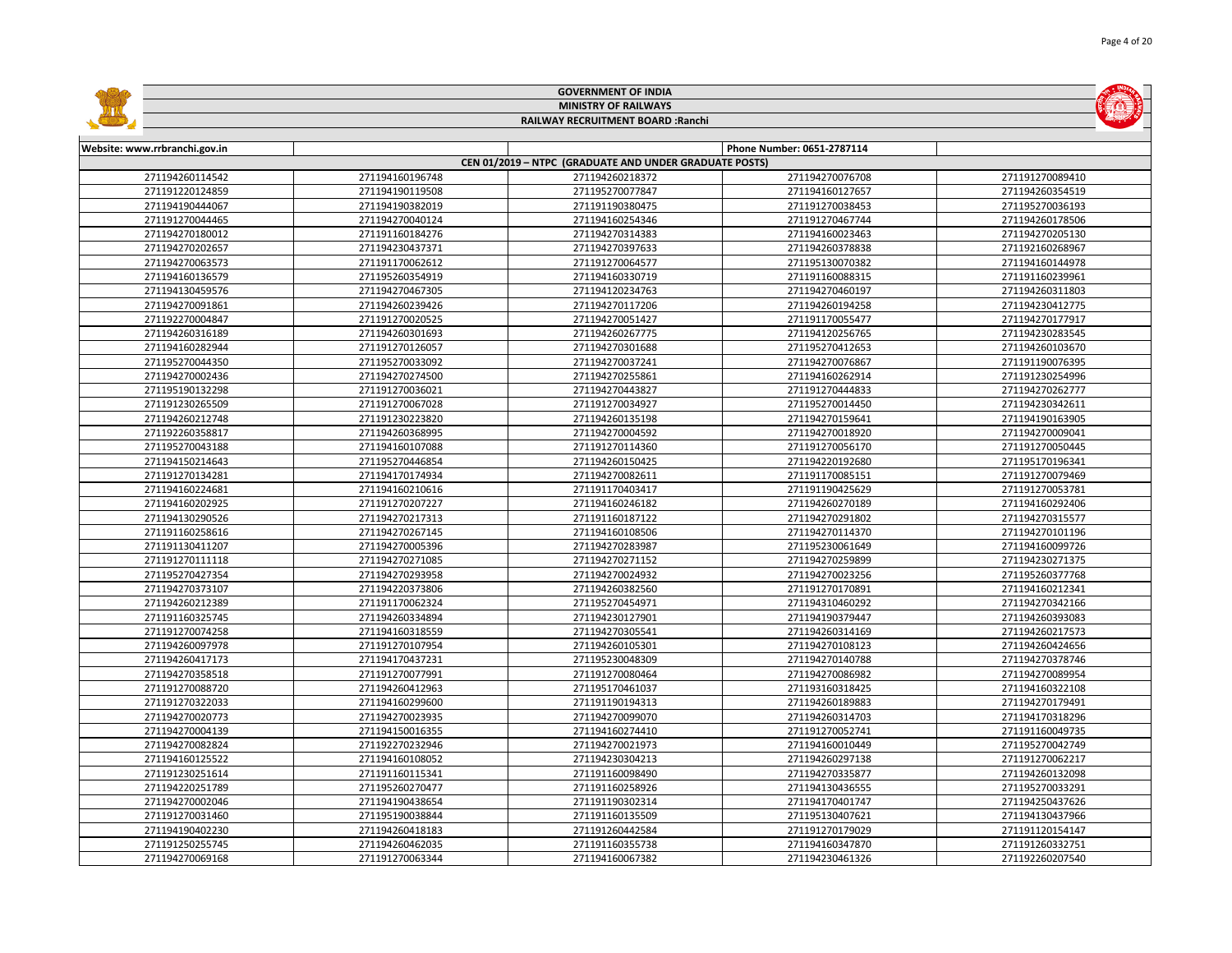|                               |                 | <b>GOVERNMENT OF INDIA</b>                             |                            |                 |
|-------------------------------|-----------------|--------------------------------------------------------|----------------------------|-----------------|
| <b>MINISTRY OF RAILWAYS</b>   |                 |                                                        |                            |                 |
|                               |                 | RAILWAY RECRUITMENT BOARD : Ranchi                     |                            |                 |
|                               |                 |                                                        |                            |                 |
| Website: www.rrbranchi.gov.in |                 |                                                        | Phone Number: 0651-2787114 |                 |
|                               |                 | CEN 01/2019 - NTPC (GRADUATE AND UNDER GRADUATE POSTS) |                            |                 |
| 271194270014729               | 271191260220279 | 271194260461116                                        | 271191270077222            | 271191270079418 |
| 271194120157804               | 271191120113656 | 271194270443742                                        | 271194270356771            | 271191160178384 |
| 271191130180489               | 271195240189123 | 271191270050691                                        | 271191160059273            | 271194260192957 |
| 271194260190480               | 271194190399305 | 271191270045214                                        | 271195270075396            | 271194270061088 |
| 271191270067800               | 271194270175848 | 271194260311937                                        | 271191160372997            | 271194270112059 |
| 271194260119952               | 271194220287776 | 271191270289695                                        | 271195150078776            | 271194270017955 |
| 271191160127905               | 271191160099180 | 271194270097052                                        | 271194130114549            | 271194260122339 |
| 271191230049452               | 271194270420549 | 271194270179164                                        | 271194270182133            | 271194170140433 |
| 271192270032436               | 271194160014978 | 271194130127803                                        | 271194270257211            | 271194160357268 |
| 271194160319385               | 271194270305946 | 271194130288616                                        | 271194270009064            | 271194270060058 |
| 271194260276498               | 271194270251940 | 271195260255889                                        | 271194270149009            | 271194270159023 |
| 271194260151997               | 271192260136134 | 271194310265280                                        | 271194270017749            | 271194270369044 |
| 271191120323509               | 271194230284293 | 271191160205952                                        | 271191260214884            | 271194270203015 |
| 271194270012785               | 271194190384624 | 271194270213844                                        | 271194260237651            | 271191260034590 |
| 271194270005721               | 271194270018338 | 271195190117097                                        | 271194270008052            | 271194150425861 |
| 271193270068698               | 271195270065314 | 271194260227919                                        | 271195250237047            | 271195270071887 |
| 271195270067624               | 271191270075753 | 271194270070901                                        | 271194270022021            | 271194160330574 |
| 271194160343670               | 271194120337506 | 271191160093242                                        | 271191160137136            | 271191170135188 |
| 271191170423051               | 271194220409489 | 271194260240348                                        | 271194270177137            | 271191170111751 |
| 271191270357343               | 271191160333516 | 271194260327392                                        | 271194250446278            | 271194270458175 |
| 271192190456975               | 271195270089245 | 271195270050855                                        | 271194270051708            | 271191220190339 |
| 271195260194167               | 271191220190493 | 271194260453563                                        | 271194220453324            | 271194170047882 |
| 271194270114918               | 271191230197968 | 271194230197204                                        | 271191270087842            | 271194270309617 |
| 271191250152724               | 271194130155406 | 271195190160541                                        | 271195270047165            | 271195170392613 |
| 271192270028008               | 271194260358399 | 271194270376776                                        | 271191270163675            | 271194260406830 |
| 271195270039315               | 271195270034224 | 271194270130706                                        | 271194230058635            | 271191270050846 |
| 271194270048294               | 271194270053022 | 271194260412896                                        | 271194230319056            | 271195250389490 |
| 271191260393842               | 271194130389352 | 271192270008985                                        | 271194160250378            | 271192240264418 |
| 271194270269757               | 271194270260923 | 271194230260058                                        | 271194230255048            | 271191270066324 |
| 271194160295977               | 271191270316366 | 271194260166723                                        | 271194270002982            | 271191120288283 |
| 271194160023831               | 271194270264931 | 271194270395812                                        | 271191130434493            | 271191270055547 |
| 271191130111120               | 271194270109668 | 271194260376193                                        | 271193260070841            | 271194260163642 |
| 271194160162639               | 271194270159667 | 271194270186606                                        | 271194270177328            | 271191160177949 |
| 271194260189292               | 271194160210200 | 271191220247962                                        | 271192130198906            | 271194160246919 |
| 271195220449562               | 271194230348607 | 271195270063375                                        | 271191270001121            | 271191160249994 |
| 271191150299921               | 271194150403845 | 271192170392203                                        | 271194160015596            | 271191270034865 |
| 271191230028741               | 271194270042031 | 271194260469344                                        | 271194230457637            | 271195260419120 |
| 271194260438238               | 271194160345333 | 271194270217255                                        | 271191160246857            | 271194270005220 |
| 271194190047732               | 271194190305132 | 271194230285050                                        | 271194150190176            | 271194230131237 |
| 271194160089253               | 271195270090121 | 271194270404382                                        | 271194270109519            | 271194150102259 |
| 271191190045448               | 271195270074574 | 271194260453671                                        | 271194260165229            | 271194270166117 |
| 271192190175347               | 271194230154454 | 271191160289804                                        | 271191270139278            | 271194130169471 |
| 271191270046922               | 271194170044843 | 271194270260188                                        | 271194170254981            | 271195190045799 |
| 271191160124101               | 271194270091842 | 271191270019346                                        | 271194270015301            | 271191270054831 |
| 271194160003898               | 271194260383242 | 271191160354283                                        | 271194270355976            | 271194260432415 |
| 271191270393927               | 271194270250118 | 271194270279303                                        | 271194230252116            | 271194270252009 |
| 271191270258171               | 271194260265767 | 271194170425511                                        | 271194270357907            | 271194270188428 |
| 271194230188900               | 271192270033227 | 271191270072268                                        | 271195230064314            | 271195270060164 |
| 271194260143177               | 271194160149571 | 271194160161809                                        | 271194260101501            | 271194260100037 |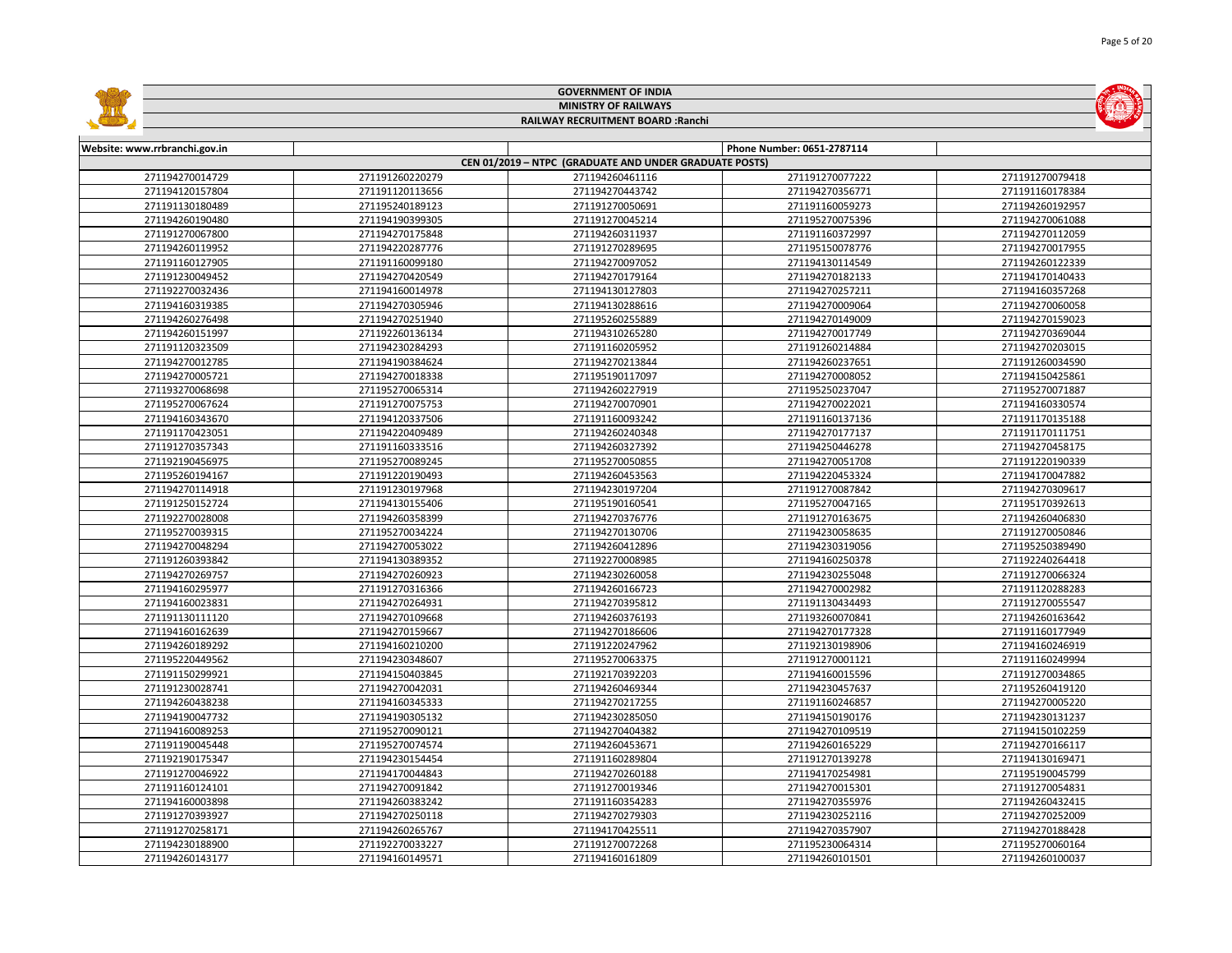|                                          |                                    | <b>GOVERNMENT OF INDIA</b>                             |                                    |                                    |  |  |
|------------------------------------------|------------------------------------|--------------------------------------------------------|------------------------------------|------------------------------------|--|--|
| <b>MINISTRY OF RAILWAYS</b>              |                                    |                                                        |                                    |                                    |  |  |
| <b>RAILWAY RECRUITMENT BOARD: Ranchi</b> |                                    |                                                        |                                    |                                    |  |  |
|                                          |                                    |                                                        |                                    |                                    |  |  |
| Website: www.rrbranchi.gov.in            |                                    |                                                        | Phone Number: 0651-2787114         |                                    |  |  |
|                                          |                                    | CEN 01/2019 - NTPC (GRADUATE AND UNDER GRADUATE POSTS) |                                    |                                    |  |  |
| 271194160025920                          | 271191190442233                    | 271194130428418                                        | 271194160030114                    | 271194160301920                    |  |  |
| 271194130404202<br>271195260299473       | 271195270085558<br>271194270026181 | 271194260244651<br>271195220073404                     | 271195260324055<br>271195270059714 | 271194260321856<br>271191260064684 |  |  |
| 271194270142401                          | 271194270174060                    | 271194230173379                                        | 271194270166643                    | 271191270006668                    |  |  |
| 271194260369604                          | 271194260279916                    | 271191270048449                                        | 271191270242481                    | 271194160082388                    |  |  |
| 271194280023372                          | 271194170415308                    | 271194130386623                                        | 271194190430848                    | 271194220342944                    |  |  |
| 271194260350404                          | 271194270098513                    | 271191160250500                                        | 271194270004255                    | 271194250340552                    |  |  |
| 271194160342737                          | 271191160248353                    | 271194220243119                                        | 271191160316700                    | 271194130426161                    |  |  |
| 271194260424615                          | 271194270446552                    | 271194270086445                                        | 271194270061067                    | 271194260148425                    |  |  |
| 271191270156199                          | 271195270056263                    | 271191220195275                                        | 271194190194202                    | 271195260418850                    |  |  |
| 271194270014429                          | 271194130128684                    | 271194260162107                                        | 271194260155686                    | 271194150145720                    |  |  |
| 271194260459293                          | 271194270118921                    | 271194160227608                                        | 271191160241301                    | 271194160107606                    |  |  |
| 271191270153408                          | 271194160306162                    | 271191160296037                                        | 271194130293398                    | 271191160322245                    |  |  |
| 271191310460100                          | 271194160116288                    | 271194160037066                                        | 271194260464263                    | 271195270036020                    |  |  |
| 271195270035558                          | 271195170029540                    | 271195130411802                                        | 271194270408115                    | 271194220387341                    |  |  |
| 271194270005619                          | 271194160259772                    | 271191160250595                                        | 271191160278403                    | 271191230142516                    |  |  |
| 271194260244910                          | 271194260242012                    | 271194270244389                                        | 271194270223365                    | 271191220283157                    |  |  |
| 271194160267813                          | 271191160262220                    | 271191220270671                                        | 271191270463322                    | 271194260149574                    |  |  |
| 271194260150879                          | 271194270058936                    | 271194270050197                                        | 271194270092366                    | 271194270108508                    |  |  |
| 271194270060723                          | 271191270078677                    | 271191170089554                                        | 271194260217099                    | 271194260209601                    |  |  |
| 271194190178604                          | 271191270184177                    | 271191190180463                                        | 271194260357794                    | 271192150153026                    |  |  |
| 271194270166836                          | 271194270145713                    | 271191270173371                                        | 271191160137575                    | 271191260205483                    |  |  |
| 271194270207680                          | 271191270360527                    | 271194270379988                                        | 271191270040734                    | 271194160046853                    |  |  |
| 271194230304464                          | 271194260314185                    | 271195270036671                                        | 271195270038249                    | 271194310232742                    |  |  |
| 271191270234902                          | 271194260368116                    | 271195270365318                                        | 271194270359697                    | 271194160366067                    |  |  |
| 271194260378257                          | 271194260428046                    | 271194160315277                                        | 271194230324271                    | 271194160317253                    |  |  |
| 271191220320139                          | 271194160020313                    | 271194160184207                                        | 271195270052012                    | 271194190404673                    |  |  |
| 271194150432477                          | 271194260399911                    | 271191270393291                                        | 271194160024474                    | 271194230134920                    |  |  |
| 271195260176190                          | 271194260136532                    | 271195270063129                                        | 271194130400873                    | 271191220288114                    |  |  |
| 271194260308751                          | 271195270070295                    | 271191160269564                                        | 271194220328335                    | 271194260343482                    |  |  |
| 271194270333921                          | 271194130459486                    | 271192270087544                                        | 271195270085107                    | 271191270083436                    |  |  |
| 271194270016980                          | 271194270349397                    | 271191160348921                                        | 271194230385338                    | 271194170436904                    |  |  |
| 271195270436393                          | 271194170425663                    | 271191160151122                                        | 271191270193753                    | 271194160057531                    |  |  |
| 271195270048049                          | 271194160111440                    | 271194270092570                                        | 271191270033215                    | 271191270025045                    |  |  |
| 271194190419205                          | 271194170384219                    | 271194270110026                                        | 271194260106090                    | 271191120101784                    |  |  |
| 271194250106352                          | 271191270039018                    | 271191270038727                                        | 271194150210754                    | 271194260219853                    |  |  |
| 271191160220525                          | 271194230198169                    | 271191270461144                                        | 271194310463228                    | 271191250462131                    |  |  |
| 271194220243471                          | 271191160244565                    | 271191270215388                                        | 271191160020735                    | 271191150407137                    |  |  |
| 271195130385262                          | 271191270020663                    | 271194220280558                                        | 271194260259717                    | 271191160302940                    |  |  |
| 271194260300790                          | 271191190319246                    | 271194230308205                                        | 271194160302896                    | 271194270132928                    |  |  |
| 271194270079108                          | 271191260436152                    | 271195260439292                                        | 271194160337842                    | 271191230083740                    |  |  |
| 271191270088681                          | 271193230274686                    | 271191160267638                                        | 271194260277996                    | 271194270212092                    |  |  |
| 271191190200622                          | 271191160230662                    | 271191220234029                                        | 271191270020810                    | 271195270052042                    |  |  |
| 271194130401195                          | 271194170064883                    | 271191160074647                                        | 271194270183772                    | 271195160044000                    |  |  |
| 271192270038675                          | 271194160033534                    | 271195270088428                                        | 271194160083239                    | 271191270004471                    |  |  |
| 271194190432068                          | 271194260221243                    | 271194260375328                                        | 271191300371299                    | 271191170040908                    |  |  |
| 271194260198528                          | 271194230212507                    | 271194230235096                                        | 271194270022952                    | 271194220425298                    |  |  |
| 271195130392644                          | 271194270008784                    | 271194270025214                                        | 271194260301229                    | 271194130248090                    |  |  |
| 271194220167472                          | 271194260170663                    | 271194130144923                                        | 271194260366290                    | 271194270010662                    |  |  |

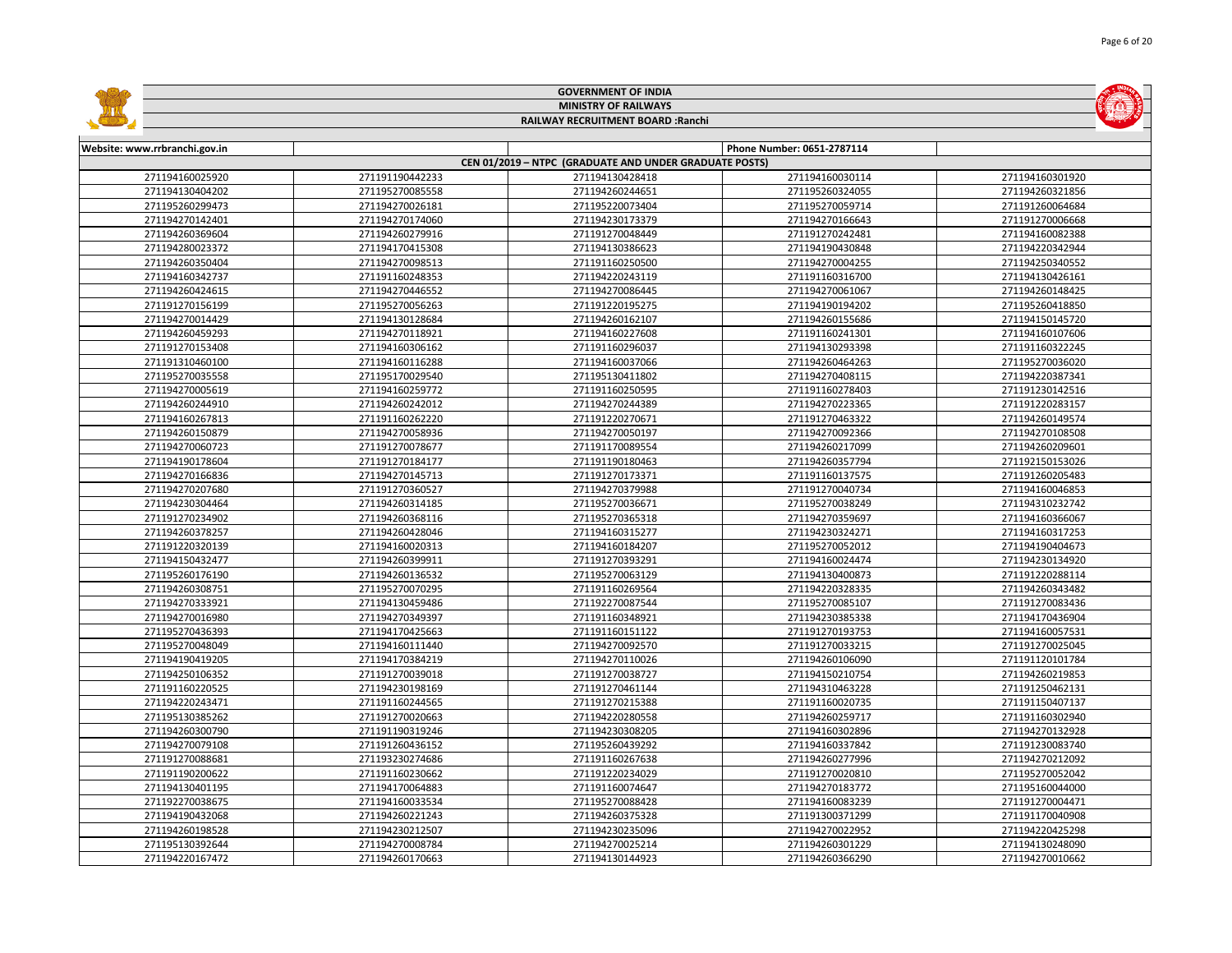|                               |                 | <b>GOVERNMENT OF INDIA</b>                             |                            |                 |
|-------------------------------|-----------------|--------------------------------------------------------|----------------------------|-----------------|
|                               |                 | <b>MINISTRY OF RAILWAYS</b>                            |                            |                 |
|                               |                 | RAILWAY RECRUITMENT BOARD : Ranchi                     |                            |                 |
|                               |                 |                                                        |                            |                 |
| Website: www.rrbranchi.gov.in |                 |                                                        | Phone Number: 0651-2787114 |                 |
|                               |                 | CEN 01/2019 - NTPC (GRADUATE AND UNDER GRADUATE POSTS) |                            |                 |
| 271191270106642               | 271191270063870 | 271191270021916                                        | 271195270058493            | 271195260330575 |
| 271194230355937               | 271191270063428 | 271194230068806                                        | 271195270063857            | 271191270072263 |
| 271191190426519               | 271194190460588 | 271194230296249                                        | 271194270338295            | 271194260335559 |
| 271194230325551               | 271194270329540 | 271194260263723                                        | 271194260270560            | 271194270280184 |
| 271194260264786               | 271194230407367 | 271195150113885                                        | 271195270044971            | 271195250445278 |
| 271192120193308               | 271194270193285 | 271194190195182                                        | 271194170430427            | 271194270391369 |
| 271194190404020               | 271191270041525 | 271194270093037                                        | 271194260125266            | 271195120033539 |
| 271194260153061               | 271191160168175 | 271194270011665                                        | 271191270098603            | 271194220458828 |
| 271191160129521               | 271194270076050 | 271194160087104                                        | 271194270086830            | 271195270080798 |
| 271191220317651               | 271194270017108 | 271194150014652                                        | 271194270180435            | 271194270189614 |
| 271194270330473               | 271194270259180 | 271194160260584                                        | 271194260262902            | 271194190261485 |
| 271194270256165               | 271194270012179 | 271194270295618                                        | 271191160286793            | 271191160309324 |
| 271194250298632               | 271194230305695 | 271194270285038                                        | 271191260203714            | 271194270211212 |
| 271191160241146               | 271194270213512 | 271194130223849                                        | 271194160032684            | 271191270034761 |
| 271194170412185               | 271194170424761 | 271194260241257                                        | 271194170417312            | 271194270445897 |
| 271194270456585               | 271191260431357 | 271194130410075                                        | 271194260146751            | 271195270082495 |
| 271191270061061               | 271191270060142 | 271191270059612                                        | 271194270071329            | 271191270056736 |
| 271195230036048               | 271194170041981 | 271194170040303                                        | 271194160231321            | 271195130421615 |
| 271194270181414               | 271194260248362 | 271191120232793                                        | 271194260242187            | 271195130149912 |
| 271191170374411               | 271194160166278 | 271194270015255                                        | 271194160373300            | 271194260372163 |
| 271191220313784               | 271192170295635 | 271191230288449                                        | 271194270094008            | 271194160109141 |
| 271194230405848               | 271194160136192 | 271194270144974                                        | 271194260162855            | 271194260149632 |
| 271194270419622               | 271194270009134 | 271194270188486                                        | 271191160182575            | 271191230332827 |
| 271194230330423               | 271195270052546 | 271195190227105                                        | 271194260247271            | 271194160247334 |
| 271191270204847               | 271194170430239 | 271194270210294                                        | 271191160374855            | 271194160366014 |
| 271191230348826               | 271191170325152 | 271194230328056                                        | 271191260340441            | 271194130410360 |
| 271194270396694               | 271194130406600 | 271191160337859                                        | 271194160343816            | 271194270326140 |
| 271194270036038               | 271195130115885 | 271194270262000                                        | 271192220281775            | 271194160024616 |
| 271195150193927               | 271191270251371 | 271194260260178                                        | 271194270254202            | 271194160097128 |
| 271191270059133               | 271194270108143 | 271195260105722                                        | 271194270103710            | 271193270092455 |
| 271191270039097               | 271195270459438 | 271191270078997                                        | 271191270091022            | 271192260438349 |
| 271194270076937               | 271192270078887 | 271194270318796                                        | 271194260304967            | 271191160312364 |
| 271194270254456               | 271194230138581 | 271191160130876                                        | 271194150137945            | 271194230044393 |
| 271194160324458               | 271194270327219 | 271191220347316                                        | 271194160339148            | 271194160249939 |
| 271194260260328               | 271191220272634 | 271194270279455                                        | 271194190278385            | 271194270266542 |
| 271191170091073               | 271194260425681 | 271195270392749                                        | 271194190391336            | 271195190412474 |
| 271195170000448               | 271194230151417 | 271192260160184                                        | 271191270059630            | 271194170037416 |
| 271191270031110               | 271192270060670 | 271195270066952                                        | 271194260469982            | 271194160166596 |
| 271194260140641               | 271194270171796 | 271195270142585                                        | 271194270143587            | 271194160034441 |
| 271191270005722               | 271194270021018 | 271195270052976                                        | 271194270317565            | 271191270315944 |
| 271194270315313               | 271194270315797 | 271194260308669                                        | 271194120306982            | 271194270033284 |
| 271194160210955               | 271194270163717 | 271194270175889                                        | 271191150420635            | 271195130432880 |
| 271191160242403               | 271194250411212 | 271195270060364                                        | 271194220364951            | 271191270134650 |
| 271194270222359               | 271192230092962 | 271191270362642                                        | 271194260322726            | 271194230320073 |
| 271194170415555               | 271194130386295 | 271194260383532                                        | 271194270369123            | 271194260446934 |
| 271192220290010               | 271194160287493 | 271191260035309                                        | 271194270020145            | 271194260156313 |
| 271194270184884               | 271194160179079 | 271194160177945                                        | 271191270101549            | 271191270028753 |
| 271191160214024               | 271194120236916 | 271194260330294                                        | 271194270052011            | 271194270055829 |
| 271195270053062               | 271194280056505 | 271194270073037                                        | 271194270061432            | 271195260411503 |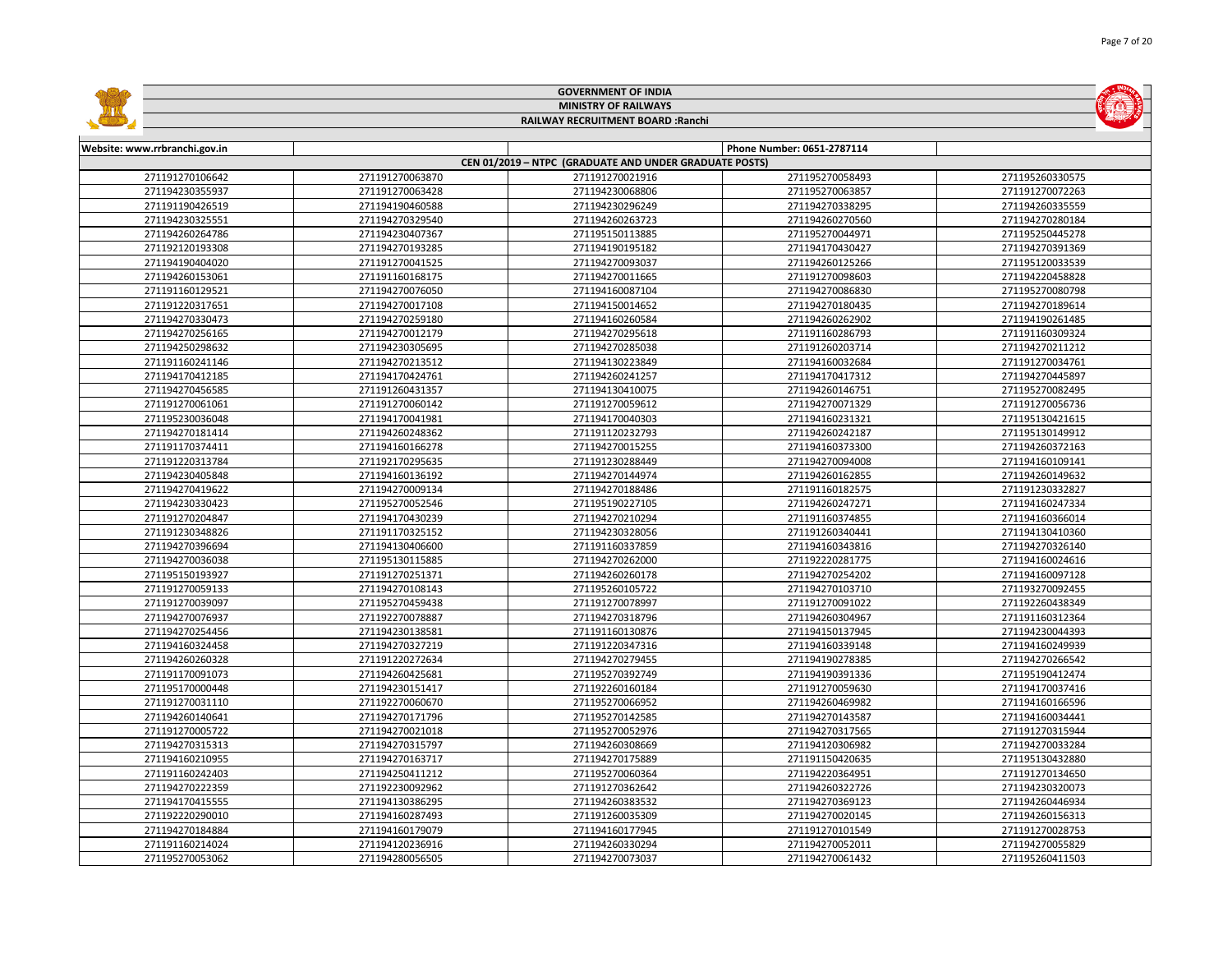|                               |                 | <b>GOVERNMENT OF INDIA</b>                             |                            |                 |
|-------------------------------|-----------------|--------------------------------------------------------|----------------------------|-----------------|
| <b>MINISTRY OF RAILWAYS</b>   |                 |                                                        |                            |                 |
|                               |                 | RAILWAY RECRUITMENT BOARD : Ranchi                     |                            |                 |
|                               |                 |                                                        |                            |                 |
| Website: www.rrbranchi.gov.in |                 |                                                        | Phone Number: 0651-2787114 |                 |
|                               |                 | CEN 01/2019 - NTPC (GRADUATE AND UNDER GRADUATE POSTS) |                            |                 |
| 271194160335733               | 271192220328890 | 271194270325809                                        | 271194260196287            | 271194260193577 |
| 271194270191243               | 271194270424866 | 271194130424658                                        | 271194260422446            | 271194170390013 |
| 271194270408082               | 271194260412734 | 271194270261584                                        | 271194190260777            | 271194270278300 |
| 271195270078745               | 271194190129442 | 271195270048671                                        | 271194240091851            | 271194270122291 |
| 271195270036346               | 271195270034771 | 271193270214969                                        | 271194260463966            | 271194270250152 |
| 271194270099221               | 271195270468690 | 271194270444642                                        | 271194130403328            | 271195130073799 |
| 271194270046563               | 271194260356141 | 271194270326584                                        | 271194270067366            | 271194160275232 |
| 271194270276918               | 271194260258030 | 271194260263809                                        | 271195130046656            | 271194260399663 |
| 271194190384228               | 271194270469003 | 271192220130464                                        | 271194270283223            | 271194260293975 |
| 271195270032550               | 271195270046698 | 271194160316134                                        | 271194270241167            | 271194270021647 |
| 271195220063793               | 271194160204369 | 271194160222229                                        | 271195270030958            | 271195270031099 |
| 271194270462174               | 271194220465851 | 271194270017882                                        | 271194270156108            | 271194260172160 |
| 271194130429452               | 271194130389455 | 271194260189621                                        | 271194160360732            | 271194270359203 |
| 271194190323549               | 271194260317229 | 271194230304752                                        | 271194270293312            | 271194160080187 |
| 271194270114661               | 271194270443474 | 271194270398292                                        | 271194190400988            | 271194160226391 |
| 271194120167736               | 271194160004557 | 271194260114446                                        | 271194270217652            | 271194270016287 |
| 271194170402407               | 271194270438830 | 271194220425805                                        | 271192270077302            | 271194270013601 |
| 271194270008833               | 271194270329187 | 271194260315599                                        | 271194270187590            | 271194190361052 |
| 271194270381466               | 271194260428665 | 271194130417307                                        | 271194160182077            | 271194260104185 |
| 271194150122389               | 271194260129287 | 271194160210470                                        | 271194170340732            | 271194270328007 |
| 271195260353028               | 271194250462939 | 271194220452610                                        | 271194130155578            | 271194260141418 |
| 271194270003904               | 271194260190368 | 271192270051973                                        | 271194160354448            | 271194260332314 |
| 271194270030935               | 271195270038152 | 271195270031438                                        | 271194270468504            | 271194270055283 |
| 271194160047910               | 271192160049278 | 271194160048984                                        | 271194270000298            | 271194260268637 |
| 271194270256205               | 271194130427324 | 271194150414649                                        | 271194260429231            | 271192120156373 |
| 271194220446913               | 271194170433572 | 271194170440055                                        | 271194130412570            | 271194260467895 |
| 271194230457675               | 271195250458660 | 271194160259621                                        | 271192270060038            | 271194270261302 |
| 271194270466065               | 271192260465403 | 271194260452656                                        | 271193270038016            | 271194150430595 |
| 271195170421842               | 271194230174895 | 271194260167356                                        | 271194160003327            | 271194270347985 |
| 271194260346383               | 271194260261168 | 271194260264375                                        | 271194270274083            | 271194220280431 |
| 271194260243144               | 271194270220914 | 271194160198611                                        | 271194270409164            | 271194170419630 |
| 271194260138508               | 271195160011619 | 271194160304072                                        | 271194160290057            | 271194270223892 |
| 271195260223535               | 271194270199292 | 271194270003031                                        | 271195220075240            | 271194160063911 |
| 271195270061530               | 271192220241731 | 271195170421171                                        | 271194190415701            | 271194270430999 |
| 271193260043055               | 271194160135485 | 271194270310594                                        | 271194260464267            | 271195270082398 |
| 271194270090806               | 271194260371518 | 271194270120479                                        | 271194260421764            | 271194190188992 |
| 271194270181447               | 271194130185021 | 271194260357842                                        | 271195270077692            | 271195230181924 |
| 271194260299102               | 271194130448130 | 271194270311896                                        | 271194230292679            | 271194270284300 |
| 271194250293614               | 271194260299474 | 271194190417811                                        | 271194260396709            | 271194190392898 |
| 271194260438380               | 271194260432871 | 271194230395458                                        | 271194130429802            | 271194230415172 |
| 271194190405556               | 271194190153633 | 271195130433121                                        | 271194260117549            | 271194270345613 |
| 271194260345145               | 271194270337573 | 271194270355922                                        | 271195260201046            | 271194270356851 |
| 271194160353802               | 271194270010148 | 271194160016299                                        | 271194270019177            | 271194270228304 |
| 271192160289668               | 271194160309161 | 271194270196441                                        | 271194260108459            | 271194160196695 |
| 271194230112405               | 271194260117406 | 271194260371602                                        | 271194160331990            | 271194270073214 |
| 271194270075524               | 271194160148998 | 271194270058444                                        | 271194270451211            | 271194260167780 |
| 271194160273798               | 271194150247503 | 271194170235876                                        | 271194250455465            | 271194270064865 |
| 271194130415453               | 271194130405639 | 271194190413236                                        | 271194230250886            | 271194230262889 |
| 271194170422343               | 271194170392841 | 271194130432901                                        | 271194130409559            | 271194270162116 |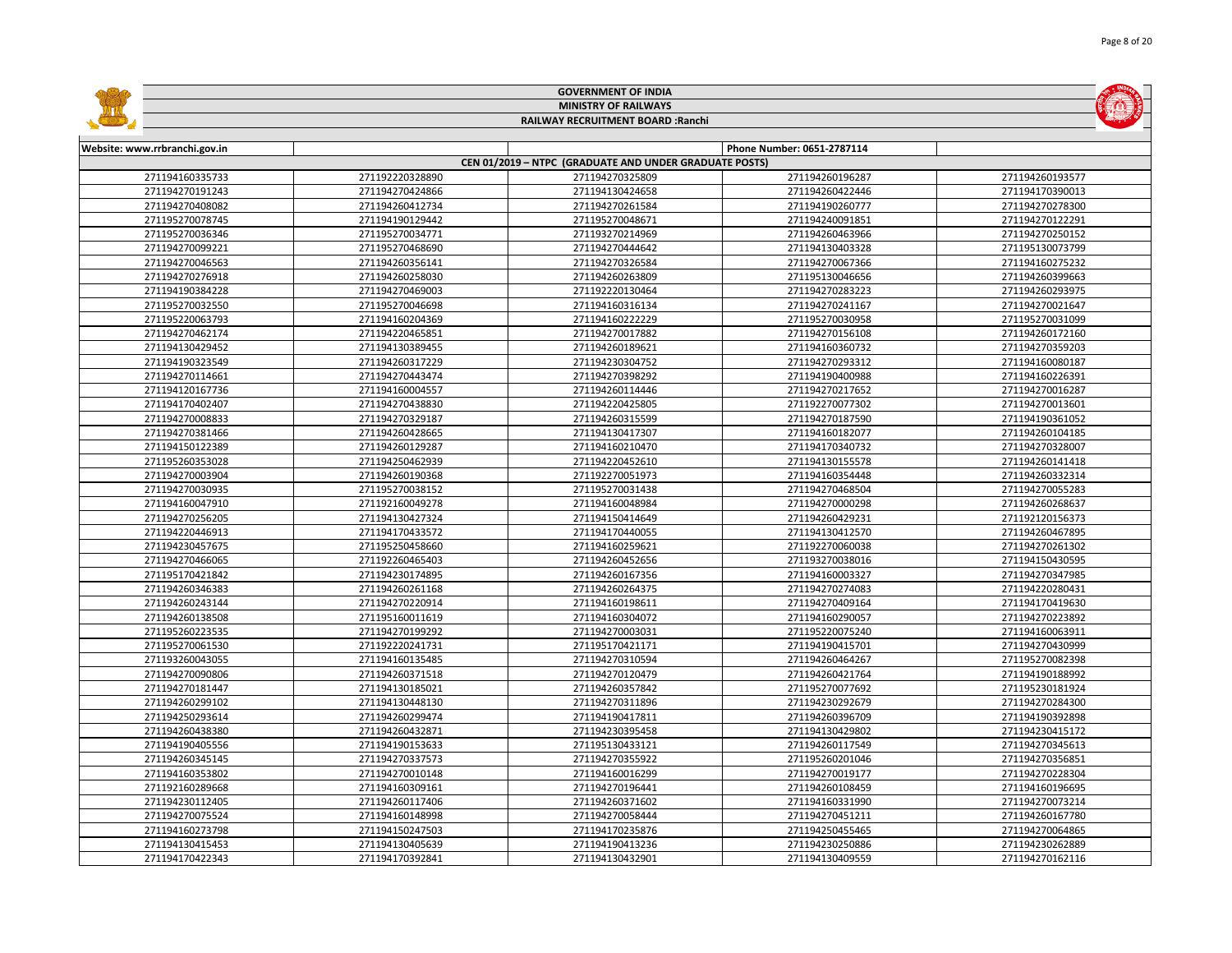|                               |                 | <b>GOVERNMENT OF INDIA</b>                             |                            |                 |
|-------------------------------|-----------------|--------------------------------------------------------|----------------------------|-----------------|
| <b>MINISTRY OF RAILWAYS</b>   |                 |                                                        |                            |                 |
|                               |                 | RAILWAY RECRUITMENT BOARD : Ranchi                     |                            |                 |
|                               |                 |                                                        |                            |                 |
| Website: www.rrbranchi.gov.in |                 |                                                        | Phone Number: 0651-2787114 |                 |
|                               |                 | CEN 01/2019 - NTPC (GRADUATE AND UNDER GRADUATE POSTS) |                            |                 |
| 271194260139702               | 271194160272851 | 271194160266737                                        | 271194270249358            | 271194160356734 |
| 271194160154729               | 271194130142749 | 271194270074485                                        | 271194230239459            | 271194270023303 |
| 271195270012911               | 271194270146403 | 271194160157016                                        | 271194270145708            | 271192190442570 |
| 271194260435267               | 271195270068672 | 271194270034981                                        | 271194270200769            | 271194220200531 |
| 271194160225534               | 271194160235816 | 271194270199186                                        | 271194170422576            | 271195270409053 |
| 271194190442458               | 271194130387292 | 271194220410551                                        | 271194270092465            | 271194260397343 |
| 271194270229428               | 271194260221782 | 271194270023316                                        | 271192170287168            | 271194230321883 |
| 271194190283641               | 271194160296908 | 271194260445549                                        | 271194270091985            | 271195130421211 |
| 271195130412378               | 271194270184837 | 271194270178170                                        | 271195260189295            | 271194270110132 |
| 271194270106468               | 271194260361715 | 271194230456401                                        | 271194160286933            | 271194160181276 |
| 271194270184345               | 271194130388852 | 271194270022074                                        | 271194270359856            | 271194230373324 |
| 271194160024793               | 271194130165600 | 271194260145626                                        | 271194160296369            | 271194270012586 |
| 271194190439573               | 271194270081020 | 271192260170169                                        | 271194190159310            | 271194270143781 |
| 271194260350971               | 271194270342742 | 271194160335673                                        | 271194220334229            | 271194270093360 |
| 271192270121419               | 271194230194709 | 271194190193173                                        | 271194270035720            | 271194270093515 |
| 271194190318860               | 271194270289209 | 271194220180634                                        | 271194170426343            | 271195250289814 |
| 271194150323412               | 271194270050656 | 271194270395759                                        | 271194150428907            | 271194130402881 |
| 271195270060004               | 271195270073786 | 271195270071771                                        | 271194270455825            | 271194220444210 |
| 271195270076170               | 271195170068933 | 271194270411377                                        | 271194220440988            | 271194220433696 |
| 271195270050982               | 271195270059274 | 271195260364301                                        | 271194220253055            | 271194270259133 |
| 271194160278746               | 271194250212820 | 271194270223236                                        | 271194230210594            | 271194270014391 |
| 271194260268969               | 271194270384062 | 271194270427424                                        | 271194220353107            | 271194270267746 |
| 271194160267783               | 271194220451013 | 271194220448030                                        | 271194130456067            | 271195270063220 |
| 271194130237584               | 271194160197672 | 271194160230694                                        | 271194260211282            | 271194270153718 |
| 271194260149363               | 271194160248249 | 271194190237717                                        | 271194130131672            | 271194270138352 |
| 271194160166742               | 271192260125085 | 271194160296336                                        | 271195260271975            | 271192220252652 |
| 271194230269703               | 271194270264070 | 271194230249758                                        | 271192230429710            | 271194130389024 |
| 271194260420621               | 271194230389738 | 271194270018613                                        | 271194270065955            | 271194160035080 |
| 271195270090804               | 271194130439333 | 271194260285624                                        | 271194190311143            | 271194270085157 |
| 271194270025476               | 271195270422029 | 271192270244713                                        | 271194270225412            | 271194270126074 |
| 271194120103719               | 271194160118093 | 271192270090363                                        | 271194230367646            | 271194270362881 |
| 271194260381145               | 271195130121186 | 271194270092818                                        | 271194270058645            | 271194160229823 |
| 271194160232991               | 271194260202244 | 271194230236546                                        | 271194230379926            | 271194270377520 |
| 271194170366697               | 271194260365180 | 271194160022147                                        | 271194270009987            | 271194260154949 |
| 271194190164583               | 271194190386939 | 271194270176457                                        | 271194260173546            | 271194260160215 |
| 271195190043148               | 271194270181266 | 271194150401178                                        | 271194170416601            | 271194130439659 |
| 271194190129109               | 271194190104399 | 271194260124605                                        | 271194190408749            | 271194270024047 |
| 271194270447152               | 271194260109116 | 271194260295654                                        | 271194130296794            | 271194270333658 |
| 271194160341966               | 271194160351306 | 271194160046864                                        | 271194130420278            | 271194260411697 |
| 271194130407479               | 271194220227786 | 271192220223238                                        | 271195260232502            | 271194260095344 |
| 271194130173721               | 271194270158659 | 271194150168942                                        | 271194270185751            | 271195270056288 |
| 271194270006506               | 271195270071776 | 271194270061986                                        | 271194270059674            | 271194270073043 |
| 271193270010889               | 271194120314972 | 271194160284234                                        | 271194260160455            | 271194270052452 |
| 271192220269554               | 271194160261641 | 271194270388922                                        | 271194260258168            | 271192260252829 |
| 271194220270615               | 271194220260516 | 271194160278022                                        | 271194260280891            | 271194270282328 |
| 271194160349674               | 271195260345468 | 271194260166765                                        | 271194190144727            | 271192260132309 |
| 271194270267983               | 271192160261447 | 271194160375042                                        | 271194260366729            | 271194260237485 |
| 271194160033736               | 271194270208188 | 271194170408839                                        | 271195130412442            | 271194260165539 |
| 271195260172640               | 271194270022672 | 271194270015365                                        | 271195260445557            | 271194260463276 |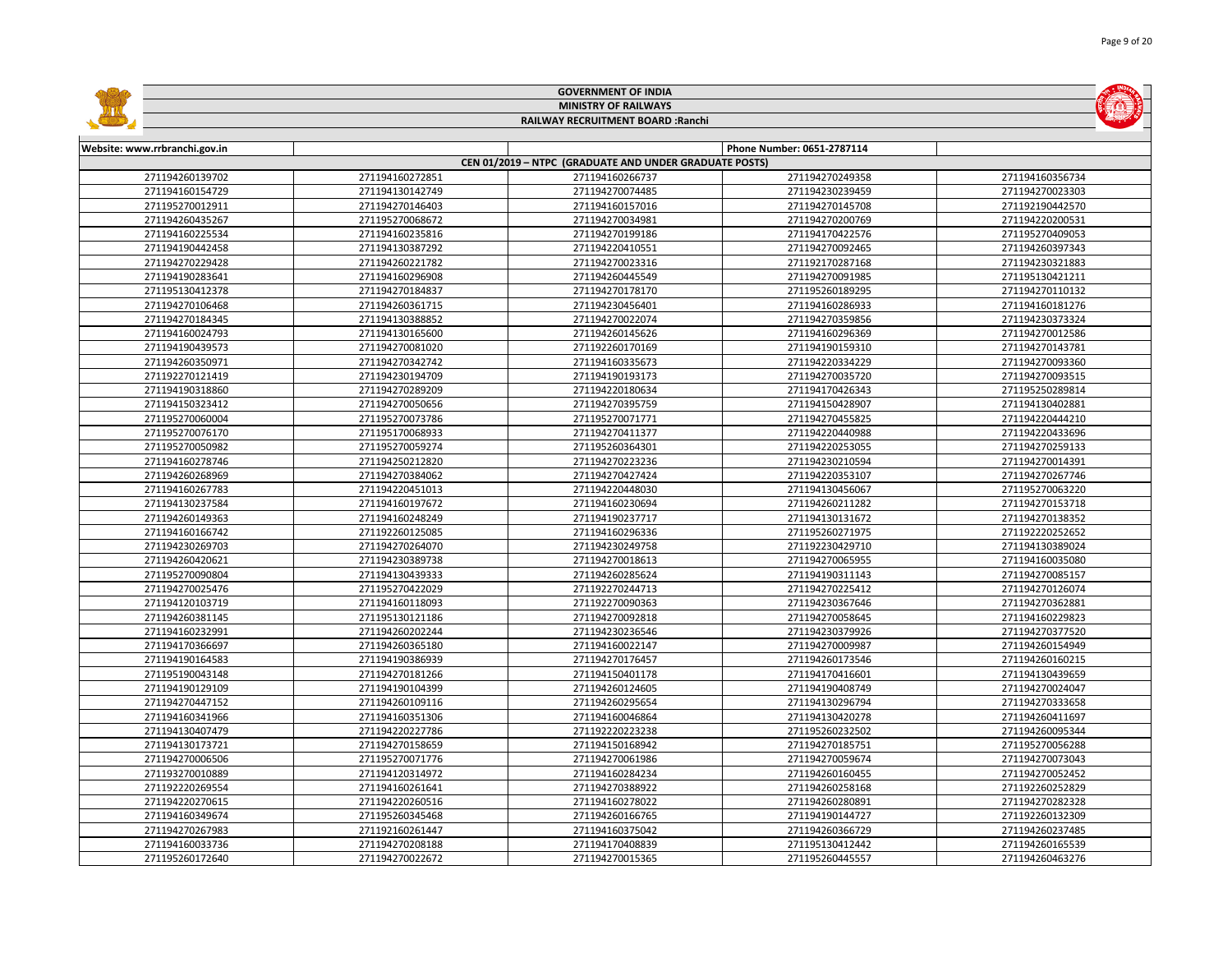|                               |                 | <b>GOVERNMENT OF INDIA</b>                             |                            |                 |  |  |
|-------------------------------|-----------------|--------------------------------------------------------|----------------------------|-----------------|--|--|
|                               |                 | <b>MINISTRY OF RAILWAYS</b>                            |                            |                 |  |  |
|                               |                 | RAILWAY RECRUITMENT BOARD : Ranchi                     |                            |                 |  |  |
|                               |                 |                                                        |                            |                 |  |  |
| Website: www.rrbranchi.gov.in |                 |                                                        | Phone Number: 0651-2787114 |                 |  |  |
|                               |                 | CEN 01/2019 - NTPC (GRADUATE AND UNDER GRADUATE POSTS) |                            |                 |  |  |
| 271194270075040               | 271194220439274 | 271194160198556                                        | 271194260197923            | 271194160218822 |  |  |
| 271194230196916               | 271194160247145 | 271194120196725                                        | 271194250458814            | 271194270081605 |  |  |
| 271194160181605               | 271194250180828 | 271195270081074                                        | 271194270080031            | 271194160324184 |  |  |
| 271195270062733               | 271195130075116 | 271194270043572                                        | 271194270287755            | 271194260219069 |  |  |
| 271195270243073               | 271194220209968 | 271194160247034                                        | 271192160204394            | 271194270244161 |  |  |
| 271194160230539               | 271194260256569 | 271194270253757                                        | 271194230253342            | 271194270266851 |  |  |
| 271194270017644               | 271194270004334 | 271194270209496                                        | 271194130219249            | 271194260235241 |  |  |
| 271194220399330               | 271194260422344 | 271194270172265                                        | 271194190137365            | 271194260160048 |  |  |
| 271194190388066               | 271194130401392 | 271194220420412                                        | 271194220440060            | 271194260431939 |  |  |
| 271194160358494               | 271194260377136 | 271195260374151                                        | 271194190142119            | 271194130091899 |  |  |
| 271194190124025               | 271192160178532 | 271194190434908                                        | 271194230226913            | 271194260091857 |  |  |
| 271194270115519               | 271194270291875 | 271192270047269                                        | 271195270041151            | 271194160037714 |  |  |
| 271194270000162               | 271194220339602 | 271194260334993                                        | 271194160351877            | 271193270062317 |  |  |
| 271194270016715               | 271194270004026 | 271194230357228                                        | 271194270117539            | 271194260191583 |  |  |
| 271195260194444               | 271194260192159 | 271194160043806                                        | 271195270043520            | 271194260430231 |  |  |
| 271194260413727               | 271194270425494 | 271194130392451                                        | 271194230227838            | 271194160202651 |  |  |
| 271194270209353               | 271194270409018 | 271194270432326                                        | 271195270404299            | 271195220000796 |  |  |
| 271194270010751               | 271194270056843 | 271194130331191                                        | 271194270003126            | 271194260310187 |  |  |
| 271194260324164               | 271194160308120 | 271194270066448                                        | 271194270022122            | 271194260320160 |  |  |
| 271194260302076               | 271194130156070 | 271194270264633                                        | 271194230199322            | 271194220228763 |  |  |
| 271194270243982               | 271192260239638 | 271194270281798                                        | 271194270268648            | 271194230282270 |  |  |
| 271195260053289               | 271195270055974 | 271192220279808                                        | 271194270015784            | 271194260452426 |  |  |
| 271194220462320               | 271195240188506 | 271194270178654                                        | 271194270302354            | 271194160306986 |  |  |
| 271194260309332               | 271194160312856 | 271194160302864                                        | 271194270169278            | 271195270002158 |  |  |
| 271194270009881               | 271194170405613 | 271195130438612                                        | 271194270443262            | 271194220424294 |  |  |
| 271194260428563               | 271194160363173 | 271195260376398                                        | 271194160361910            | 271195260377812 |  |  |
| 271194260358386               | 271194170406694 | 271195260420043                                        | 271194270448443            | 271194190454572 |  |  |
| 271195270083560               | 271195170411341 | 271194260308378                                        | 271194270312853            | 271195260306502 |  |  |
| 271194270301033               | 271194260287829 | 271192270069736                                        | 271194160218445            | 271194260233060 |  |  |
| 271194150234359               | 271194160210445 | 271194260175757                                        | 271194260164143            | 271192220233336 |  |  |
| 271194120222127               | 271192260231029 | 271194150105002                                        | 271194190155757            | 271194270016920 |  |  |
| 271194160206184               | 271194230238930 | 271195160017490                                        | 271194220277439            | 271192220266882 |  |  |
| 271194260252849               | 271194270258716 | 271193260038930                                        | 271194170418265            | 271194190394302 |  |  |
| 271194190406609               | 271194190414396 | 271194250384233                                        | 271195220089941            | 271195270079502 |  |  |
| 271194260241405               | 271194230239452 | 271195270043366                                        | 271194260164940            | 271194270147462 |  |  |
| 271195270049768               | 271195260049203 | 271195260433452                                        | 271194160358387            | 271194270374431 |  |  |
| 271194260439693               | 271194270439790 | 271194260412168                                        | 271194220460178            | 271194130420888 |  |  |
| 271194230095506               | 271194260110822 | 271194270126067                                        | 271194270126942            | 271194270359862 |  |  |
| 271194160153920               | 271194270008706 | 271195270060367                                        | 271194270025020            | 271192270039542 |  |  |
| 271194190188867               | 271194270419927 | 271194190402401                                        | 271194270306842            | 271194270309573 |  |  |
| 271194160315641               | 271192160341187 | 271193160356149                                        | 271194270344325            | 271194160331436 |  |  |
| 271194260125072               | 271194270190662 | 271194220192725                                        | 271194190192038            | 271194270192954 |  |  |
| 271194230351460               | 271194130349816 | 271194160352632                                        | 271194270383522            | 271194160226673 |  |  |
| 271194160243121               | 271194160093820 | 271194270129014                                        | 271194160018203            | 271194260141951 |  |  |
| 271194260149148               | 271194160138507 | 271194260415431                                        | 271194190406952            | 271195270047992 |  |  |
| 271194160199353               | 271194270238162 | 271195210001743                                        | 271194160023998            | 271194230444399 |  |  |
| 271192220177688               | 271194160238230 | 271194160236856                                        | 271193120250057            | 271194270251076 |  |  |
| 271194270264081               | 271192270064578 | 271192270074194                                        | 271194270061728            | 271194270184617 |  |  |
| 271195250180527               | 271194220438158 | 271195270415858                                        | 271194230273586            | 271194160259702 |  |  |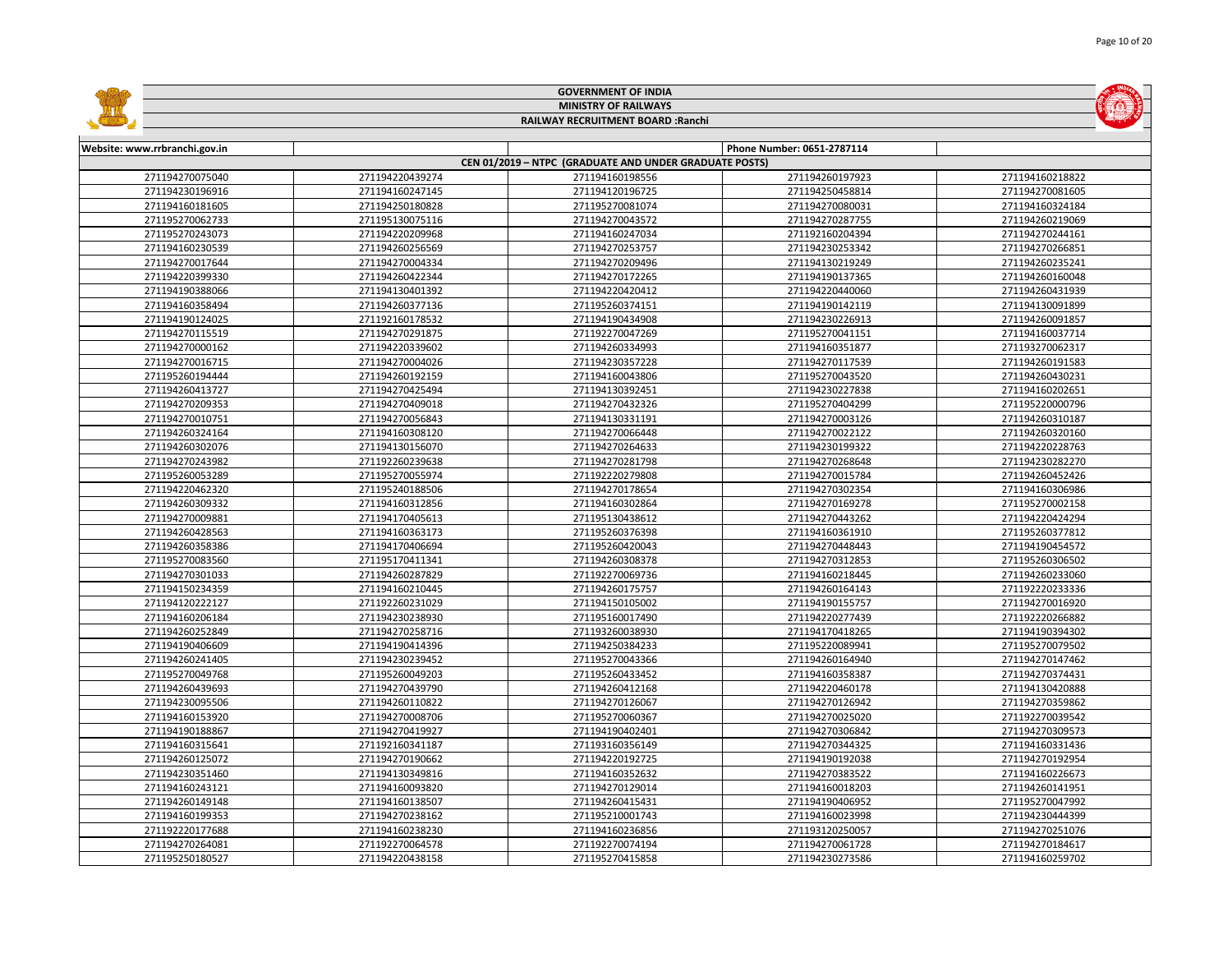|                                    |                                    | <b>GOVERNMENT OF INDIA</b>                             |                                    |                                    |  |  |
|------------------------------------|------------------------------------|--------------------------------------------------------|------------------------------------|------------------------------------|--|--|
|                                    | <b>MINISTRY OF RAILWAYS</b>        |                                                        |                                    |                                    |  |  |
|                                    |                                    | RAILWAY RECRUITMENT BOARD : Ranchi                     |                                    |                                    |  |  |
|                                    |                                    |                                                        |                                    |                                    |  |  |
| Website: www.rrbranchi.gov.in      |                                    |                                                        | Phone Number: 0651-2787114         |                                    |  |  |
|                                    |                                    | CEN 01/2019 - NTPC (GRADUATE AND UNDER GRADUATE POSTS) |                                    |                                    |  |  |
| 271194160252147                    | 271194270385720                    | 271194260415440                                        | 271194260320393                    | 271192170300900                    |  |  |
| 271194260311256                    | 271194160255449                    | 271194270255223                                        | 271194270005769                    | 271194220465822                    |  |  |
| 271194260459708                    | 271194270048875                    | 271195270050778                                        | 271195270090584                    | 271194160116040                    |  |  |
| 271194270023637                    | 271195270082698                    | 271194270082668                                        | 271194270017758                    | 271195260445979                    |  |  |
| 271194160302071                    | 271194260301101                    | 271194160309320                                        | 271194270154465                    | 271194270289496                    |  |  |
| 271194310468214                    | 271194220449068                    | 271194260463637                                        | 271192130418476                    | 271194220465758                    |  |  |
| 271194260365499                    | 271194230298573                    | 271194160309895                                        | 271194130297260                    | 271195270061147                    |  |  |
| 271194260143995                    | 271192170323769                    | 271194270387281                                        | 271192270424336                    | 271194160122561                    |  |  |
| 271194270093005                    | 271191260094530                    | 271194260102026                                        | 271194270211129                    | 271195260213571                    |  |  |
| 271195260227716                    | 271194270211454                    | 271194270212475                                        | 271194130409030                    | 271195270041479                    |  |  |
| 271194160033008                    | 271194260163584                    | 271194160007863                                        | 271194160017040                    | 271194260168385                    |  |  |
| 271195160000446                    | 271194160018153                    | 271194270229433                                        | 271194260203773                    | 271194270143714                    |  |  |
| 271194260267101                    | 271194190257239                    | 271194270451415                                        | 271194220378238                    | 271194270385072                    |  |  |
| 271194270385267                    | 271194150058825                    | 271194270065122                                        | 271194160214584                    | 271194270224691                    |  |  |
| 271194230246561                    | 271194270128225                    | 271194160101584                                        | 271194270126564                    | 271194260102962                    |  |  |
| 271194130104551                    | 271192160022629                    | 271195270033144                                        | 271194270028668                    | 271194270040605                    |  |  |
| 271195270030373                    | 271194130245114                    | 271194160234981                                        | 271195260212476                    | 271194160222413                    |  |  |
| 271195190102029                    | 271194270127415                    | 271194170410429                                        | 271194260427548                    | 271194270397615                    |  |  |
| 271195260101825                    | 271194160095205                    | 271194160114573                                        | 271195150075058                    | 271194270328776                    |  |  |
| 271195250355993                    | 271194270196214                    | 271194260193864                                        | 271194270190438                    | 271194270010618                    |  |  |
| 271194270005141                    | 271195170000878                    | 271194270145788                                        | 271194270309614                    | 271192270023660                    |  |  |
| 271194270169421                    | 271194160174227                    | 271195190404449                                        | 271194160341365                    | 271194270345657                    |  |  |
| 271194230200009                    | 271194270091190                    | 271192270091095                                        | 271195310059360                    | 271194260247924                    |  |  |
| 271194270466133                    | 271194190458421                    | 271194160041034                                        | 271194270014705                    | 271194270007509                    |  |  |
| 271193270327380                    | 271194260344883                    | 271194260179590                                        | 271194270275203                    | 271194160274744                    |  |  |
| 271194160273877                    | 271194260254718                    | 271192220260564                                        | 271194270357386                    | 271194260338241                    |  |  |
| 271194270117610                    | 271193190067152                    | 271195160070994                                        | 271195270072664                    | 271192160261210                    |  |  |
| 271194270259081                    | 271194160130626                    | 271194160166281                                        | 271194260153655                    | 271194270147103                    |  |  |
| 271194270130386                    | 271194260169378                    | 271194270175949                                        | 271195130083683                    | 271194270091326                    |  |  |
| 271195270085869                    | 271194270245540                    | 271194260203788                                        | 271194270022052                    | 271194270007177                    |  |  |
| 271195270087032                    | 271195270082804                    | 271194270259399                                        | 271194230263150                    | 271194160312795                    |  |  |
| 271194260299152                    | 271194160283884                    | 271194270322567                                        | 271194250456818                    | 271194260444343                    |  |  |
| 271194270394584<br>271194190445851 | 271194190404513<br>271194170413043 | 271194130427207<br>271194260418801                     | 271194260150883                    | 271195270044794<br>271194270074937 |  |  |
| 271195270065243                    | 271194260156359                    | 271194270043116                                        | 271194270390047<br>271194250465067 | 271194260463536                    |  |  |
| 271195270072995                    | 271195270032819                    | 271195250401764                                        | 271194130393353                    | 271194270437224                    |  |  |
| 271194270111756                    | 271194160104749                    | 271194270129045                                        | 271194270454974                    | 271195190460331                    |  |  |
| 271194270086477                    | 271195270089946                    | 271194270311816                                        | 271194160309849                    | 271195260324063                    |  |  |
| 271194270213287                    | 271194270223146                    | 271194260368049                                        | 271194270363591                    | 271194260378905                    |  |  |
| 271192260231086                    | 271194190130786                    | 271194160142136                                        | 271194250285078                    | 271193160304509                    |  |  |
| 271194270283805                    | 271194260295698                    | 271194270301487                                        | 271194160024168                    | 271194260420302                    |  |  |
| 271194130393337                    | 271194260403062                    | 271194260432452                                        | 271195160001921                    | 271192270065633                    |  |  |
| 271194190406834                    | 271194260128223                    | 271194130118840                                        | 271194260095554                    | 271194260097830                    |  |  |
| 271194130120415                    | 271194170357607                    | 271194270370832                                        | 271194160112944                    | 271194160128164                    |  |  |
| 271194270108391                    | 271194230058256                    | 271195270048752                                        | 271194270273808                    | 271194260272483                    |  |  |
| 271193270060577                    | 271194270109857                    | 271194160121497                                        | 271192160099653                    | 271194270006972                    |  |  |
| 271193260047116                    | 271195270027526                    | 271194160207829                                        | 271195260202665                    | 271194220329992                    |  |  |
| 271194260351355                    | 271192220188718                    | 271194270184033                                        | 271194220418745                    | 271194260387089                    |  |  |
| 271194130427176                    | 271194270007219                    | 271194160300209                                        | 271194260328678                    | 271194260181073                    |  |  |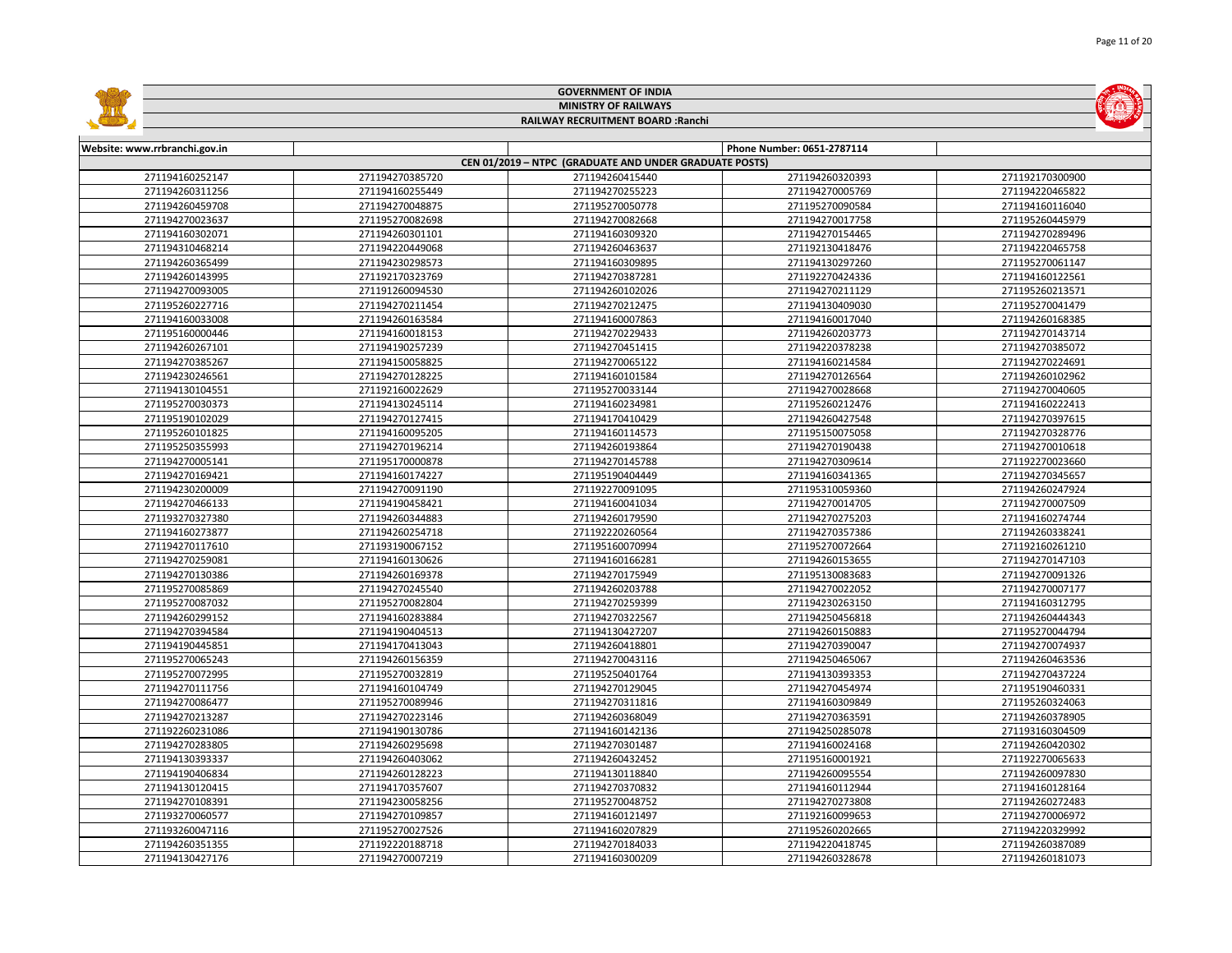|                                    |                                    | <b>GOVERNMENT OF INDIA</b>                             |                                    |                                    |
|------------------------------------|------------------------------------|--------------------------------------------------------|------------------------------------|------------------------------------|
|                                    |                                    | <b>MINISTRY OF RAILWAYS</b>                            |                                    |                                    |
|                                    |                                    | RAILWAY RECRUITMENT BOARD : Ranchi                     |                                    |                                    |
|                                    |                                    |                                                        |                                    |                                    |
| Website: www.rrbranchi.gov.in      |                                    |                                                        | Phone Number: 0651-2787114         |                                    |
|                                    |                                    | CEN 01/2019 - NTPC (GRADUATE AND UNDER GRADUATE POSTS) |                                    |                                    |
| 271194270177363                    | 271194260216435                    | 271194230199630                                        | 271194160023882                    | 271194270018896                    |
| 271192270013849                    | 271195260442634                    | 271194130404662                                        | 271194130400481                    | 271194220393417                    |
| 271194250244270                    | 271194270235213                    | 271194160217686                                        | 271194260203420                    | 271194160224130                    |
| 271194260196918                    | 271194270145003                    | 271191270050149                                        | 271195180049873                    | 271194160050799                    |
| 271194270048769                    | 271193260053263                    | 271192220256415                                        | 271194230275690                    | 271194260274658                    |
| 271194120275089                    | 271194220448894                    | 271194270389514                                        | 271194260392022                    | 271194220397491                    |
| 271194260329758                    | 271194160352509                    | 271193120340827                                        | 271194220341804                    | 271194270334506                    |
| 271194260357264                    | 271194260330274                    | 271194170409805                                        | 271194170410463                    | 271195270089311                    |
| 271195270065904                    | 271194270014993                    | 271195160001292                                        | 271192260367766                    | 271194160379091                    |
| 271194160250743                    | 271193270013205                    | 271195170461772                                        | 271194260447311                    | 271194260467985                    |
| 271194230163388                    | 271193270171404                    | 271194260131609                                        | 271195270030715                    | 271194260300472                    |
| 271194160285148                    | 271194270287094                    | 271194270013388                                        | 271192270035011                    | 271194270076571                    |
| 271194270133799                    | 271192170206245                    | 271194230222671                                        | 271194160209607                    | 271194260092634                    |
| 271194270067818                    | 271194270065456                    | 271194270134550                                        | 271194220444181                    | 271194230460341                    |
| 271194260202778                    | 271194270204991                    | 271194260469358                                        | 271194270305415                    | 271194300000852                    |
| 271194190422718                    | 271194190389753                    | 271194260210359                                        | 271194260203609                    | 271194270240694                    |
| 271194270107672                    | 271195230424435                    | 271194260411856                                        | 271194260442329                    | 271195130426669                    |
| 271194170405612                    | 271194190406288                    | 271195130395201                                        | 271192160076400                    | 271195220061838                    |
| 271194270063823                    | 271194270070553                    | 271194260451171                                        | 271194250459012                    | 271194270469860                    |
| 271194190460330                    | 271194270454137                    | 271194260429822                                        | 271194130433975                    | 271194260417332                    |
| 271194270024460                    | 271194270018783                    | 271194270137297                                        | 271194160130757                    | 271194220426224                    |
| 271194270129402                    | 271194160295703                    | 271194220300348                                        | 271194260314560                    | 271195270041623                    |
| 271195270047640                    | 271194160116397                    | 271194270113077                                        | 271194160122264                    | 271194270003530                    |
| 271194160158033                    | 271194160116681                    | 271194270372854                                        | 271194260373911                    | 271194260320674                    |
| 271194260305016                    | 271194230300911                    | 271194230308321                                        | 271194270288919                    | 271194270024484                    |
| 271194160188978                    | 271194220396486                    | 271194220423012                                        | 271194270054859                    | 271192270048137                    |
| 271194160076565                    | 271195270090096                    | 271194270092209                                        | 271194270103078                    | 271194260119796                    |
| 271194160030829                    | 271195270046926                    | 271194170045560                                        | 271193270047308                    | 271194270453915                    |
| 271194310461894                    | 271194260448675                    | 271194160344024                                        | 271194260353530                    | 271194230339430                    |
| 271194160258932                    | 271194160274973                    | 271192220276748                                        | 271194130411096                    | 271194260170948                    |
| 271194130164853                    | 271192250140781                    | 271194160136822                                        | 271194260144955                    | 271194230343098                    |
| 271194270345636                    | 271194160338165                    | 271194160332905                                        | 271194160196888                    | 271195260241000                    |
| 271194160234481<br>271191230305038 | 271194130129326<br>271194130284940 | 271194270127391<br>271194250307350                     | 271194260248526<br>271194220447505 | 271194260241497<br>271194160220194 |
| 271194260248063                    | 271194260410422                    | 271194170049648                                        | 271195270057852                    | 271192160049299                    |
| 271194270051889                    | 271192270053919                    | 271192270279877                                        | 271194220257117                    | 271194270261043                    |
| 271194160266953                    | 271194130250233                    | 271195130086324                                        | 271194260334907                    | 271195160018213                    |
| 271194260353019                    | 271194160333551                    | 271194270327713                                        | 271194270348955                    | 271194270330031                    |
| 271194270278006                    | 271194260258012                    | 271194270431792                                        | 271194170433067                    | 271194270199376                    |
| 271194120234964                    | 271194260308939                    | 271192160186703                                        | 271194160179689                    | 271194270182726                    |
| 271194160240667                    | 271194160222453                    | 271194270075787                                        | 271194160010372                    | 271195170000295                    |
| 271194160282982                    | 271194160258346                    | 271194270265425                                        | 271192120154000                    | 271192260172800                    |
| 271194260162264                    | 271194270144860                    | 271194270088670                                        | 271195220083230                    | 271195270144919                    |
| 271194190175205                    | 271194270161603                    | 271195130134722                                        | 271194230152748                    | 271194260133474                    |
| 271194260135456                    | 271194270024747                    | 271194130429261                                        | 271194260430883                    | 271194260386635                    |
| 271194260432202                    | 271194270005961                    | 271195270028893                                        | 271194270058747                    | 271195270055254                    |
| 271194260105864                    | 271194260373937                    | 271192270076199                                        | 271194160030267                    | 271194170040627                    |
| 271194270034111                    | 271192270065436                    | 271194160069385                                        | 271194260109005                    | 271194270019473                    |
| 271194150426453                    | 271194260434926                    | 271194270230696                                        | 271195260248055                    | 271194130242422                    |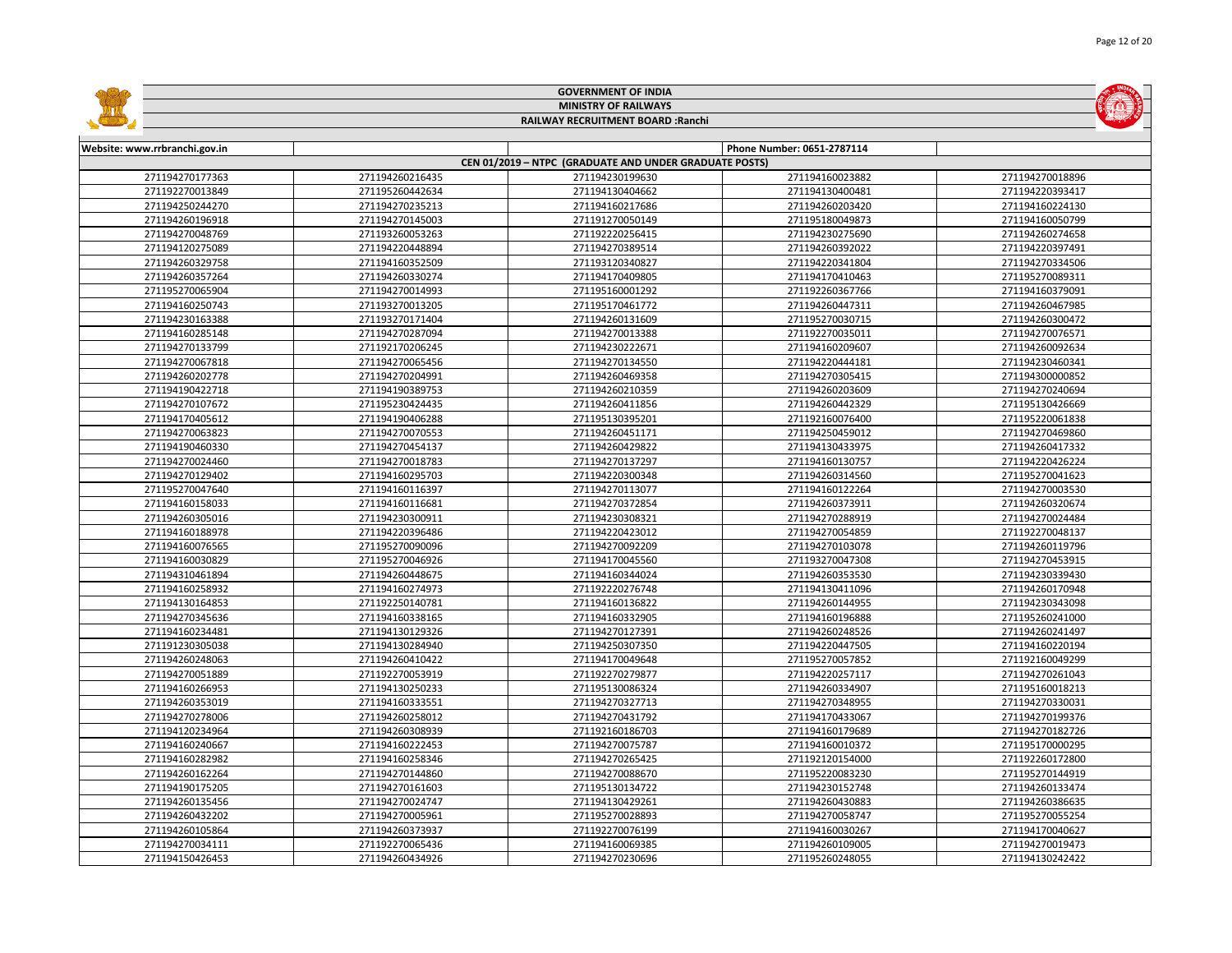|                               |                 | <b>GOVERNMENT OF INDIA</b>                             |                            |                 |
|-------------------------------|-----------------|--------------------------------------------------------|----------------------------|-----------------|
| <b>MINISTRY OF RAILWAYS</b>   |                 |                                                        |                            |                 |
|                               |                 | RAILWAY RECRUITMENT BOARD : Ranchi                     |                            |                 |
|                               |                 |                                                        |                            |                 |
| Website: www.rrbranchi.gov.in |                 |                                                        | Phone Number: 0651-2787114 |                 |
|                               |                 | CEN 01/2019 - NTPC (GRADUATE AND UNDER GRADUATE POSTS) |                            |                 |
| 271194270200738               | 271192260290453 | 271195270040153                                        | 271195190445283            | 271195260126452 |
| 271194270102009               | 271195160000095 | 271194260363297                                        | 271195270098511            | 271195170461151 |
| 271192270056781               | 271195270056112 | 271194260160337                                        | 271192190303840            | 271194190324001 |
| 271192160356121               | 271195270042462 | 271195120045545                                        | 271192220302976            | 271195260320256 |
| 271195270080638               | 271195270078791 | 271195270450055                                        | 271192270279383            | 271195260444531 |
| 271195270030996               | 271195270040801 | 271192260140056                                        | 271192270075320            | 271195270068412 |
| 271195270064547               | 271195270081457 | 271192260448156                                        | 271192220211324            | 271195260206390 |
| 271195270041796               | 271192220160090 | 271195270057168                                        | 271195270056178            | 271195270047641 |
| 271195270076042               | 271195130070732 | 271192260178982                                        | 271192220147927            | 271192270023227 |
| 271195270045137               | 271195270398498 | 271195270040739                                        | 271195270041524            | 271195270036943 |
| 271195170000821               | 271195270076582 | 271195270091156                                        | 271191260379051            | 271195270057279 |
| 271195270051192               | 271192270423906 | 271192130442428                                        | 271195260404298            | 271192270277697 |
| 271195270031112               | 271192270051775 | 271195230048587                                        | 271192270300515            | 271192260316071 |
| 271195230389619               | 271195190417666 | 271195270463133                                        | 271192150425375            | 271195130081918 |
| 271195270079186               | 271192150384799 | 271195160001611                                        | 271195270073812            | 271192270034160 |
| 271192260140017               | 271192120266038 | 271195270063197                                        | 271195270064316            | 271192220188105 |
| 271195220034080               | 271195270065143 | 271192270065583                                        | 271195190423852            | 271195270083197 |
| 271191130156526               | 271193270152151 | 271195270048060                                        | 271192120240858            | 271192270225810 |
| 271195260201823               | 271195270083672 | 271192160082848                                        | 271195270078644            | 271195160001070 |
| 271195190089914               | 271192270085795 | 271195260441946                                        | 271192270058659            | 271193160049870 |
| 271195220084941               | 271192270065756 | 271192270060196                                        | 271192150101796            | 271195220074982 |
| 271192260162919               | 271192270082312 | 271195270040286                                        | 271192270030484            | 271192130412595 |
| 271195270438637               | 271195270075310 | 271195190078238                                        | 271195270082852            | 271195220079477 |
| 271195260200987               | 271192190391553 | 271195270044686                                        | 271192270044985            | 271195270015846 |
| 271195130399215               | 271195270078103 | 271195230357983                                        | 271195260360730            | 271195270056087 |
| 271193270050672               | 271192260256899 | 271195270010969                                        | 271195160014461            | 271195230048584 |
| 271192220365530               | 271195260273600 | 271192270066081                                        | 271195130103920            | 271195190064649 |
| 271195270040154               | 271192270028618 | 271192270035005                                        | 271192270446081            | 271192170137137 |
| 271195270063015               | 271192220323699 | 271195170432385                                        | 271195270072700            | 271192120093860 |
| 271194270125288               | 271195220048650 | 271195270052035                                        | 271195190046463            | 271195270040469 |
| 271195260042403               | 271195130404400 | 271192160293410                                        | 271195260294429            | 271192220470075 |
| 271195270046719               | 271192260424057 | 271192260408625                                        | 271192220217719            | 271192170122494 |
| 271195160014717               | 271192160233667 | 271195270053523                                        | 271195270056171            | 271192230349008 |
| 271195220090250               | 271193270048873 | 271195120054277                                        | 271192260357916            | 271195130073496 |
| 271195270059687               | 271195260063529 | 271192160156351                                        | 271195270027792            | 271195270036329 |
| 271195130034085               | 271195260111419 | 271193190040449                                        | 271195270039543            | 271192270071280 |
| 271195270280819               | 271192270270352 | 271192270006215                                        | 271195270074427            | 271195270074566 |
| 271192120128733               | 271192260430405 | 271195130437314                                        | 271195220029078            | 271192270040369 |
| 271195220041843               | 271193270005111 | 271195270058453                                        | 271193270084769            | 271192270080666 |
| 271195190087304               | 271192310314278 | 271192160286283                                        | 271193160287240            | 271193120191647 |
| 271192190367449               | 271195220000264 | 271192130427407                                        | 271195270051584            | 271192220267351 |
| 271195190173416               | 271192270067088 | 271191230222938                                        | 271192160235941            | 271195260293823 |
| 271192310449044               | 271195270027907 | 271192270079775                                        | 271192220104129            | 271195190040610 |
| 271192270034333               | 271195160046746 | 271195160038092                                        | 271195270059768            | 271192270066102 |
| 271192160266671               | 271195130103666 | 271192220103280                                        | 271195260395470            | 271195190426376 |
| 271195160001915               | 271192270039581 | 271195120035984                                        | 271195270072462            | 271192260215400 |
| 271195260134215               | 271192260161210 | 271195120080811                                        | 271192260130009            | 271192130424002 |
| 271192160054618               | 271195170416341 | 271195310464622                                        | 271195270460819            | 271192270028186 |
| 271192120347280               | 271195220038067 | 271192270085667                                        | 271195270089830            | 271192130272812 |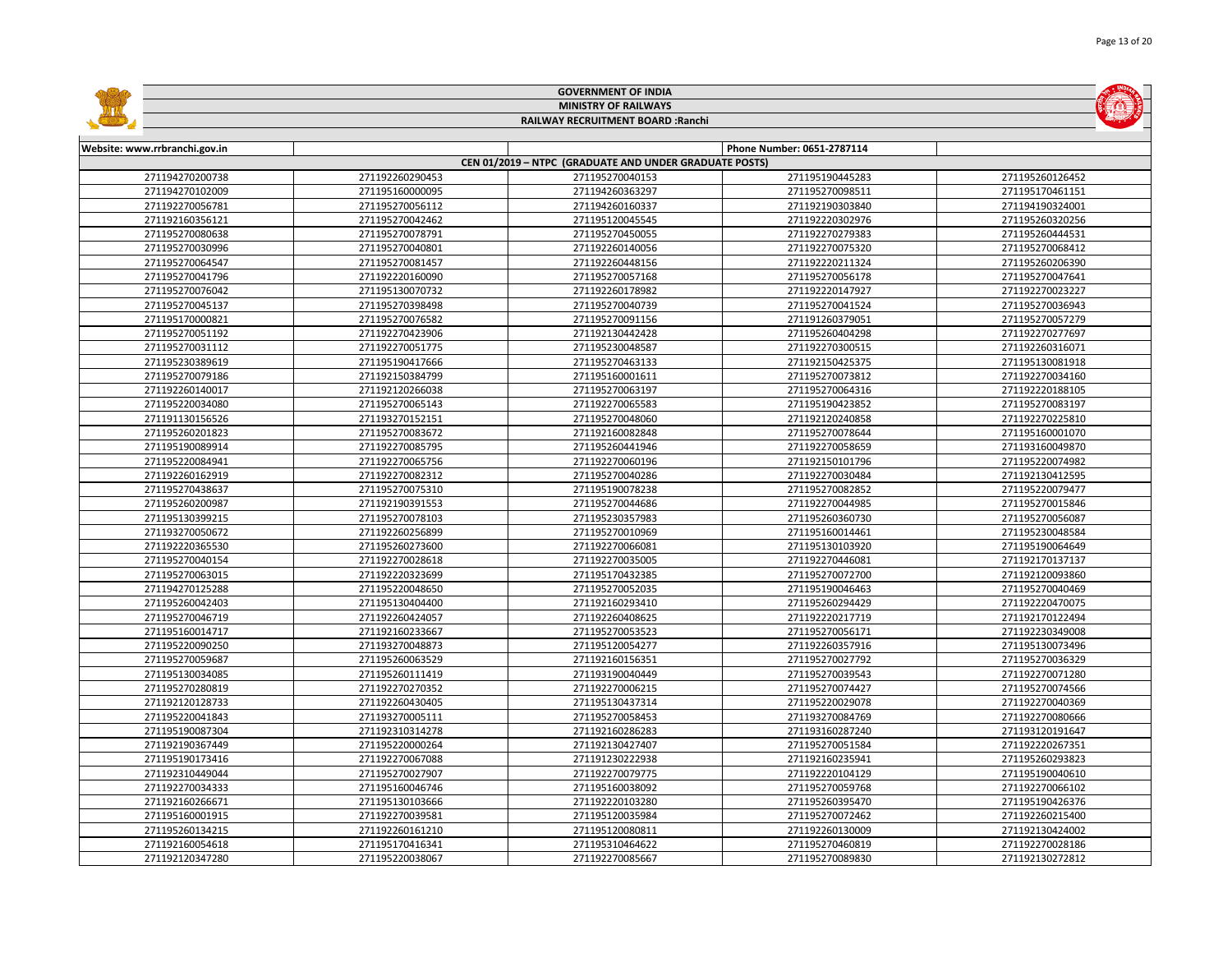|                               |                 | <b>GOVERNMENT OF INDIA</b>                             |                            |                 |  |  |  |
|-------------------------------|-----------------|--------------------------------------------------------|----------------------------|-----------------|--|--|--|
| <b>MINISTRY OF RAILWAYS</b>   |                 |                                                        |                            |                 |  |  |  |
|                               |                 | RAILWAY RECRUITMENT BOARD : Ranchi                     |                            |                 |  |  |  |
|                               |                 |                                                        |                            |                 |  |  |  |
| Website: www.rrbranchi.gov.in |                 |                                                        | Phone Number: 0651-2787114 |                 |  |  |  |
|                               |                 | CEN 01/2019 - NTPC (GRADUATE AND UNDER GRADUATE POSTS) |                            |                 |  |  |  |
| 271195270063191               | 271192170413407 | 271192130137888                                        | 271192160142425            | 271195270070620 |  |  |  |
| 271195270064277               | 271195120056869 | 271195120046959                                        | 271195270029865            | 271195120041176 |  |  |  |
| 271195120044454               | 271195270045970 | 271192270043857                                        | 271192270071728            | 271195130075434 |  |  |  |
| 271193270127039               | 271194270106717 | 271195260148533                                        | 271192270402868            | 271192130406549 |  |  |  |
| 271192130397632               | 271192260140055 | 271192260162669                                        | 271195270036181            | 271193260090733 |  |  |  |
| 271192190152147               | 271195270001681 | 271192270283275                                        | 271195250286215            | 271192160319430 |  |  |  |
| 271192260300855               | 271192270084857 | 271195270079506                                        | 271195260370985            | 271195270376820 |  |  |  |
| 271195260440409               | 271192220300514 | 271192270300936                                        | 271195260314983            | 271193270013025 |  |  |  |
| 271195270462274               | 271195270089615 | 271192220206069                                        | 271193270003335            | 271193270050651 |  |  |  |
| 271192270048067               | 271192260098926 | 271192150015277                                        | 271192130391762            | 271195260465012 |  |  |  |
| 271195260431108               | 271192260406365 | 271195190424421                                        | 271192190118203            | 271192220353761 |  |  |  |
| 271195170038712               | 271195270045412 | 271192120218181                                        | 271192260230712            | 271192220187324 |  |  |  |
| 271195270012963               | 271195170001059 | 271195260248409                                        | 271195270061524            | 271195270065555 |  |  |  |
| 271192270417715               | 271192150142500 | 271192130131776                                        | 271195270087435            | 271192270084748 |  |  |  |
| 271195150088139               | 271192160236091 | 271192270424483                                        | 271195190418678            | 271192190129202 |  |  |  |
| 271192260374974               | 271192260373099 | 271195260366568                                        | 271195270081080            | 271195270078963 |  |  |  |
| 271192220265474               | 271193190085834 | 271195260307647                                        | 271192190168374            | 271192120340681 |  |  |  |
| 271195270065805               | 271195120075439 | 271195120072250                                        | 271195190081824            | 271195190436507 |  |  |  |
| 271195260462572               | 271192160307481 | 271192260214497                                        | 271192270047317            | 271193160288541 |  |  |  |
| 271193270057489               | 271195270052145 | 271195260432425                                        | 271195220445198            | 271192160058585 |  |  |  |
| 271195270050508               | 271195220055230 | 271195260433465                                        | 271195310046688            | 271195270420817 |  |  |  |
| 271192220318130               | 271192270149893 | 271192230147030                                        | 271192160025676            | 271192130174535 |  |  |  |
| 271193120130637               | 271195260162307 | 271192270144742                                        | 271192260129292            | 271194270187233 |  |  |  |
| 271193270078348               | 271195160043135 | 271195270028307                                        | 271195220071685            | 271195270063404 |  |  |  |
| 271195270065593               | 271195220066816 | 271195170415319                                        | 271195270385510            | 271195250461773 |  |  |  |
| 271192160020589               | 271195270105365 | 271195270020848                                        | 271195260357487            | 271195270061991 |  |  |  |
| 271195270082573               | 271195190083834 | 271194250157818                                        | 271195270034615            | 271195160082516 |  |  |  |
| 271195270079085               | 271195260244570 | 271195160000947                                        | 271193120224664            | 271192130217809 |  |  |  |
| 271192120322870               | 271192270353550 | 271195170268194                                        | 271195190407960            | 271195260381863 |  |  |  |
| 271192260345336               | 271195260355441 | 271192270352064                                        | 271195250461335            | 271192270456075 |  |  |  |
| 271195270053793               | 271192270055668 | 271195260202357                                        | 271192260145712            | 271195260134732 |  |  |  |
| 271195270453761               | 271192160021961 | 271192190158388                                        | 271195270031164            | 271195220032175 |  |  |  |
| 271195260450428               | 271192260460408 | 271192220222094                                        | 271192260468541            | 271195190406707 |  |  |  |
| 271195190395496               | 271195190081281 | 271192270090887                                        | 271192260304984            | 271192270290592 |  |  |  |
| 271195260291194               | 271192270075763 | 271195260399073                                        | 271192130398500            | 271195260392760 |  |  |  |
| 271192120171414               | 271195270060184 | 271192160180328                                        | 271192220179059            | 271193270014530 |  |  |  |
| 271195160077923               | 271195270077131 | 271195270046830                                        | 271195270030391            | 271192270467357 |  |  |  |
| 271195270087869               | 271193260068467 | 271192230229643                                        | 271192130419253            | 271192130404019 |  |  |  |
| 271195260365216               | 271192220251120 | 271191160335579                                        | 271192160254664            | 271192160331738 |  |  |  |
| 271195270364528               | 271195160000912 | 271192260239408                                        | 271193120232069            | 271192160164756 |  |  |  |
| 271195260152645               | 271192160341685 | 271195260355098                                        | 271195150054154            | 271192270050028 |  |  |  |
| 271192270055125               | 271192130394905 | 271194270171052                                        | 271195260440027            | 271191170169033 |  |  |  |
| 271195270050284               | 271192270053355 | 271195270056929                                        | 271195250461785            | 271195190130600 |  |  |  |
| 271195270039870               | 271192270076795 | 271192220437336                                        | 271192260298457            | 271192170198900 |  |  |  |
| 271192270044633               | 271195270035893 | 271195270036185                                        | 271192270041157            | 271192270033863 |  |  |  |
| 271195270047211               | 271195130441804 | 271195130069561                                        | 271195270069228            | 271192270063310 |  |  |  |
| 271192270039963               | 271195250463145 | 271195270084001                                        | 271192160134440            | 271192260170673 |  |  |  |
| 271193270153840               | 271195150011165 | 271195260301423                                        | 271192220305179            | 271192220286078 |  |  |  |
| 271192230408107               | 271192170423487 | 271195170438177                                        | 271192120117253            | 271192170281524 |  |  |  |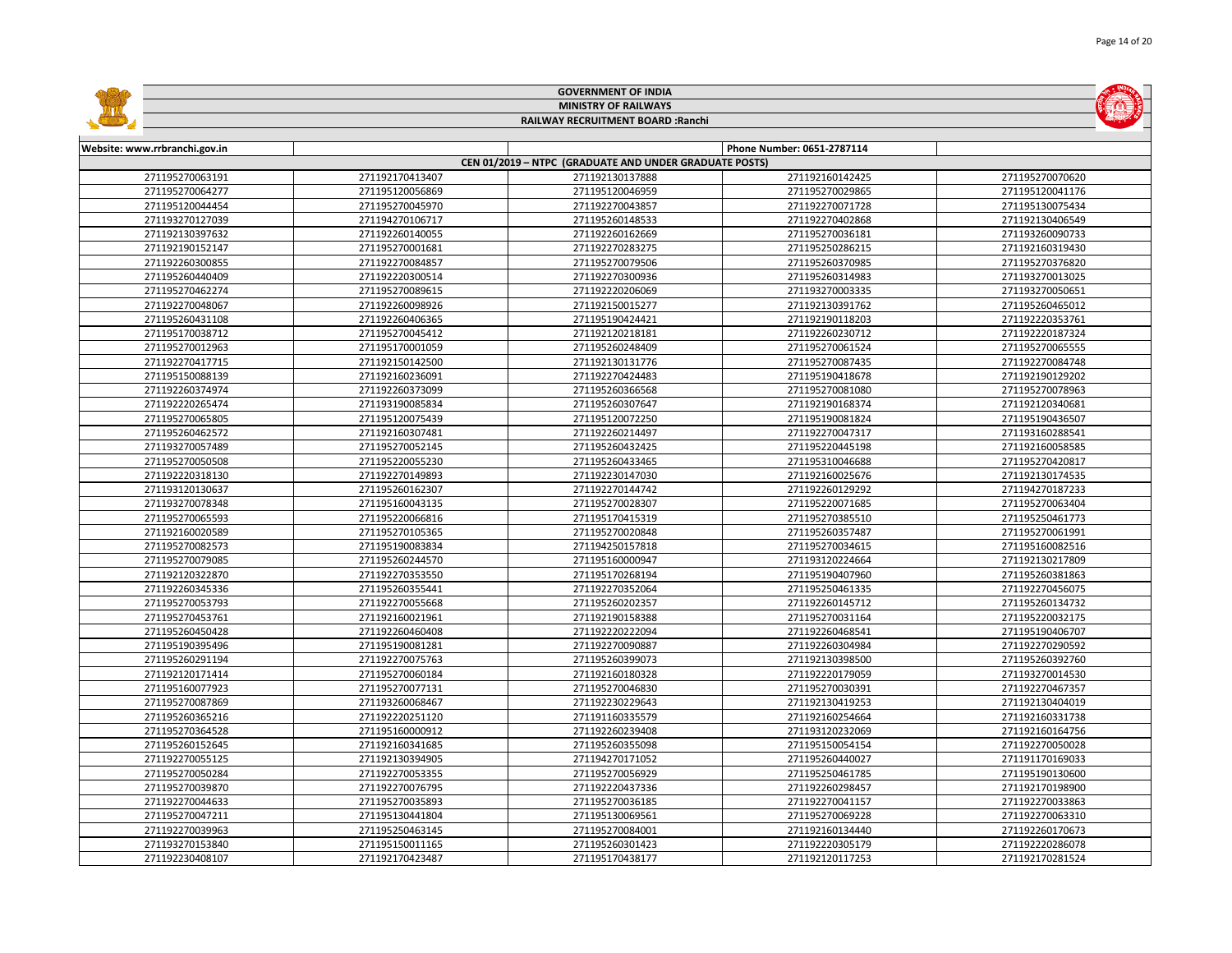|                                    |                                    | <b>GOVERNMENT OF INDIA</b>                             |                                    |                                    |  |
|------------------------------------|------------------------------------|--------------------------------------------------------|------------------------------------|------------------------------------|--|
| <b>MINISTRY OF RAILWAYS</b>        |                                    |                                                        |                                    |                                    |  |
|                                    |                                    | RAILWAY RECRUITMENT BOARD : Ranchi                     |                                    |                                    |  |
|                                    |                                    |                                                        |                                    |                                    |  |
| Website: www.rrbranchi.gov.in      |                                    |                                                        | Phone Number: 0651-2787114         |                                    |  |
|                                    |                                    | CEN 01/2019 - NTPC (GRADUATE AND UNDER GRADUATE POSTS) |                                    |                                    |  |
| 271192220193645                    | 271192170424757                    | 271192260234284                                        | 271195260371036                    | 271192160328833                    |  |
| 271195310379279                    | 271195270037931                    | 271192270036921                                        | 271192220363752                    | 271192220258613                    |  |
| 271192220267254                    | 271195270058578                    | 271192220235590                                        | 271192220177133                    | 271192170342597                    |  |
| 271195130057700                    | 271195270059154                    | 271193160266296                                        | 271192130244137                    | 271193270082361                    |  |
| 271192270150946                    | 271192170429525                    | 271192160086483                                        | 271195190046792                    | 271192160037407                    |  |
| 271195270037800                    | 271195170001825                    | 271195260140651                                        | 271195270297620                    | 271192120299050                    |  |
| 271195250447951                    | 271195170080626                    | 271195190087548                                        | 271195270076153                    | 271195160020025                    |  |
| 271192220181441                    | 271192120169661                    | 271195190229170                                        | 271191160062152                    | 271195270060489                    |  |
| 271195270069735                    | 271195270063891                    | 271195270074014                                        | 271195130392208                    | 271195130443287                    |  |
| 271192160188392                    | 271192270460357                    | 271195190441370                                        | 271195270457376                    | 271192260190455                    |  |
| 271195250276504                    | 271195270422557                    | 271195260443491                                        | 271192220253537                    | 271193160326197                    |  |
| 271192260306348                    | 271192220326834                    | 271192120336764                                        | 271195250454787                    | 271194270286414                    |  |
| 271192170367848                    | 271192270047827                    | 271195270048885                                        | 271193260051679                    | 271195270054414                    |  |
| 271192310051893                    | 271195260442867                    | 271192220266889                                        | 271195270083208                    | 271192160326899                    |  |
| 271195270446074                    | 271195220454989                    | 271195270050852                                        | 271195260259825                    | 271195270081054                    |  |
| 271192220198967                    | 271192170302267                    | 271192170283838                                        | 271192160114550                    | 271195270033322                    |  |
| 271192270029715                    | 271192270029610                    | 271195130034186                                        | 271195270067704                    | 271195270083824                    |  |
| 271195190423997                    | 271192160297669                    | 271193270004023                                        | 271195130165185                    | 271192120176319                    |  |
| 271195190082348                    | 271195130399927                    | 271192270006203                                        | 271192130353529                    | 271195130089284                    |  |
| 271193270071110                    | 271192270063126                    | 271192220454244                                        | 271192270002219                    | 271195220385172                    |  |
| 271192170289302                    | 271192260296265                    | 271195150189974                                        | 271193160034967                    | 271192230397660                    |  |
| 271195160017286                    | 271192130325395                    | 271192220257351                                        | 271192220266003                    | 271192170312936                    |  |
| 271192220208341                    | 271192160340503                    | 271192160211234                                        | 271192270033577                    | 271192220455751                    |  |
| 271192270070547                    | 271192270090352                    | 271192270047230                                        | 271193160288136                    | 271192190286422                    |  |
| 271192230393447                    | 271192270021456                    | 271192220326653                                        | 271192260398566                    | 271192260433240                    |  |
| 271192270218522                    | 271192120177142                    | 271192270060346                                        | 271192190188997                    | 271192170251929                    |  |
| 271192220285904                    | 271192130428739                    | 271192260399310                                        | 271192160270825                    | 271192220343222                    |  |
| 271192270081490                    | 271192170247067                    | 271192160275097                                        | 271192160377975                    | 271192270381534                    |  |
| 271193270125200                    | 271192220293710                    | 271192270033596                                        | 271192260267086                    | 271192270032679                    |  |
| 271192170319419                    | 271192220304680                    | 271192270018754                                        | 271193270011223                    | 271192230206102                    |  |
| 271192260391551                    | 271192270391757                    | 271192130421590                                        | 271192170161685                    | 271192130146963                    |  |
| 271192160017968                    | 271192270045155                    | 271192270428596                                        | 271192270088192                    | 271192220212773                    |  |
| 271192270354963                    | 271192190277253                    | 271192220140547                                        | 271192150359325                    | 271192260382427                    |  |
| 271192270081538                    | 271192260439780                    | 271192270087724                                        | 271192270059331                    | 271192150083278                    |  |
| 271193270086555                    | 271192130147068                    | 271192270044497                                        | 271192270038894                    | 271192270455159                    |  |
| 271192220260632                    | 271192270057966                    | 271192270054759                                        | 271192270055892                    | 271192220287827                    |  |
| 271193160303172                    | 271192220287774                    | 271192220458703                                        | 271192170401766                    | 271192270277710                    |  |
| 271192160133316                    | 271192120159763                    | 271193120346863                                        | 271193270090612                    | 271192270077844                    |  |
| 271192270262813                    | 271192130275271                    | 271192220271196                                        | 271192260222151                    | 271192160098585                    |  |
| 271192160271360                    | 271192190407726                    | 271192160302243                                        | 271193310031899                    | 271192220451500                    |  |
| 271192270054070                    | 271192270038922                    | 271192250465834                                        | 271192160111332                    | 271192170402799                    |  |
| 271192260364515                    | 271192270018089                    | 271192160310799                                        | 271192190320387                    | 271192230393860                    |  |
| 271192160297917                    | 271192260425682                    | 271193270172953                                        | 271192260143793                    | 271192190272667                    |  |
| 271192270061906                    | 271192130385656                    | 271192160178536                                        | 271192260326248                    | 271193190073298                    |  |
| 271192160070917                    | 271192300196842                    | 271192270088046                                        | 271192270111341                    | 271192270238878                    |  |
| 271192170209482<br>271192220314013 | 271192260197593<br>271192220320191 | 271193270078864<br>271192270051912                     | 271192190241066                    | 271192220124305<br>271192160042576 |  |
| 271192270052570                    | 271192160020815                    | 271193270011396                                        | 271193260037558<br>271192270024421 | 271192270079215                    |  |
| 271192220317532                    | 271193120297726                    | 271193190061766                                        | 271192170352847                    | 271192150136270                    |  |
|                                    |                                    |                                                        |                                    |                                    |  |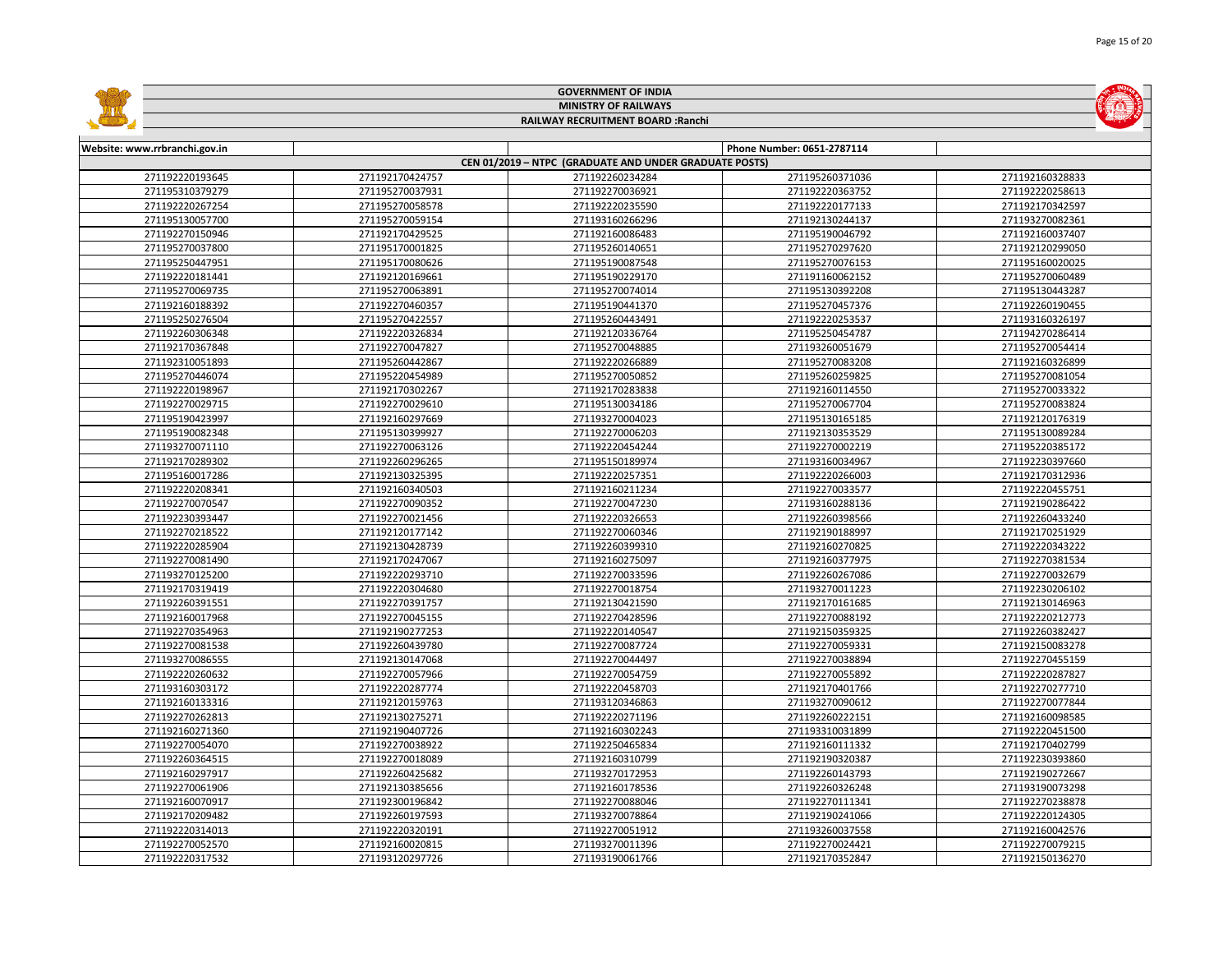| <b>MINISTRY OF RAILWAYS</b><br>RAILWAY RECRUITMENT BOARD : Ranchi<br>Phone Number: 0651-2787114<br>Website: www.rrbranchi.gov.in<br>CEN 01/2019 - NTPC (GRADUATE AND UNDER GRADUATE POSTS)<br>271192150211818<br>271192130145670<br>271192130440467<br>271192270134113<br>271192190398745<br>271192130387809<br>271192170450260<br>271192220195352<br>271192220257305<br>271192270439214<br>271192230110697<br>271192270073951<br>271192270072480<br>271192270328299<br>271192160325425<br>271192130094979<br>271193160095574<br>271192150401427<br>271192260369443<br>271192170249970<br>271193160089548<br>271192270383010<br>271192260116577<br>271192270073380<br>271192220188382<br>271192220207058<br>271192270041633<br>271192270029824<br>271192270031545<br>271192130227382<br>271192220292166<br>271192270040546<br>271192260432629<br>271192150008852<br>271192270019253<br>271192220317646<br>271192220313737<br>271192140171824<br>271192260173707<br>271192260366431<br>271192190438481<br>271192220281072<br>271192260106300<br>271193160335267<br>271192220226374<br>271193120242615<br>271192160180382<br>271192270245724<br>271192160209492<br>271192160183436<br>271192160273932<br>271193250071352<br>271192160085960<br>271192230418689<br>271192220240066<br>271192270043544<br>271192220297960<br>271192160324632<br>271193120296834<br>271192220129854<br>271193160112303<br>271193270142897<br>271192190264641<br>271192130280987<br>271192260301702<br>271192270398736<br>271193270079974<br>271192170326515<br>271192270032521<br>271192270089873<br>271192270056990<br>271192220240251<br>271192270070594<br>271192220151523<br>271193270158716<br>271192260290412<br>271192270057089<br>271192190348965<br>271192260429846<br>271192190289134<br>271192220316128<br>271192270005755<br>271192270007831<br>271192260287698<br>271192220333155<br>271193160201640<br>271192220240156<br>271192260223710<br>271193160267905<br>271192260325949<br>271192270327379<br>271193270070811<br>271192270074976<br>271191130397683<br>271192190384806<br>271192270076822<br>271192270083500<br>271192160187636<br>271193270075756<br>271193270236788<br>271192220316141<br>271192160107049<br>271192220232837<br>271192170221178<br>271192270050089<br>271193160297037<br>271192270036806<br>271193220038605<br>271192270024695<br>271192160021262<br>271193120314078<br>271192270336152<br>271192270039109<br>271193170001216<br>271192230134548<br>271192260132891<br>271192130392467<br>271192220207766<br>271193160067882<br>271192260446275<br>271192220205478<br>271192160070964<br>271192270076038<br>271191260153043<br>271193270241144<br>271192150335122<br>271192220347646<br>271193120260537<br>271192260145613<br>271192220180323<br>271192150185813<br>271192160173788<br>271192270013541<br>271192270022362<br>271193260039742<br>271192270038970<br>271192270040735<br>271192270034574<br>271192220316145<br>271192220278214<br>271192270066118<br>271193270073508<br>271192270067165<br>271192270060612<br>271192260383583<br>271193160263423<br>271192260298166<br>271192190303932<br>271192270059610<br>271192270045964<br>271192260230538<br>271192220219421<br>271192160280972<br>271192190406313<br>271192220215226<br>271192160055624<br>271192190310540<br>271192220423255<br>271192190337999<br>271192160240762<br>271192160141413<br>271192120217676<br>271191270058373<br>271192270070627<br>271192160089265<br>271192270085676<br>271192120257787<br>271192160179475<br>271192220306794<br>271192220225986<br>271192220190077<br>271192160011601<br>271192270032190<br>271192270444063<br>271192270117280<br>271192270128419<br>271192230400459<br>271192270245354<br>271192190410332<br>271192160237164<br>271192270078649<br>271192220436217<br>271193270279831<br>271192270355966<br>271192130437520<br>271193270120857<br>271192270063176<br>271192220299979<br>271193160357884<br>271192220234920<br>271192220202701<br>271192260220779<br>271193160049244<br>271192130421429<br>271193270041444<br>271192190405732<br>271192220328225<br>271191270123499<br>271192130240042<br>271194160077369<br>271192160184147<br>271192270067102<br>271192270069687<br>271192270051157<br>271193270282286<br>271192270044761<br>271192270213953<br>271193270294300<br>271192270040241<br>271192270030487<br>271192220191589<br>271192220305497<br>271192270053772<br>271192220450484<br>271192270350975<br>271193160336424<br>271192220093391<br>271192120371171<br>271192160062052<br>271192300234730<br>271192160199986<br>271191270098405<br>271192190430783<br>271192190377290<br>271192270440674<br>271192220276009<br>271193270264748<br>271192190159702<br>271192120175262<br>271192120318579<br>271193270311425<br>271192270421528<br>271192270042925<br>271192190241803<br>271192260295322<br>271192220310561<br>271192260122803<br>271192270030949<br>271192220183407<br>271192190148802<br>271192230433125<br>271192270432379<br>271192220245245<br>271192170410162<br>271192160061931 |  |  | <b>GOVERNMENT OF INDIA</b> |  |  |
|-------------------------------------------------------------------------------------------------------------------------------------------------------------------------------------------------------------------------------------------------------------------------------------------------------------------------------------------------------------------------------------------------------------------------------------------------------------------------------------------------------------------------------------------------------------------------------------------------------------------------------------------------------------------------------------------------------------------------------------------------------------------------------------------------------------------------------------------------------------------------------------------------------------------------------------------------------------------------------------------------------------------------------------------------------------------------------------------------------------------------------------------------------------------------------------------------------------------------------------------------------------------------------------------------------------------------------------------------------------------------------------------------------------------------------------------------------------------------------------------------------------------------------------------------------------------------------------------------------------------------------------------------------------------------------------------------------------------------------------------------------------------------------------------------------------------------------------------------------------------------------------------------------------------------------------------------------------------------------------------------------------------------------------------------------------------------------------------------------------------------------------------------------------------------------------------------------------------------------------------------------------------------------------------------------------------------------------------------------------------------------------------------------------------------------------------------------------------------------------------------------------------------------------------------------------------------------------------------------------------------------------------------------------------------------------------------------------------------------------------------------------------------------------------------------------------------------------------------------------------------------------------------------------------------------------------------------------------------------------------------------------------------------------------------------------------------------------------------------------------------------------------------------------------------------------------------------------------------------------------------------------------------------------------------------------------------------------------------------------------------------------------------------------------------------------------------------------------------------------------------------------------------------------------------------------------------------------------------------------------------------------------------------------------------------------------------------------------------------------------------------------------------------------------------------------------------------------------------------------------------------------------------------------------------------------------------------------------------------------------------------------------------------------------------------------------------------------------------------------------------------------------------------------------------------------------------------------------------------------------------------------------------------------------------------------------------------------------------------------------------------------------------------------------------------------------------------------------------------------------------------------------------------------------------------------------------------------------------------------------------------------------------------------------------------------------------------------------------------------------------------------------------------------------------------------------------------------------------------------------------------------------------------------------------------------------------------------------------------------------------------------------------------------------|--|--|----------------------------|--|--|
|                                                                                                                                                                                                                                                                                                                                                                                                                                                                                                                                                                                                                                                                                                                                                                                                                                                                                                                                                                                                                                                                                                                                                                                                                                                                                                                                                                                                                                                                                                                                                                                                                                                                                                                                                                                                                                                                                                                                                                                                                                                                                                                                                                                                                                                                                                                                                                                                                                                                                                                                                                                                                                                                                                                                                                                                                                                                                                                                                                                                                                                                                                                                                                                                                                                                                                                                                                                                                                                                                                                                                                                                                                                                                                                                                                                                                                                                                                                                                                                                                                                                                                                                                                                                                                                                                                                                                                                                                                                                                                                                                                                                                                                                                                                                                                                                                                                                                                                                                                                                                                           |  |  |                            |  |  |
|                                                                                                                                                                                                                                                                                                                                                                                                                                                                                                                                                                                                                                                                                                                                                                                                                                                                                                                                                                                                                                                                                                                                                                                                                                                                                                                                                                                                                                                                                                                                                                                                                                                                                                                                                                                                                                                                                                                                                                                                                                                                                                                                                                                                                                                                                                                                                                                                                                                                                                                                                                                                                                                                                                                                                                                                                                                                                                                                                                                                                                                                                                                                                                                                                                                                                                                                                                                                                                                                                                                                                                                                                                                                                                                                                                                                                                                                                                                                                                                                                                                                                                                                                                                                                                                                                                                                                                                                                                                                                                                                                                                                                                                                                                                                                                                                                                                                                                                                                                                                                                           |  |  |                            |  |  |
|                                                                                                                                                                                                                                                                                                                                                                                                                                                                                                                                                                                                                                                                                                                                                                                                                                                                                                                                                                                                                                                                                                                                                                                                                                                                                                                                                                                                                                                                                                                                                                                                                                                                                                                                                                                                                                                                                                                                                                                                                                                                                                                                                                                                                                                                                                                                                                                                                                                                                                                                                                                                                                                                                                                                                                                                                                                                                                                                                                                                                                                                                                                                                                                                                                                                                                                                                                                                                                                                                                                                                                                                                                                                                                                                                                                                                                                                                                                                                                                                                                                                                                                                                                                                                                                                                                                                                                                                                                                                                                                                                                                                                                                                                                                                                                                                                                                                                                                                                                                                                                           |  |  |                            |  |  |
|                                                                                                                                                                                                                                                                                                                                                                                                                                                                                                                                                                                                                                                                                                                                                                                                                                                                                                                                                                                                                                                                                                                                                                                                                                                                                                                                                                                                                                                                                                                                                                                                                                                                                                                                                                                                                                                                                                                                                                                                                                                                                                                                                                                                                                                                                                                                                                                                                                                                                                                                                                                                                                                                                                                                                                                                                                                                                                                                                                                                                                                                                                                                                                                                                                                                                                                                                                                                                                                                                                                                                                                                                                                                                                                                                                                                                                                                                                                                                                                                                                                                                                                                                                                                                                                                                                                                                                                                                                                                                                                                                                                                                                                                                                                                                                                                                                                                                                                                                                                                                                           |  |  |                            |  |  |
|                                                                                                                                                                                                                                                                                                                                                                                                                                                                                                                                                                                                                                                                                                                                                                                                                                                                                                                                                                                                                                                                                                                                                                                                                                                                                                                                                                                                                                                                                                                                                                                                                                                                                                                                                                                                                                                                                                                                                                                                                                                                                                                                                                                                                                                                                                                                                                                                                                                                                                                                                                                                                                                                                                                                                                                                                                                                                                                                                                                                                                                                                                                                                                                                                                                                                                                                                                                                                                                                                                                                                                                                                                                                                                                                                                                                                                                                                                                                                                                                                                                                                                                                                                                                                                                                                                                                                                                                                                                                                                                                                                                                                                                                                                                                                                                                                                                                                                                                                                                                                                           |  |  |                            |  |  |
|                                                                                                                                                                                                                                                                                                                                                                                                                                                                                                                                                                                                                                                                                                                                                                                                                                                                                                                                                                                                                                                                                                                                                                                                                                                                                                                                                                                                                                                                                                                                                                                                                                                                                                                                                                                                                                                                                                                                                                                                                                                                                                                                                                                                                                                                                                                                                                                                                                                                                                                                                                                                                                                                                                                                                                                                                                                                                                                                                                                                                                                                                                                                                                                                                                                                                                                                                                                                                                                                                                                                                                                                                                                                                                                                                                                                                                                                                                                                                                                                                                                                                                                                                                                                                                                                                                                                                                                                                                                                                                                                                                                                                                                                                                                                                                                                                                                                                                                                                                                                                                           |  |  |                            |  |  |
|                                                                                                                                                                                                                                                                                                                                                                                                                                                                                                                                                                                                                                                                                                                                                                                                                                                                                                                                                                                                                                                                                                                                                                                                                                                                                                                                                                                                                                                                                                                                                                                                                                                                                                                                                                                                                                                                                                                                                                                                                                                                                                                                                                                                                                                                                                                                                                                                                                                                                                                                                                                                                                                                                                                                                                                                                                                                                                                                                                                                                                                                                                                                                                                                                                                                                                                                                                                                                                                                                                                                                                                                                                                                                                                                                                                                                                                                                                                                                                                                                                                                                                                                                                                                                                                                                                                                                                                                                                                                                                                                                                                                                                                                                                                                                                                                                                                                                                                                                                                                                                           |  |  |                            |  |  |
|                                                                                                                                                                                                                                                                                                                                                                                                                                                                                                                                                                                                                                                                                                                                                                                                                                                                                                                                                                                                                                                                                                                                                                                                                                                                                                                                                                                                                                                                                                                                                                                                                                                                                                                                                                                                                                                                                                                                                                                                                                                                                                                                                                                                                                                                                                                                                                                                                                                                                                                                                                                                                                                                                                                                                                                                                                                                                                                                                                                                                                                                                                                                                                                                                                                                                                                                                                                                                                                                                                                                                                                                                                                                                                                                                                                                                                                                                                                                                                                                                                                                                                                                                                                                                                                                                                                                                                                                                                                                                                                                                                                                                                                                                                                                                                                                                                                                                                                                                                                                                                           |  |  |                            |  |  |
|                                                                                                                                                                                                                                                                                                                                                                                                                                                                                                                                                                                                                                                                                                                                                                                                                                                                                                                                                                                                                                                                                                                                                                                                                                                                                                                                                                                                                                                                                                                                                                                                                                                                                                                                                                                                                                                                                                                                                                                                                                                                                                                                                                                                                                                                                                                                                                                                                                                                                                                                                                                                                                                                                                                                                                                                                                                                                                                                                                                                                                                                                                                                                                                                                                                                                                                                                                                                                                                                                                                                                                                                                                                                                                                                                                                                                                                                                                                                                                                                                                                                                                                                                                                                                                                                                                                                                                                                                                                                                                                                                                                                                                                                                                                                                                                                                                                                                                                                                                                                                                           |  |  |                            |  |  |
|                                                                                                                                                                                                                                                                                                                                                                                                                                                                                                                                                                                                                                                                                                                                                                                                                                                                                                                                                                                                                                                                                                                                                                                                                                                                                                                                                                                                                                                                                                                                                                                                                                                                                                                                                                                                                                                                                                                                                                                                                                                                                                                                                                                                                                                                                                                                                                                                                                                                                                                                                                                                                                                                                                                                                                                                                                                                                                                                                                                                                                                                                                                                                                                                                                                                                                                                                                                                                                                                                                                                                                                                                                                                                                                                                                                                                                                                                                                                                                                                                                                                                                                                                                                                                                                                                                                                                                                                                                                                                                                                                                                                                                                                                                                                                                                                                                                                                                                                                                                                                                           |  |  |                            |  |  |
|                                                                                                                                                                                                                                                                                                                                                                                                                                                                                                                                                                                                                                                                                                                                                                                                                                                                                                                                                                                                                                                                                                                                                                                                                                                                                                                                                                                                                                                                                                                                                                                                                                                                                                                                                                                                                                                                                                                                                                                                                                                                                                                                                                                                                                                                                                                                                                                                                                                                                                                                                                                                                                                                                                                                                                                                                                                                                                                                                                                                                                                                                                                                                                                                                                                                                                                                                                                                                                                                                                                                                                                                                                                                                                                                                                                                                                                                                                                                                                                                                                                                                                                                                                                                                                                                                                                                                                                                                                                                                                                                                                                                                                                                                                                                                                                                                                                                                                                                                                                                                                           |  |  |                            |  |  |
|                                                                                                                                                                                                                                                                                                                                                                                                                                                                                                                                                                                                                                                                                                                                                                                                                                                                                                                                                                                                                                                                                                                                                                                                                                                                                                                                                                                                                                                                                                                                                                                                                                                                                                                                                                                                                                                                                                                                                                                                                                                                                                                                                                                                                                                                                                                                                                                                                                                                                                                                                                                                                                                                                                                                                                                                                                                                                                                                                                                                                                                                                                                                                                                                                                                                                                                                                                                                                                                                                                                                                                                                                                                                                                                                                                                                                                                                                                                                                                                                                                                                                                                                                                                                                                                                                                                                                                                                                                                                                                                                                                                                                                                                                                                                                                                                                                                                                                                                                                                                                                           |  |  |                            |  |  |
|                                                                                                                                                                                                                                                                                                                                                                                                                                                                                                                                                                                                                                                                                                                                                                                                                                                                                                                                                                                                                                                                                                                                                                                                                                                                                                                                                                                                                                                                                                                                                                                                                                                                                                                                                                                                                                                                                                                                                                                                                                                                                                                                                                                                                                                                                                                                                                                                                                                                                                                                                                                                                                                                                                                                                                                                                                                                                                                                                                                                                                                                                                                                                                                                                                                                                                                                                                                                                                                                                                                                                                                                                                                                                                                                                                                                                                                                                                                                                                                                                                                                                                                                                                                                                                                                                                                                                                                                                                                                                                                                                                                                                                                                                                                                                                                                                                                                                                                                                                                                                                           |  |  |                            |  |  |
|                                                                                                                                                                                                                                                                                                                                                                                                                                                                                                                                                                                                                                                                                                                                                                                                                                                                                                                                                                                                                                                                                                                                                                                                                                                                                                                                                                                                                                                                                                                                                                                                                                                                                                                                                                                                                                                                                                                                                                                                                                                                                                                                                                                                                                                                                                                                                                                                                                                                                                                                                                                                                                                                                                                                                                                                                                                                                                                                                                                                                                                                                                                                                                                                                                                                                                                                                                                                                                                                                                                                                                                                                                                                                                                                                                                                                                                                                                                                                                                                                                                                                                                                                                                                                                                                                                                                                                                                                                                                                                                                                                                                                                                                                                                                                                                                                                                                                                                                                                                                                                           |  |  |                            |  |  |
|                                                                                                                                                                                                                                                                                                                                                                                                                                                                                                                                                                                                                                                                                                                                                                                                                                                                                                                                                                                                                                                                                                                                                                                                                                                                                                                                                                                                                                                                                                                                                                                                                                                                                                                                                                                                                                                                                                                                                                                                                                                                                                                                                                                                                                                                                                                                                                                                                                                                                                                                                                                                                                                                                                                                                                                                                                                                                                                                                                                                                                                                                                                                                                                                                                                                                                                                                                                                                                                                                                                                                                                                                                                                                                                                                                                                                                                                                                                                                                                                                                                                                                                                                                                                                                                                                                                                                                                                                                                                                                                                                                                                                                                                                                                                                                                                                                                                                                                                                                                                                                           |  |  |                            |  |  |
|                                                                                                                                                                                                                                                                                                                                                                                                                                                                                                                                                                                                                                                                                                                                                                                                                                                                                                                                                                                                                                                                                                                                                                                                                                                                                                                                                                                                                                                                                                                                                                                                                                                                                                                                                                                                                                                                                                                                                                                                                                                                                                                                                                                                                                                                                                                                                                                                                                                                                                                                                                                                                                                                                                                                                                                                                                                                                                                                                                                                                                                                                                                                                                                                                                                                                                                                                                                                                                                                                                                                                                                                                                                                                                                                                                                                                                                                                                                                                                                                                                                                                                                                                                                                                                                                                                                                                                                                                                                                                                                                                                                                                                                                                                                                                                                                                                                                                                                                                                                                                                           |  |  |                            |  |  |
|                                                                                                                                                                                                                                                                                                                                                                                                                                                                                                                                                                                                                                                                                                                                                                                                                                                                                                                                                                                                                                                                                                                                                                                                                                                                                                                                                                                                                                                                                                                                                                                                                                                                                                                                                                                                                                                                                                                                                                                                                                                                                                                                                                                                                                                                                                                                                                                                                                                                                                                                                                                                                                                                                                                                                                                                                                                                                                                                                                                                                                                                                                                                                                                                                                                                                                                                                                                                                                                                                                                                                                                                                                                                                                                                                                                                                                                                                                                                                                                                                                                                                                                                                                                                                                                                                                                                                                                                                                                                                                                                                                                                                                                                                                                                                                                                                                                                                                                                                                                                                                           |  |  |                            |  |  |
|                                                                                                                                                                                                                                                                                                                                                                                                                                                                                                                                                                                                                                                                                                                                                                                                                                                                                                                                                                                                                                                                                                                                                                                                                                                                                                                                                                                                                                                                                                                                                                                                                                                                                                                                                                                                                                                                                                                                                                                                                                                                                                                                                                                                                                                                                                                                                                                                                                                                                                                                                                                                                                                                                                                                                                                                                                                                                                                                                                                                                                                                                                                                                                                                                                                                                                                                                                                                                                                                                                                                                                                                                                                                                                                                                                                                                                                                                                                                                                                                                                                                                                                                                                                                                                                                                                                                                                                                                                                                                                                                                                                                                                                                                                                                                                                                                                                                                                                                                                                                                                           |  |  |                            |  |  |
|                                                                                                                                                                                                                                                                                                                                                                                                                                                                                                                                                                                                                                                                                                                                                                                                                                                                                                                                                                                                                                                                                                                                                                                                                                                                                                                                                                                                                                                                                                                                                                                                                                                                                                                                                                                                                                                                                                                                                                                                                                                                                                                                                                                                                                                                                                                                                                                                                                                                                                                                                                                                                                                                                                                                                                                                                                                                                                                                                                                                                                                                                                                                                                                                                                                                                                                                                                                                                                                                                                                                                                                                                                                                                                                                                                                                                                                                                                                                                                                                                                                                                                                                                                                                                                                                                                                                                                                                                                                                                                                                                                                                                                                                                                                                                                                                                                                                                                                                                                                                                                           |  |  |                            |  |  |
|                                                                                                                                                                                                                                                                                                                                                                                                                                                                                                                                                                                                                                                                                                                                                                                                                                                                                                                                                                                                                                                                                                                                                                                                                                                                                                                                                                                                                                                                                                                                                                                                                                                                                                                                                                                                                                                                                                                                                                                                                                                                                                                                                                                                                                                                                                                                                                                                                                                                                                                                                                                                                                                                                                                                                                                                                                                                                                                                                                                                                                                                                                                                                                                                                                                                                                                                                                                                                                                                                                                                                                                                                                                                                                                                                                                                                                                                                                                                                                                                                                                                                                                                                                                                                                                                                                                                                                                                                                                                                                                                                                                                                                                                                                                                                                                                                                                                                                                                                                                                                                           |  |  |                            |  |  |
|                                                                                                                                                                                                                                                                                                                                                                                                                                                                                                                                                                                                                                                                                                                                                                                                                                                                                                                                                                                                                                                                                                                                                                                                                                                                                                                                                                                                                                                                                                                                                                                                                                                                                                                                                                                                                                                                                                                                                                                                                                                                                                                                                                                                                                                                                                                                                                                                                                                                                                                                                                                                                                                                                                                                                                                                                                                                                                                                                                                                                                                                                                                                                                                                                                                                                                                                                                                                                                                                                                                                                                                                                                                                                                                                                                                                                                                                                                                                                                                                                                                                                                                                                                                                                                                                                                                                                                                                                                                                                                                                                                                                                                                                                                                                                                                                                                                                                                                                                                                                                                           |  |  |                            |  |  |
|                                                                                                                                                                                                                                                                                                                                                                                                                                                                                                                                                                                                                                                                                                                                                                                                                                                                                                                                                                                                                                                                                                                                                                                                                                                                                                                                                                                                                                                                                                                                                                                                                                                                                                                                                                                                                                                                                                                                                                                                                                                                                                                                                                                                                                                                                                                                                                                                                                                                                                                                                                                                                                                                                                                                                                                                                                                                                                                                                                                                                                                                                                                                                                                                                                                                                                                                                                                                                                                                                                                                                                                                                                                                                                                                                                                                                                                                                                                                                                                                                                                                                                                                                                                                                                                                                                                                                                                                                                                                                                                                                                                                                                                                                                                                                                                                                                                                                                                                                                                                                                           |  |  |                            |  |  |
|                                                                                                                                                                                                                                                                                                                                                                                                                                                                                                                                                                                                                                                                                                                                                                                                                                                                                                                                                                                                                                                                                                                                                                                                                                                                                                                                                                                                                                                                                                                                                                                                                                                                                                                                                                                                                                                                                                                                                                                                                                                                                                                                                                                                                                                                                                                                                                                                                                                                                                                                                                                                                                                                                                                                                                                                                                                                                                                                                                                                                                                                                                                                                                                                                                                                                                                                                                                                                                                                                                                                                                                                                                                                                                                                                                                                                                                                                                                                                                                                                                                                                                                                                                                                                                                                                                                                                                                                                                                                                                                                                                                                                                                                                                                                                                                                                                                                                                                                                                                                                                           |  |  |                            |  |  |
|                                                                                                                                                                                                                                                                                                                                                                                                                                                                                                                                                                                                                                                                                                                                                                                                                                                                                                                                                                                                                                                                                                                                                                                                                                                                                                                                                                                                                                                                                                                                                                                                                                                                                                                                                                                                                                                                                                                                                                                                                                                                                                                                                                                                                                                                                                                                                                                                                                                                                                                                                                                                                                                                                                                                                                                                                                                                                                                                                                                                                                                                                                                                                                                                                                                                                                                                                                                                                                                                                                                                                                                                                                                                                                                                                                                                                                                                                                                                                                                                                                                                                                                                                                                                                                                                                                                                                                                                                                                                                                                                                                                                                                                                                                                                                                                                                                                                                                                                                                                                                                           |  |  |                            |  |  |
|                                                                                                                                                                                                                                                                                                                                                                                                                                                                                                                                                                                                                                                                                                                                                                                                                                                                                                                                                                                                                                                                                                                                                                                                                                                                                                                                                                                                                                                                                                                                                                                                                                                                                                                                                                                                                                                                                                                                                                                                                                                                                                                                                                                                                                                                                                                                                                                                                                                                                                                                                                                                                                                                                                                                                                                                                                                                                                                                                                                                                                                                                                                                                                                                                                                                                                                                                                                                                                                                                                                                                                                                                                                                                                                                                                                                                                                                                                                                                                                                                                                                                                                                                                                                                                                                                                                                                                                                                                                                                                                                                                                                                                                                                                                                                                                                                                                                                                                                                                                                                                           |  |  |                            |  |  |
|                                                                                                                                                                                                                                                                                                                                                                                                                                                                                                                                                                                                                                                                                                                                                                                                                                                                                                                                                                                                                                                                                                                                                                                                                                                                                                                                                                                                                                                                                                                                                                                                                                                                                                                                                                                                                                                                                                                                                                                                                                                                                                                                                                                                                                                                                                                                                                                                                                                                                                                                                                                                                                                                                                                                                                                                                                                                                                                                                                                                                                                                                                                                                                                                                                                                                                                                                                                                                                                                                                                                                                                                                                                                                                                                                                                                                                                                                                                                                                                                                                                                                                                                                                                                                                                                                                                                                                                                                                                                                                                                                                                                                                                                                                                                                                                                                                                                                                                                                                                                                                           |  |  |                            |  |  |
|                                                                                                                                                                                                                                                                                                                                                                                                                                                                                                                                                                                                                                                                                                                                                                                                                                                                                                                                                                                                                                                                                                                                                                                                                                                                                                                                                                                                                                                                                                                                                                                                                                                                                                                                                                                                                                                                                                                                                                                                                                                                                                                                                                                                                                                                                                                                                                                                                                                                                                                                                                                                                                                                                                                                                                                                                                                                                                                                                                                                                                                                                                                                                                                                                                                                                                                                                                                                                                                                                                                                                                                                                                                                                                                                                                                                                                                                                                                                                                                                                                                                                                                                                                                                                                                                                                                                                                                                                                                                                                                                                                                                                                                                                                                                                                                                                                                                                                                                                                                                                                           |  |  |                            |  |  |
|                                                                                                                                                                                                                                                                                                                                                                                                                                                                                                                                                                                                                                                                                                                                                                                                                                                                                                                                                                                                                                                                                                                                                                                                                                                                                                                                                                                                                                                                                                                                                                                                                                                                                                                                                                                                                                                                                                                                                                                                                                                                                                                                                                                                                                                                                                                                                                                                                                                                                                                                                                                                                                                                                                                                                                                                                                                                                                                                                                                                                                                                                                                                                                                                                                                                                                                                                                                                                                                                                                                                                                                                                                                                                                                                                                                                                                                                                                                                                                                                                                                                                                                                                                                                                                                                                                                                                                                                                                                                                                                                                                                                                                                                                                                                                                                                                                                                                                                                                                                                                                           |  |  |                            |  |  |
|                                                                                                                                                                                                                                                                                                                                                                                                                                                                                                                                                                                                                                                                                                                                                                                                                                                                                                                                                                                                                                                                                                                                                                                                                                                                                                                                                                                                                                                                                                                                                                                                                                                                                                                                                                                                                                                                                                                                                                                                                                                                                                                                                                                                                                                                                                                                                                                                                                                                                                                                                                                                                                                                                                                                                                                                                                                                                                                                                                                                                                                                                                                                                                                                                                                                                                                                                                                                                                                                                                                                                                                                                                                                                                                                                                                                                                                                                                                                                                                                                                                                                                                                                                                                                                                                                                                                                                                                                                                                                                                                                                                                                                                                                                                                                                                                                                                                                                                                                                                                                                           |  |  |                            |  |  |
|                                                                                                                                                                                                                                                                                                                                                                                                                                                                                                                                                                                                                                                                                                                                                                                                                                                                                                                                                                                                                                                                                                                                                                                                                                                                                                                                                                                                                                                                                                                                                                                                                                                                                                                                                                                                                                                                                                                                                                                                                                                                                                                                                                                                                                                                                                                                                                                                                                                                                                                                                                                                                                                                                                                                                                                                                                                                                                                                                                                                                                                                                                                                                                                                                                                                                                                                                                                                                                                                                                                                                                                                                                                                                                                                                                                                                                                                                                                                                                                                                                                                                                                                                                                                                                                                                                                                                                                                                                                                                                                                                                                                                                                                                                                                                                                                                                                                                                                                                                                                                                           |  |  |                            |  |  |
|                                                                                                                                                                                                                                                                                                                                                                                                                                                                                                                                                                                                                                                                                                                                                                                                                                                                                                                                                                                                                                                                                                                                                                                                                                                                                                                                                                                                                                                                                                                                                                                                                                                                                                                                                                                                                                                                                                                                                                                                                                                                                                                                                                                                                                                                                                                                                                                                                                                                                                                                                                                                                                                                                                                                                                                                                                                                                                                                                                                                                                                                                                                                                                                                                                                                                                                                                                                                                                                                                                                                                                                                                                                                                                                                                                                                                                                                                                                                                                                                                                                                                                                                                                                                                                                                                                                                                                                                                                                                                                                                                                                                                                                                                                                                                                                                                                                                                                                                                                                                                                           |  |  |                            |  |  |
|                                                                                                                                                                                                                                                                                                                                                                                                                                                                                                                                                                                                                                                                                                                                                                                                                                                                                                                                                                                                                                                                                                                                                                                                                                                                                                                                                                                                                                                                                                                                                                                                                                                                                                                                                                                                                                                                                                                                                                                                                                                                                                                                                                                                                                                                                                                                                                                                                                                                                                                                                                                                                                                                                                                                                                                                                                                                                                                                                                                                                                                                                                                                                                                                                                                                                                                                                                                                                                                                                                                                                                                                                                                                                                                                                                                                                                                                                                                                                                                                                                                                                                                                                                                                                                                                                                                                                                                                                                                                                                                                                                                                                                                                                                                                                                                                                                                                                                                                                                                                                                           |  |  |                            |  |  |
|                                                                                                                                                                                                                                                                                                                                                                                                                                                                                                                                                                                                                                                                                                                                                                                                                                                                                                                                                                                                                                                                                                                                                                                                                                                                                                                                                                                                                                                                                                                                                                                                                                                                                                                                                                                                                                                                                                                                                                                                                                                                                                                                                                                                                                                                                                                                                                                                                                                                                                                                                                                                                                                                                                                                                                                                                                                                                                                                                                                                                                                                                                                                                                                                                                                                                                                                                                                                                                                                                                                                                                                                                                                                                                                                                                                                                                                                                                                                                                                                                                                                                                                                                                                                                                                                                                                                                                                                                                                                                                                                                                                                                                                                                                                                                                                                                                                                                                                                                                                                                                           |  |  |                            |  |  |
|                                                                                                                                                                                                                                                                                                                                                                                                                                                                                                                                                                                                                                                                                                                                                                                                                                                                                                                                                                                                                                                                                                                                                                                                                                                                                                                                                                                                                                                                                                                                                                                                                                                                                                                                                                                                                                                                                                                                                                                                                                                                                                                                                                                                                                                                                                                                                                                                                                                                                                                                                                                                                                                                                                                                                                                                                                                                                                                                                                                                                                                                                                                                                                                                                                                                                                                                                                                                                                                                                                                                                                                                                                                                                                                                                                                                                                                                                                                                                                                                                                                                                                                                                                                                                                                                                                                                                                                                                                                                                                                                                                                                                                                                                                                                                                                                                                                                                                                                                                                                                                           |  |  |                            |  |  |
|                                                                                                                                                                                                                                                                                                                                                                                                                                                                                                                                                                                                                                                                                                                                                                                                                                                                                                                                                                                                                                                                                                                                                                                                                                                                                                                                                                                                                                                                                                                                                                                                                                                                                                                                                                                                                                                                                                                                                                                                                                                                                                                                                                                                                                                                                                                                                                                                                                                                                                                                                                                                                                                                                                                                                                                                                                                                                                                                                                                                                                                                                                                                                                                                                                                                                                                                                                                                                                                                                                                                                                                                                                                                                                                                                                                                                                                                                                                                                                                                                                                                                                                                                                                                                                                                                                                                                                                                                                                                                                                                                                                                                                                                                                                                                                                                                                                                                                                                                                                                                                           |  |  |                            |  |  |
|                                                                                                                                                                                                                                                                                                                                                                                                                                                                                                                                                                                                                                                                                                                                                                                                                                                                                                                                                                                                                                                                                                                                                                                                                                                                                                                                                                                                                                                                                                                                                                                                                                                                                                                                                                                                                                                                                                                                                                                                                                                                                                                                                                                                                                                                                                                                                                                                                                                                                                                                                                                                                                                                                                                                                                                                                                                                                                                                                                                                                                                                                                                                                                                                                                                                                                                                                                                                                                                                                                                                                                                                                                                                                                                                                                                                                                                                                                                                                                                                                                                                                                                                                                                                                                                                                                                                                                                                                                                                                                                                                                                                                                                                                                                                                                                                                                                                                                                                                                                                                                           |  |  |                            |  |  |
|                                                                                                                                                                                                                                                                                                                                                                                                                                                                                                                                                                                                                                                                                                                                                                                                                                                                                                                                                                                                                                                                                                                                                                                                                                                                                                                                                                                                                                                                                                                                                                                                                                                                                                                                                                                                                                                                                                                                                                                                                                                                                                                                                                                                                                                                                                                                                                                                                                                                                                                                                                                                                                                                                                                                                                                                                                                                                                                                                                                                                                                                                                                                                                                                                                                                                                                                                                                                                                                                                                                                                                                                                                                                                                                                                                                                                                                                                                                                                                                                                                                                                                                                                                                                                                                                                                                                                                                                                                                                                                                                                                                                                                                                                                                                                                                                                                                                                                                                                                                                                                           |  |  |                            |  |  |
|                                                                                                                                                                                                                                                                                                                                                                                                                                                                                                                                                                                                                                                                                                                                                                                                                                                                                                                                                                                                                                                                                                                                                                                                                                                                                                                                                                                                                                                                                                                                                                                                                                                                                                                                                                                                                                                                                                                                                                                                                                                                                                                                                                                                                                                                                                                                                                                                                                                                                                                                                                                                                                                                                                                                                                                                                                                                                                                                                                                                                                                                                                                                                                                                                                                                                                                                                                                                                                                                                                                                                                                                                                                                                                                                                                                                                                                                                                                                                                                                                                                                                                                                                                                                                                                                                                                                                                                                                                                                                                                                                                                                                                                                                                                                                                                                                                                                                                                                                                                                                                           |  |  |                            |  |  |
|                                                                                                                                                                                                                                                                                                                                                                                                                                                                                                                                                                                                                                                                                                                                                                                                                                                                                                                                                                                                                                                                                                                                                                                                                                                                                                                                                                                                                                                                                                                                                                                                                                                                                                                                                                                                                                                                                                                                                                                                                                                                                                                                                                                                                                                                                                                                                                                                                                                                                                                                                                                                                                                                                                                                                                                                                                                                                                                                                                                                                                                                                                                                                                                                                                                                                                                                                                                                                                                                                                                                                                                                                                                                                                                                                                                                                                                                                                                                                                                                                                                                                                                                                                                                                                                                                                                                                                                                                                                                                                                                                                                                                                                                                                                                                                                                                                                                                                                                                                                                                                           |  |  |                            |  |  |
|                                                                                                                                                                                                                                                                                                                                                                                                                                                                                                                                                                                                                                                                                                                                                                                                                                                                                                                                                                                                                                                                                                                                                                                                                                                                                                                                                                                                                                                                                                                                                                                                                                                                                                                                                                                                                                                                                                                                                                                                                                                                                                                                                                                                                                                                                                                                                                                                                                                                                                                                                                                                                                                                                                                                                                                                                                                                                                                                                                                                                                                                                                                                                                                                                                                                                                                                                                                                                                                                                                                                                                                                                                                                                                                                                                                                                                                                                                                                                                                                                                                                                                                                                                                                                                                                                                                                                                                                                                                                                                                                                                                                                                                                                                                                                                                                                                                                                                                                                                                                                                           |  |  |                            |  |  |
|                                                                                                                                                                                                                                                                                                                                                                                                                                                                                                                                                                                                                                                                                                                                                                                                                                                                                                                                                                                                                                                                                                                                                                                                                                                                                                                                                                                                                                                                                                                                                                                                                                                                                                                                                                                                                                                                                                                                                                                                                                                                                                                                                                                                                                                                                                                                                                                                                                                                                                                                                                                                                                                                                                                                                                                                                                                                                                                                                                                                                                                                                                                                                                                                                                                                                                                                                                                                                                                                                                                                                                                                                                                                                                                                                                                                                                                                                                                                                                                                                                                                                                                                                                                                                                                                                                                                                                                                                                                                                                                                                                                                                                                                                                                                                                                                                                                                                                                                                                                                                                           |  |  |                            |  |  |
|                                                                                                                                                                                                                                                                                                                                                                                                                                                                                                                                                                                                                                                                                                                                                                                                                                                                                                                                                                                                                                                                                                                                                                                                                                                                                                                                                                                                                                                                                                                                                                                                                                                                                                                                                                                                                                                                                                                                                                                                                                                                                                                                                                                                                                                                                                                                                                                                                                                                                                                                                                                                                                                                                                                                                                                                                                                                                                                                                                                                                                                                                                                                                                                                                                                                                                                                                                                                                                                                                                                                                                                                                                                                                                                                                                                                                                                                                                                                                                                                                                                                                                                                                                                                                                                                                                                                                                                                                                                                                                                                                                                                                                                                                                                                                                                                                                                                                                                                                                                                                                           |  |  |                            |  |  |
|                                                                                                                                                                                                                                                                                                                                                                                                                                                                                                                                                                                                                                                                                                                                                                                                                                                                                                                                                                                                                                                                                                                                                                                                                                                                                                                                                                                                                                                                                                                                                                                                                                                                                                                                                                                                                                                                                                                                                                                                                                                                                                                                                                                                                                                                                                                                                                                                                                                                                                                                                                                                                                                                                                                                                                                                                                                                                                                                                                                                                                                                                                                                                                                                                                                                                                                                                                                                                                                                                                                                                                                                                                                                                                                                                                                                                                                                                                                                                                                                                                                                                                                                                                                                                                                                                                                                                                                                                                                                                                                                                                                                                                                                                                                                                                                                                                                                                                                                                                                                                                           |  |  |                            |  |  |
|                                                                                                                                                                                                                                                                                                                                                                                                                                                                                                                                                                                                                                                                                                                                                                                                                                                                                                                                                                                                                                                                                                                                                                                                                                                                                                                                                                                                                                                                                                                                                                                                                                                                                                                                                                                                                                                                                                                                                                                                                                                                                                                                                                                                                                                                                                                                                                                                                                                                                                                                                                                                                                                                                                                                                                                                                                                                                                                                                                                                                                                                                                                                                                                                                                                                                                                                                                                                                                                                                                                                                                                                                                                                                                                                                                                                                                                                                                                                                                                                                                                                                                                                                                                                                                                                                                                                                                                                                                                                                                                                                                                                                                                                                                                                                                                                                                                                                                                                                                                                                                           |  |  |                            |  |  |
|                                                                                                                                                                                                                                                                                                                                                                                                                                                                                                                                                                                                                                                                                                                                                                                                                                                                                                                                                                                                                                                                                                                                                                                                                                                                                                                                                                                                                                                                                                                                                                                                                                                                                                                                                                                                                                                                                                                                                                                                                                                                                                                                                                                                                                                                                                                                                                                                                                                                                                                                                                                                                                                                                                                                                                                                                                                                                                                                                                                                                                                                                                                                                                                                                                                                                                                                                                                                                                                                                                                                                                                                                                                                                                                                                                                                                                                                                                                                                                                                                                                                                                                                                                                                                                                                                                                                                                                                                                                                                                                                                                                                                                                                                                                                                                                                                                                                                                                                                                                                                                           |  |  |                            |  |  |
|                                                                                                                                                                                                                                                                                                                                                                                                                                                                                                                                                                                                                                                                                                                                                                                                                                                                                                                                                                                                                                                                                                                                                                                                                                                                                                                                                                                                                                                                                                                                                                                                                                                                                                                                                                                                                                                                                                                                                                                                                                                                                                                                                                                                                                                                                                                                                                                                                                                                                                                                                                                                                                                                                                                                                                                                                                                                                                                                                                                                                                                                                                                                                                                                                                                                                                                                                                                                                                                                                                                                                                                                                                                                                                                                                                                                                                                                                                                                                                                                                                                                                                                                                                                                                                                                                                                                                                                                                                                                                                                                                                                                                                                                                                                                                                                                                                                                                                                                                                                                                                           |  |  |                            |  |  |
|                                                                                                                                                                                                                                                                                                                                                                                                                                                                                                                                                                                                                                                                                                                                                                                                                                                                                                                                                                                                                                                                                                                                                                                                                                                                                                                                                                                                                                                                                                                                                                                                                                                                                                                                                                                                                                                                                                                                                                                                                                                                                                                                                                                                                                                                                                                                                                                                                                                                                                                                                                                                                                                                                                                                                                                                                                                                                                                                                                                                                                                                                                                                                                                                                                                                                                                                                                                                                                                                                                                                                                                                                                                                                                                                                                                                                                                                                                                                                                                                                                                                                                                                                                                                                                                                                                                                                                                                                                                                                                                                                                                                                                                                                                                                                                                                                                                                                                                                                                                                                                           |  |  |                            |  |  |
|                                                                                                                                                                                                                                                                                                                                                                                                                                                                                                                                                                                                                                                                                                                                                                                                                                                                                                                                                                                                                                                                                                                                                                                                                                                                                                                                                                                                                                                                                                                                                                                                                                                                                                                                                                                                                                                                                                                                                                                                                                                                                                                                                                                                                                                                                                                                                                                                                                                                                                                                                                                                                                                                                                                                                                                                                                                                                                                                                                                                                                                                                                                                                                                                                                                                                                                                                                                                                                                                                                                                                                                                                                                                                                                                                                                                                                                                                                                                                                                                                                                                                                                                                                                                                                                                                                                                                                                                                                                                                                                                                                                                                                                                                                                                                                                                                                                                                                                                                                                                                                           |  |  |                            |  |  |
|                                                                                                                                                                                                                                                                                                                                                                                                                                                                                                                                                                                                                                                                                                                                                                                                                                                                                                                                                                                                                                                                                                                                                                                                                                                                                                                                                                                                                                                                                                                                                                                                                                                                                                                                                                                                                                                                                                                                                                                                                                                                                                                                                                                                                                                                                                                                                                                                                                                                                                                                                                                                                                                                                                                                                                                                                                                                                                                                                                                                                                                                                                                                                                                                                                                                                                                                                                                                                                                                                                                                                                                                                                                                                                                                                                                                                                                                                                                                                                                                                                                                                                                                                                                                                                                                                                                                                                                                                                                                                                                                                                                                                                                                                                                                                                                                                                                                                                                                                                                                                                           |  |  |                            |  |  |
|                                                                                                                                                                                                                                                                                                                                                                                                                                                                                                                                                                                                                                                                                                                                                                                                                                                                                                                                                                                                                                                                                                                                                                                                                                                                                                                                                                                                                                                                                                                                                                                                                                                                                                                                                                                                                                                                                                                                                                                                                                                                                                                                                                                                                                                                                                                                                                                                                                                                                                                                                                                                                                                                                                                                                                                                                                                                                                                                                                                                                                                                                                                                                                                                                                                                                                                                                                                                                                                                                                                                                                                                                                                                                                                                                                                                                                                                                                                                                                                                                                                                                                                                                                                                                                                                                                                                                                                                                                                                                                                                                                                                                                                                                                                                                                                                                                                                                                                                                                                                                                           |  |  |                            |  |  |
|                                                                                                                                                                                                                                                                                                                                                                                                                                                                                                                                                                                                                                                                                                                                                                                                                                                                                                                                                                                                                                                                                                                                                                                                                                                                                                                                                                                                                                                                                                                                                                                                                                                                                                                                                                                                                                                                                                                                                                                                                                                                                                                                                                                                                                                                                                                                                                                                                                                                                                                                                                                                                                                                                                                                                                                                                                                                                                                                                                                                                                                                                                                                                                                                                                                                                                                                                                                                                                                                                                                                                                                                                                                                                                                                                                                                                                                                                                                                                                                                                                                                                                                                                                                                                                                                                                                                                                                                                                                                                                                                                                                                                                                                                                                                                                                                                                                                                                                                                                                                                                           |  |  |                            |  |  |
|                                                                                                                                                                                                                                                                                                                                                                                                                                                                                                                                                                                                                                                                                                                                                                                                                                                                                                                                                                                                                                                                                                                                                                                                                                                                                                                                                                                                                                                                                                                                                                                                                                                                                                                                                                                                                                                                                                                                                                                                                                                                                                                                                                                                                                                                                                                                                                                                                                                                                                                                                                                                                                                                                                                                                                                                                                                                                                                                                                                                                                                                                                                                                                                                                                                                                                                                                                                                                                                                                                                                                                                                                                                                                                                                                                                                                                                                                                                                                                                                                                                                                                                                                                                                                                                                                                                                                                                                                                                                                                                                                                                                                                                                                                                                                                                                                                                                                                                                                                                                                                           |  |  |                            |  |  |
|                                                                                                                                                                                                                                                                                                                                                                                                                                                                                                                                                                                                                                                                                                                                                                                                                                                                                                                                                                                                                                                                                                                                                                                                                                                                                                                                                                                                                                                                                                                                                                                                                                                                                                                                                                                                                                                                                                                                                                                                                                                                                                                                                                                                                                                                                                                                                                                                                                                                                                                                                                                                                                                                                                                                                                                                                                                                                                                                                                                                                                                                                                                                                                                                                                                                                                                                                                                                                                                                                                                                                                                                                                                                                                                                                                                                                                                                                                                                                                                                                                                                                                                                                                                                                                                                                                                                                                                                                                                                                                                                                                                                                                                                                                                                                                                                                                                                                                                                                                                                                                           |  |  |                            |  |  |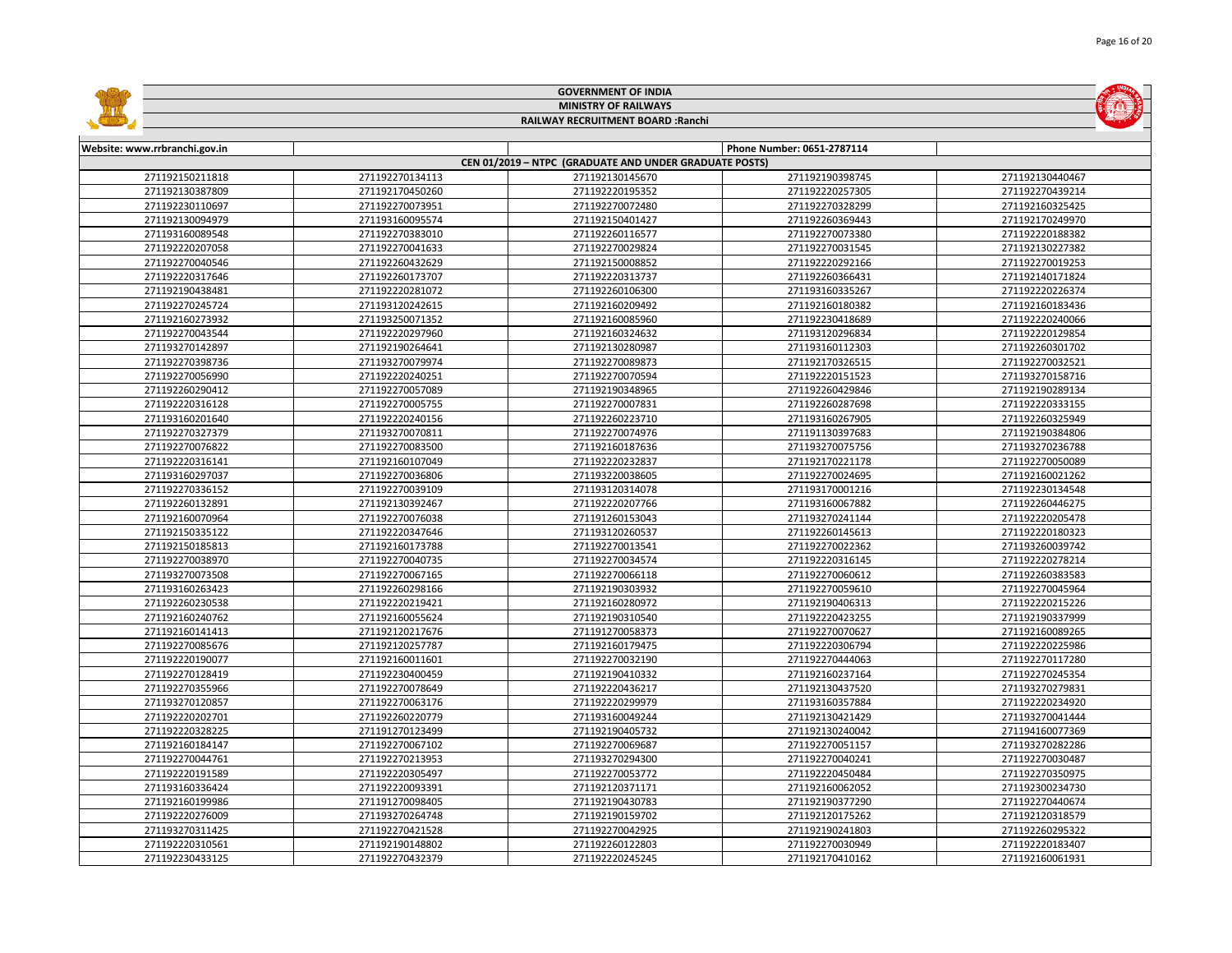|                               |                 | <b>GOVERNMENT OF INDIA</b>                             |                            |                 |
|-------------------------------|-----------------|--------------------------------------------------------|----------------------------|-----------------|
| <b>MINISTRY OF RAILWAYS</b>   |                 |                                                        |                            |                 |
|                               |                 | RAILWAY RECRUITMENT BOARD : Ranchi                     |                            |                 |
|                               |                 |                                                        |                            |                 |
| Website: www.rrbranchi.gov.in |                 |                                                        | Phone Number: 0651-2787114 |                 |
|                               |                 | CEN 01/2019 - NTPC (GRADUATE AND UNDER GRADUATE POSTS) |                            |                 |
| 271192270057976               | 271192270058919 | 271192260453694                                        | 271192260295744            | 271192130310701 |
| 271192270352560               | 271192270059108 | 271193260051570                                        | 271192270345430            | 271192160108156 |
| 271193270127210               | 271192190452954 | 271192270073212                                        | 271192150175412            | 271192160241472 |
| 271192160318560               | 271192160378225 | 271192160185986                                        | 271192270073121            | 271192270228418 |
| 271192170218631               | 271192310387967 | 271192130403842                                        | 271192130386646            | 271192220383521 |
| 271192120213773               | 271192270051542 | 271192270048811                                        | 271192260256895            | 271192160269191 |
| 271193160255471               | 271192220327860 | 271192220186327                                        | 271192260174183            | 271192220424605 |
| 271192230408168               | 271192220324583 | 271192270044345                                        | 271192170235983            | 271192130386739 |
| 271192170225959               | 271192190427391 | 271193160016176                                        | 271193270086313            | 271192270000138 |
| 271192270192796               | 271192270191770 | 271192130441396                                        | 271192270410553            | 271192220355543 |
| 271193160287658               | 271192260321582 | 271192220304351                                        | 271192220094767            | 271193250053752 |
| 271193120342260               | 271193270159805 | 271192160163870                                        | 271192270010460            | 271192150107717 |
| 271193160117832               | 271193260040885 | 271192270067489                                        | 271193160362282            | 271192120160598 |
| 271192160116207               | 271192160305779 | 271193120297542                                        | 271192270009950            | 271192190185517 |
| 271192270197965               | 271192220215641 | 271192130166072                                        | 271192160041940            | 271193120224629 |
| 271192130437139               | 271192170405756 | 271192260120623                                        | 271192160329450            | 271193120350357 |
| 271192190452710               | 271192260311169 | 271192190321770                                        | 271192220234916            | 271192270366442 |
| 271192270002405               | 271192270197709 | 271192270073011                                        | 271192160061673            | 271192270067873 |
| 271193130249913               | 271193270157856 | 271192220134664                                        | 271192270150593            | 271192170115349 |
| 271192170421225               | 271191190432503 | 271192220333489                                        | 271192220330238            | 271192120296142 |
| 271192270452077               | 271192150356427 | 271194260467432                                        | 271192130390687            | 271193160167613 |
| 271192220137917               | 271192270387804 | 271192160223953                                        | 271192260205270            | 271192270065382 |
| 271192120175209               | 271192270154751 | 271193270065099                                        | 271193270039864            | 271192270072606 |
| 271192270275102               | 271192270020337 | 271192270310639                                        | 271192130220540            | 271192220240187 |
| 271192120358465               | 271192270050322 | 271192270053780                                        | 271192270054071            | 271193270106074 |
| 271192260039895               | 271192270318648 | 271192270045975                                        | 271193260033814            | 271191270146603 |
| 271193270172151               | 271192270085350 | 271192270081432                                        | 271192160089455            | 271192270077938 |
| 271192270013832               | 271192270239357 | 271192270239966                                        | 271192220223613            | 271192270358419 |
| 271192260372017               | 271192270066822 | 271192270067858                                        | 271192220206229            | 271192230440430 |
| 271192270070244               | 271192270066611 | 271192260099687                                        | 271192270023521            | 271192270034589 |
| 271192300283689               | 271192270011482 | 271191270011890                                        | 271192270091427            | 271192270084740 |
| 271192220338793               | 271191260175652 | 271192160336077                                        | 271194160311732            | 271192270055664 |
| 271192270059314               | 271192130437151 | 271192160173716                                        | 271194260249140            | 271192220221961 |
| 271192270069005               | 271192270132267 | 271192130099395                                        | 271192270150602            | 271192130170696 |
| 271192260136380               | 271192270066282 | 271192270278517                                        | 271192270261268            | 271192270250278 |
| 271192130264145               | 271193270232933 | 271192260197908                                        | 271193270087231            | 271193260041507 |
| 271192270084974               | 271192130440631 | 271192130125534                                        | 271192160368648            | 271192270203597 |
| 271192220245660               | 271192220217929 | 271192220246141                                        | 271192220453028            | 271192260469675 |
| 271192260446262               | 271192270460731 | 271192170303431                                        | 271192260156654            | 271192220262203 |
| 271192170120179               | 271192220315102 | 271192260310624                                        | 271193270071235            | 271193160006338 |
| 271192160291813               | 271192150012186 | 271192260446479                                        | 271192260109189            | 271192170199810 |
| 271192160341552               | 271192120341777 | 271192230256513                                        | 271192260166905            | 271192160174002 |
| 271192220246876               | 271192220341508 | 271192260468066                                        | 271192190181308            | 271192220289899 |
| 271192130301145               | 271192160285730 | 271192130171639                                        | 271193270055948            | 271193270049962 |
| 271192220315574               | 271192220323074 | 271192270038599                                        | 271192260385996            | 271192160041036 |
| 271193260042814               | 271192270010418 | 271192270059971                                        | 271192150007081            | 271192190432476 |
| 271192160203856               | 271193160051668 | 271192260365259                                        | 271192220209431            | 271192270037195 |
| 271192270087860               | 271192250467812 | 271192130458946                                        | 271192260467286            | 271192170227930 |
| 271192160199752               | 271193160230103 | 271193160323810                                        | 271192170323046            | 271194260330120 |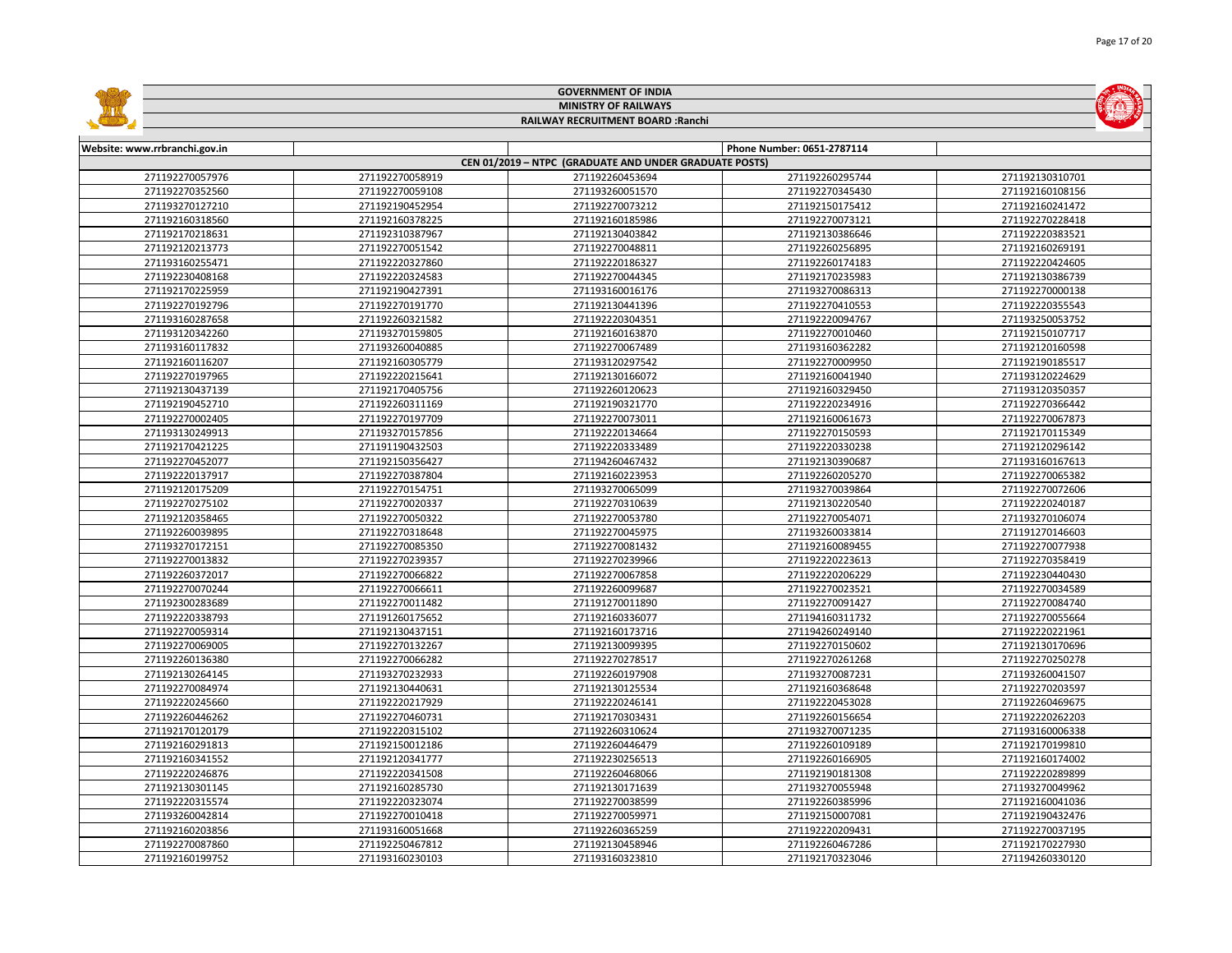|                                                        |                 | <b>GOVERNMENT OF INDIA</b>         |                            |                 |  |  |  |
|--------------------------------------------------------|-----------------|------------------------------------|----------------------------|-----------------|--|--|--|
| <b>MINISTRY OF RAILWAYS</b>                            |                 |                                    |                            |                 |  |  |  |
|                                                        |                 | RAILWAY RECRUITMENT BOARD : Ranchi |                            |                 |  |  |  |
|                                                        |                 |                                    |                            |                 |  |  |  |
| Website: www.rrbranchi.gov.in                          |                 |                                    | Phone Number: 0651-2787114 |                 |  |  |  |
| CEN 01/2019 - NTPC (GRADUATE AND UNDER GRADUATE POSTS) |                 |                                    |                            |                 |  |  |  |
| 271192160339300                                        | 271192160336245 | 271192270326610                    | 271193270066363            | 271192220230932 |  |  |  |
| 271192270004475                                        | 271192270467277 | 271192260444266                    | 271192260300088            | 271192170390424 |  |  |  |
| 271192220230572                                        | 271192190423403 | 271192260390651                    | 271193170000160            | 271192270270939 |  |  |  |
| 271192270107754                                        | 271192160025016 | 271192220252226                    | 271192160338444            | 271193270123904 |  |  |  |
| 271193160122814                                        | 271192300026811 | 271193270186312                    | 271192130174336            | 271192220351738 |  |  |  |
| 271192220340846                                        | 271192220337910 | 271193270345359                    | 271192160197008            | 271192170242813 |  |  |  |
| 271192130322444                                        | 271192160324658 | 271192130294342                    | 271192270159907            | 271193270173224 |  |  |  |
| 271193270111650                                        | 271192230127352 | 271192220205271                    | 271193270049316            | 271193270054230 |  |  |  |
| 271192270052822                                        | 271192270081716 | 271192160316554                    | 271192270172584            | 271192160080266 |  |  |  |
| 271192120252602                                        | 271192270033573 | 271192260027748                    | 271192260109128            | 271192260117586 |  |  |  |
| 271192160085807                                        | 271192220445095 | 271191270053330                    | 271192220237024            | 271192120362793 |  |  |  |
| 271192260381698                                        | 271193260070586 | 271192270074847                    | 271192160351515            | 271192160012118 |  |  |  |
| 271192270435535                                        | 271192260427134 | 271192270086317                    | 271192220273319            | 271192160279134 |  |  |  |
| 271192220252112                                        | 271192120170275 | 271192270240085                    | 271193270159217            | 271195260387267 |  |  |  |
| 271193270062613                                        | 271191270326604 | 271193260047516                    | 271193270089816            | 271191270391006 |  |  |  |
| 271193270112439                                        | 271193270152764 | 271193160271811                    | 271193120166020            | 271193270005964 |  |  |  |
| 271193190056099                                        | 271193120238136 | 271193160083873                    | 271193270072639            | 271193270227253 |  |  |  |
| 271194260354348                                        | 271193260031342 | 271193250070877                    | 271193270165597            | 271193270029894 |  |  |  |
| 271193270042824                                        | 271193120213314 | 271193160063244                    | 271193260048197            | 271193270117214 |  |  |  |
| 271193270236985                                        | 271193270152087 | 271193160093217                    | 271193270039541            | 271193220078203 |  |  |  |
| 271193160203061                                        | 271193270017351 | 271193270184290                    | 271193270118056            | 271193220044922 |  |  |  |
| 271193270034639                                        | 271193270059790 | 271194240144279                    | 271193120124395            | 271193160353944 |  |  |  |
| 271193120195650                                        | 271193270269431 | 271193270074424                    | 271193160319775            | 271193160222747 |  |  |  |
| 271193160139858                                        | 271193270161257 | 271191260280731                    | 271193160374627            | 271193160050412 |  |  |  |
| 271193270151351                                        | 271193120155315 | 271194260336639                    | 271193160328025            | 271193270127621 |  |  |  |
| 271193160345422                                        | 271193270070103 | 271193230225217                    | 271193160136289            | 271193120204155 |  |  |  |
| 271191280000998                                        | 271193270151353 | 271193160285541                    | 271193220045539            | 271193160050514 |  |  |  |
| 271193230075144                                        | 271191170099062 | 271193160040070                    | 271193260034316            | 271193270198530 |  |  |  |
| 271193160352452                                        | 271193120193521 | 271193270076483                    | 271193270043911            | 271193270337021 |  |  |  |
| 271193160007238                                        | 271193270033425 | 271193270028577                    | 271193170000485            | 271193270063134 |  |  |  |
| 271191270002967                                        | 271193270009066 | 271191160292773                    | 271193160016603            | 271193160010660 |  |  |  |
| 271193120267547                                        | 271193260068742 | 271193160060067                    | 271193270331741            | 271193270118330 |  |  |  |
| 271193120187875                                        | 271191190168264 | 271193270240015                    | 271193270174408            | 271193230165061 |  |  |  |
| 271193270157610                                        | 271193270128176 | 271193270108476                    | 271191160163931            | 271193160041063 |  |  |  |
| 271193160300201                                        | 271193120305471 | 271194160012218                    | 271193160015711            | 271193160221017 |  |  |  |
| 271193260050521                                        | 271193160066336 | 271193270229458                    | 271193270084725            | 271193160375802 |  |  |  |
| 271193260070980                                        | 271193270096958 | 271193270219754                    | 271193230326367            | 271191260164050 |  |  |  |
| 271193270201708                                        | 271193270349877 | 271191160141352                    | 271193270278069            | 271193270004709 |  |  |  |
| 271193160372504                                        | 271193270056222 | 271193270211665                    | 271193160208740            | 271193120227067 |  |  |  |
| 271193270064457                                        | 271193270067862 | 271193270354274                    | 271193160327919            | 271193120266965 |  |  |  |
| 271193270086804                                        | 271193270170777 | 271193270038720                    | 271193270345721            | 271193160331889 |  |  |  |
| 271193270197958                                        | 271193120205759 | 271193270087217                    | 271194160024934            | 271193270050316 |  |  |  |
| 271193260052177                                        | 271193120155286 | 271193120198308                    | 271191120348154            | 271193230242219 |  |  |  |
| 271193250046981                                        | 271194260274048 | 271193270250168                    | 271193270002716            | 271193170000670 |  |  |  |
| 271193160153818                                        | 271193270265593 | 271193120264114                    | 271193270042348            | 271193270230476 |  |  |  |
| 271193160167401                                        | 271193270005092 | 271193160028254                    | 271193220075517            | 271193270084946 |  |  |  |
| 271193270156279                                        | 271193270073054 | 271193190070857                    | 271193160277407            | 271193120279262 |  |  |  |
| 271193160123398                                        | 271193160372656 | 271191170180465                    | 271193270006334            | 271194270103497 |  |  |  |
| 271194260103186                                        | 271193270080481 | 271193270132702                    | 271193270087579            | 271193230232824 |  |  |  |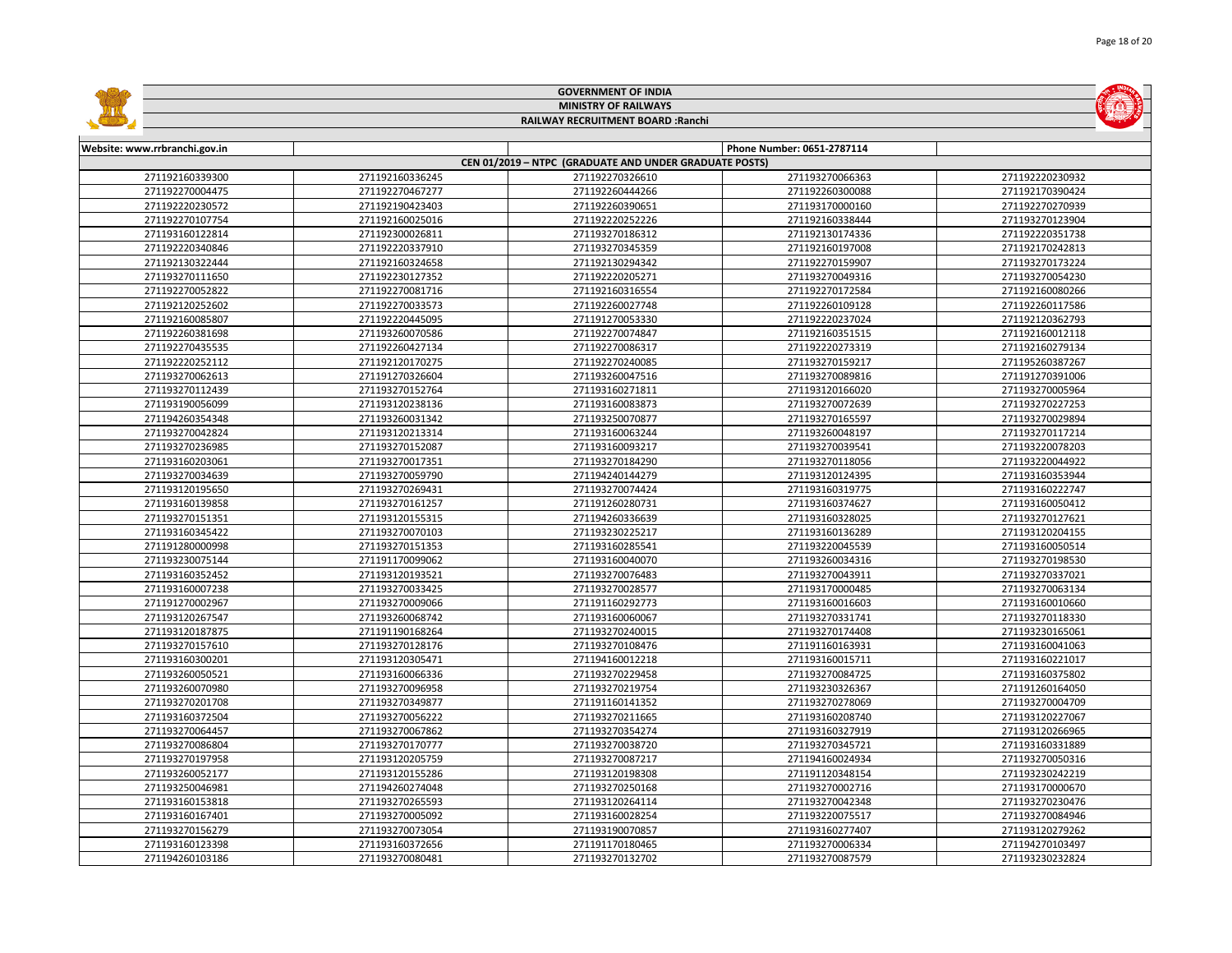|                                                        |                 | <b>GOVERNMENT OF INDIA</b>         |                            |                 |  |  |  |  |
|--------------------------------------------------------|-----------------|------------------------------------|----------------------------|-----------------|--|--|--|--|
| <b>MINISTRY OF RAILWAYS</b>                            |                 |                                    |                            |                 |  |  |  |  |
|                                                        |                 | RAILWAY RECRUITMENT BOARD : Ranchi |                            |                 |  |  |  |  |
|                                                        |                 |                                    |                            |                 |  |  |  |  |
| Website: www.rrbranchi.gov.in                          |                 |                                    | Phone Number: 0651-2787114 |                 |  |  |  |  |
| CEN 01/2019 - NTPC (GRADUATE AND UNDER GRADUATE POSTS) |                 |                                    |                            |                 |  |  |  |  |
| 271193190065421                                        | 271193270068993 | 271193120103906                    | 271193160092380            | 271193270274966 |  |  |  |  |
| 271191270069306                                        | 271193160062077 | 271193160378035                    | 271193120342283            | 271193270316080 |  |  |  |  |
| 271191260291809                                        | 271193120186115 | 271193270101631                    | 271193160225733            | 271193270179062 |  |  |  |  |
| 271193270154352                                        | 271193160364264 | 271193270304647                    | 271193160363117            | 271193230056139 |  |  |  |  |
| 271193270168869                                        | 271191260112516 | 271193270042086                    | 271193260031461            | 271193270237736 |  |  |  |  |
| 271193160197754                                        | 271193230346067 | 271193270212039                    | 271193260063751            | 271193120200800 |  |  |  |  |
| 271193160047952                                        | 271193190061304 | 271193270179530                    | 271193160348417            | 271194270175179 |  |  |  |  |
| 271193270084844                                        | 271193270323434 | 271191130389907                    | 271193270152530            | 271193270076946 |  |  |  |  |
| 271193270082950                                        | 271193160062155 | 271193260071981                    | 271193160370248            | 271193160145813 |  |  |  |  |
| 271193270048933                                        | 271193270191887 | 271193270063253                    | 271191270073055            | 271193270074672 |  |  |  |  |
| 271193160003587                                        | 271193160015903 | 271193260088770                    | 271193120276227            | 271193120293399 |  |  |  |  |
| 271193270283737                                        | 271191270075701 | 271193190063289                    | 271193160130793            | 271193270130398 |  |  |  |  |
| 271193230272489                                        | 271191260085536 | 271193270094385                    | 271193270328471            | 271194160016426 |  |  |  |  |
| 271193160029689                                        | 271193270346857 | 271193270066589                    | 271193270163653            | 271193160335508 |  |  |  |  |
| 271193270093683                                        | 271193270077509 | 271191270068713                    | 271193270102783            | 271193270145832 |  |  |  |  |
| 271193270135959                                        | 271191270079235 | 271193160175252                    | 271191160183665            | 271191260370265 |  |  |  |  |
| 271193160378108                                        | 271193160359473 | 271193160153513                    | 271193250045204            | 271191230426199 |  |  |  |  |
| 271193270073252                                        | 271191130192823 | 271191170056458                    | 271191160015581            | 271191160098961 |  |  |  |  |
| 271194170088338                                        | 271191160056893 | 271194260302668                    | 271191260235540            | 271191280001224 |  |  |  |  |
| 271191160162638                                        | 271194160281082 | 271194260453203                    | 271194270167523            | 271191160154122 |  |  |  |  |
| 271194160006283                                        | 271191270047086 | 271191130403580                    | 271194280001207            | 271194170033625 |  |  |  |  |
| 271191270306723                                        | 271194120128251 | 271194160023252                    | 271191160134011            | 271191160166412 |  |  |  |  |
| 271191130155978                                        | 271191160251456 | 271194160281156                    | 271191160226263            | 271194270187488 |  |  |  |  |
| 271191190432286                                        | 271191160006308 | 271191190398760                    | 271191270078775            | 271194260363796 |  |  |  |  |
| 271191270182478                                        | 271191160098035 | 271191270038099                    | 271191270151788            | 271191110202009 |  |  |  |  |
| 271191160187232                                        | 271194160286456 | 271191280000435                    | 271195260360281            | 271194150427657 |  |  |  |  |
| 271194270163926                                        | 271191160025077 | 271191160363893                    | 271194270150454            | 271194140026839 |  |  |  |  |
| 271191190177420                                        | 271194270091890 | 271194270457341                    | 271191270067559            | 271194260366007 |  |  |  |  |
| 271194150335420                                        | 271191270468589 | 271191270036449                    | 271194250389878            | 271191170036000 |  |  |  |  |
| 271194160087746                                        | 271191190410720 | 271194280001641                    | 271191160136972            | 271191160332040 |  |  |  |  |
| 271193170000813                                        | 271191240330020 | 271194270129748                    | 271191280000288            | 271191150439929 |  |  |  |  |
| 271191270061977                                        | 271191160317710 | 271191160010539                    | 271194130428722            | 271194260209163 |  |  |  |  |
| 271191130371215                                        | 271191270049500 | 271191160037209                    | 271191220327267            | 271191170076157 |  |  |  |  |
| 271191260379395                                        | 271191200001831 | 271191120193366                    | 271191160053296            | 271191260450089 |  |  |  |  |
| 271191170369475                                        | 271191260361429 | 271191130395089                    | 271194270353503            | 271191190387890 |  |  |  |  |
| 271194270024571                                        | 271191270145931 | 271191270070519                    | 271191130403804            | 271191270455692 |  |  |  |  |
| 271191260214041                                        | 271191190148955 | 271194160123382                    | 271191280000045            | 271194260225678 |  |  |  |  |
| 271191160361987                                        | 271191160104446 | 271191170070698                    | 271194270012607            | 271192110163559 |  |  |  |  |
| 271194260449169                                        | 271195130391979 | 271191270467168                    | 271191270139024            | 271194260256644 |  |  |  |  |
| 271194160168713                                        | 271191160257342 | 271191270012707                    | 271191160034541            | 271191160094978 |  |  |  |  |
| 271194270212869                                        | 271191270066378 | 271191160363179                    | 271191260445708            | 271191260355074 |  |  |  |  |
| 271194160348204                                        | 271191160300750 | 271191170000968                    | 271194260233709            | 271194160099912 |  |  |  |  |
| 271191130118336                                        | 271194150137423 | 271191160121726                    | 271191220424659            | 271194160089587 |  |  |  |  |
| 271194190191980                                        | 271191160322427 | 271191260381775                    | 271191260210947            | 271191160224228 |  |  |  |  |
| 271192260103903                                        | 271194130387506 | 271194160263373                    | 271194160287992            | 271191260162625 |  |  |  |  |
| 271194160024566                                        | 271191270462436 | 271191170428172                    | 271194270099408            | 271194160352005 |  |  |  |  |
| 271191130239923                                        | 271191270377415 | 271194160202601                    | 271191270020335            | 271194160046876 |  |  |  |  |
| 271191270331392                                        | 271191270170655 | 271194260222306                    | 271194170151027            | 271191170081178 |  |  |  |  |
| 271194160008402                                        | 271194120178074 | 271191160349693                    | 271194280001652            | 271194270414062 |  |  |  |  |